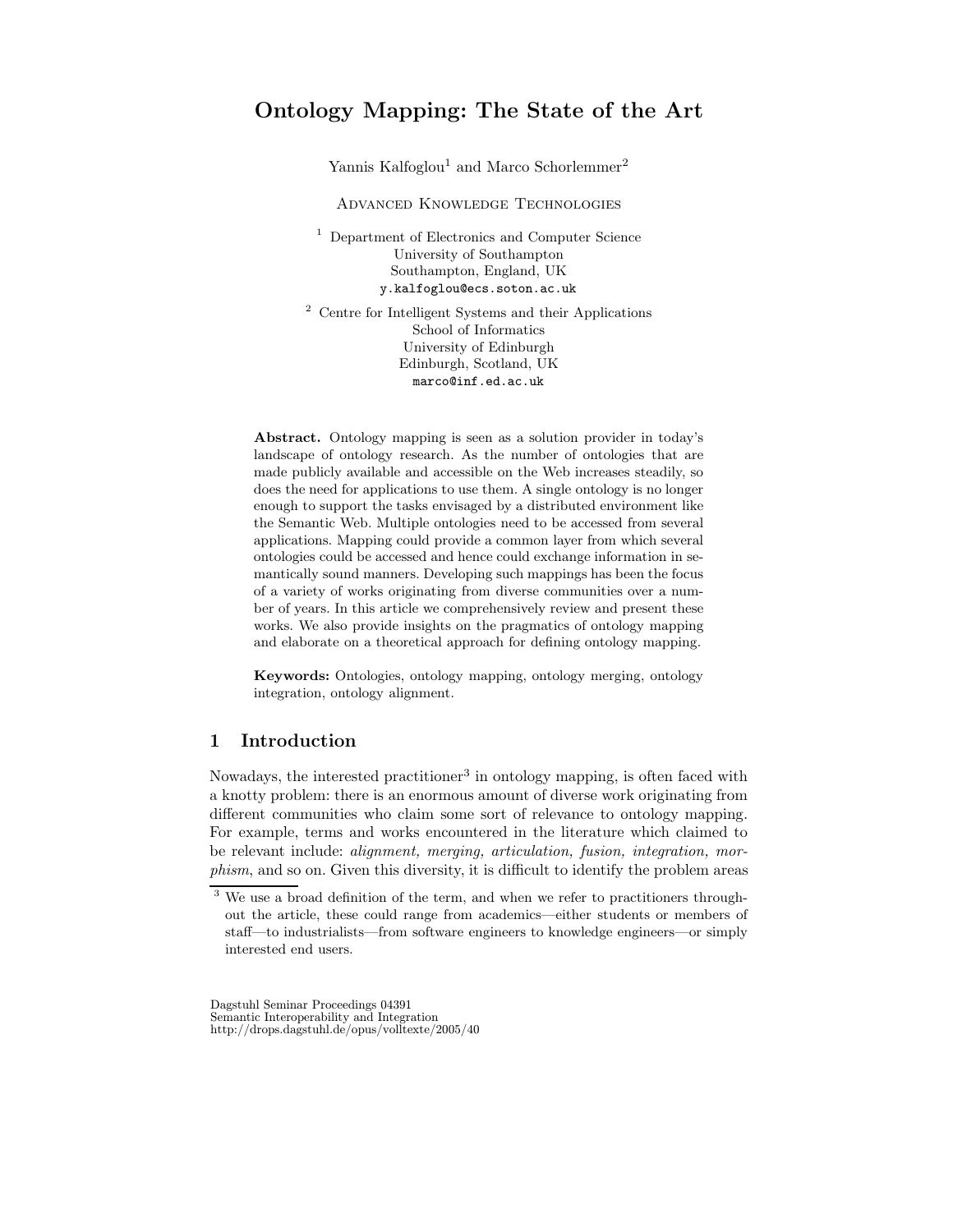and comprehend solutions provided. Part of the problem is the lack of a comprehensive survey, a standard terminology, hidden assumptions or undisclosed technical details, and the dearth of evaluation metrics.

This article aims to fill-in some of these gaps, primarily the first one: lack of a comprehensive survey. We scrutinised the literature and critically reviewed works originating from a variety of fields to provide a comprehensive overview of ontology mapping work to date. We also worked on the theoretical grounds for defining ontology mapping, which could act as the glue for better understanding similarities and pinpointing differences in the works reported.

The overall goal of this paper is not only to give readers a comprehensive overview of the ontology mapping works to date, but also to provide necessary insights for the practical understanding of the issues involved. As such, we have been critiquing while reporting these works, and not just been descriptive. At the same time though, we objectively review the works with emphasis given on a practitioner's interests, and try to provide answers to the following questions:

- **–** What are the lessons learnt from this work?
- **–** How easily can this work be replicated in similar domains?

Outline. We start by elaborating on the survey style we adopt in Section 2, where we also provide a theoretical definition of the term 'ontology mapping'. As this article is mostly a descriptive exercise and not a normative one, we do not claim that this is the only one. We include it here for the sake of comprehending the issues involved in mapping, especially when these originate from different communities. We continue with the main section of the article, the actual survey, Section 3, which also includes illustrative examples of ontology mapping usage. In Section 5 we discuss the pragmatics for ontology mapping, and we conclude the article in Section 6.

## **2 Survey style**

Current practice in ontology mapping entails a large number of fields ranging from machine learning, concept lattices, and formal theories to heuristics, database schema, and linguistics. Their applications also range significantly, from academic prototypes to large scale industrial applications. Therefore, it was impractical and overwhelming to conduct a marketing-style survey with questionnaires, standardised categories, and multiple participants. In fact, there is an acknowledged dearth of standards and metrics in knowledge engineering which would have made our job even more difficult. The few that are defined, like for example the CommonKADS methodology (Schreiber et al. 2000), or the recent OntoWeb EU thematic network (OntoWeb 2002), are not fully endorsed by recognised bodies, neither do they specifically mention ontology mapping works.<sup>4</sup>

<sup>&</sup>lt;sup>4</sup> The *OntoWeb* deliverable is probably the report which is closest to an ontology mapping survey.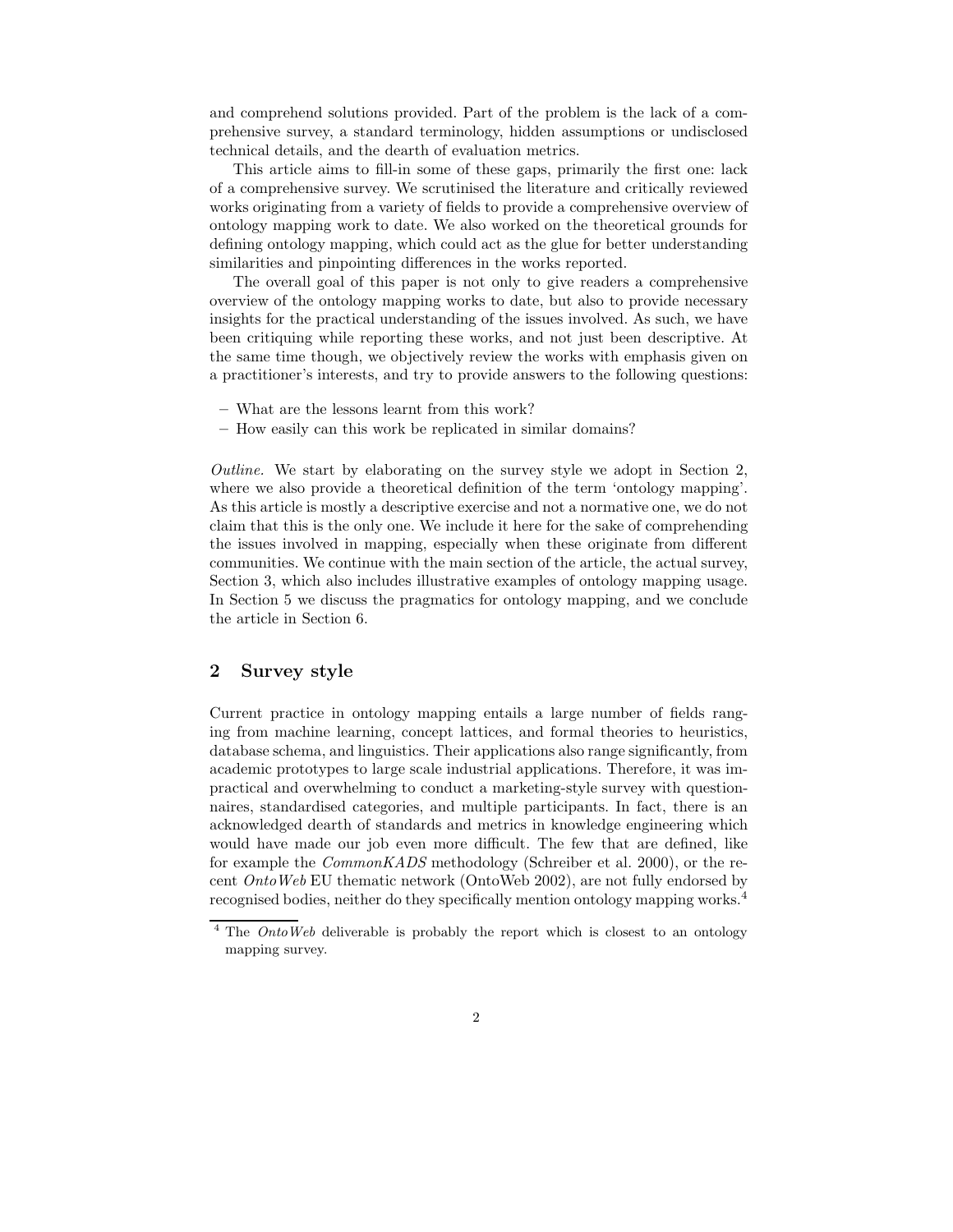We therefore scrutinised the literature to identify works that target ontology mapping, or at least are somehow related to it. We deliberately widened the scope of our survey and included works that target integration and merging, originate from other communities (for example, database schemata), and works that are purely theoretical. We aim to give a broad picture of ontology mapping practice today and hence do not restrict our survey to those works that are 'labelled' as ontology mapping tools. As we will show in the sequel, there are many angles at which the problem can be viewed from, and we aim to highlight this diversity. Despite the fact that we quote original works, we also provide critiquing, whenever appropriate, in order to maintain a uniform style, to provide comparative indicators, and to focus on a broader picture of ontology mapping. As such, the reader should expect a certain degree of subjectivity. However, this has been kept to a minimum, and we gathered most of our personal judgement in Section 5, where we elaborate on issues that we found important for the interested practitioner.

We should also note what this survey is not about: It is not a comparative review, we do not compare the works reported under any specific framework, simply because such a framework does not exist! Although efforts have been made to provide such a framework (see, for example, (OntoWeb 2002), pp. 35– 51), these are far from being standards. Experience from software engineering shows that developing and agreeing on these standards is a lengthy process which takes many years and extensive resources (Moore 1998). This survey also does not make any attempt to provide standardised definitions and scope of ontology mapping. The origin and diversity of works reported makes this task arguably impossible. Only a theoretical approach could help us understand the differences and commonalities. In the next section, we elaborate on such an approach.

#### **2.a Defining ontology mapping**

We shall adopt an algebraic approach and present ontologies as logical theories. An ontology is then a pair  $O = (S, A)$ , where *S* is the *(ontological) signature* describing the vocabulary—and *A* is a set of (ontological) axioms—specifying the intended interpretation of the vocabulary in some domain of discourse.

Typically, an ontological signature will be modelled by some mathematical structure. For instance, it could consist of a hierarchy of concept or class symbols modelled as a partial ordered set (poset), together with a set of relations symbols whose arguments are defined over the concepts of the concept hierarchy. The relations themselves might also be structured into a poset. For the purposes of this survey we shall not commit to any particular definition of ontological signature; we refer to the definitions of 'ontology', 'core ontology', or 'ontology signature' in (Kalfoglou and Schorlemmer 2002; Stumme and Maedche 2001; Bench-Capon and Malcolm 1999), respectively, for some examples of what we consider here an ontological signature. In addition to the signature specification, ontological axioms are usually restricted to a particular sort or class of axioms, depending on the kind of ontology.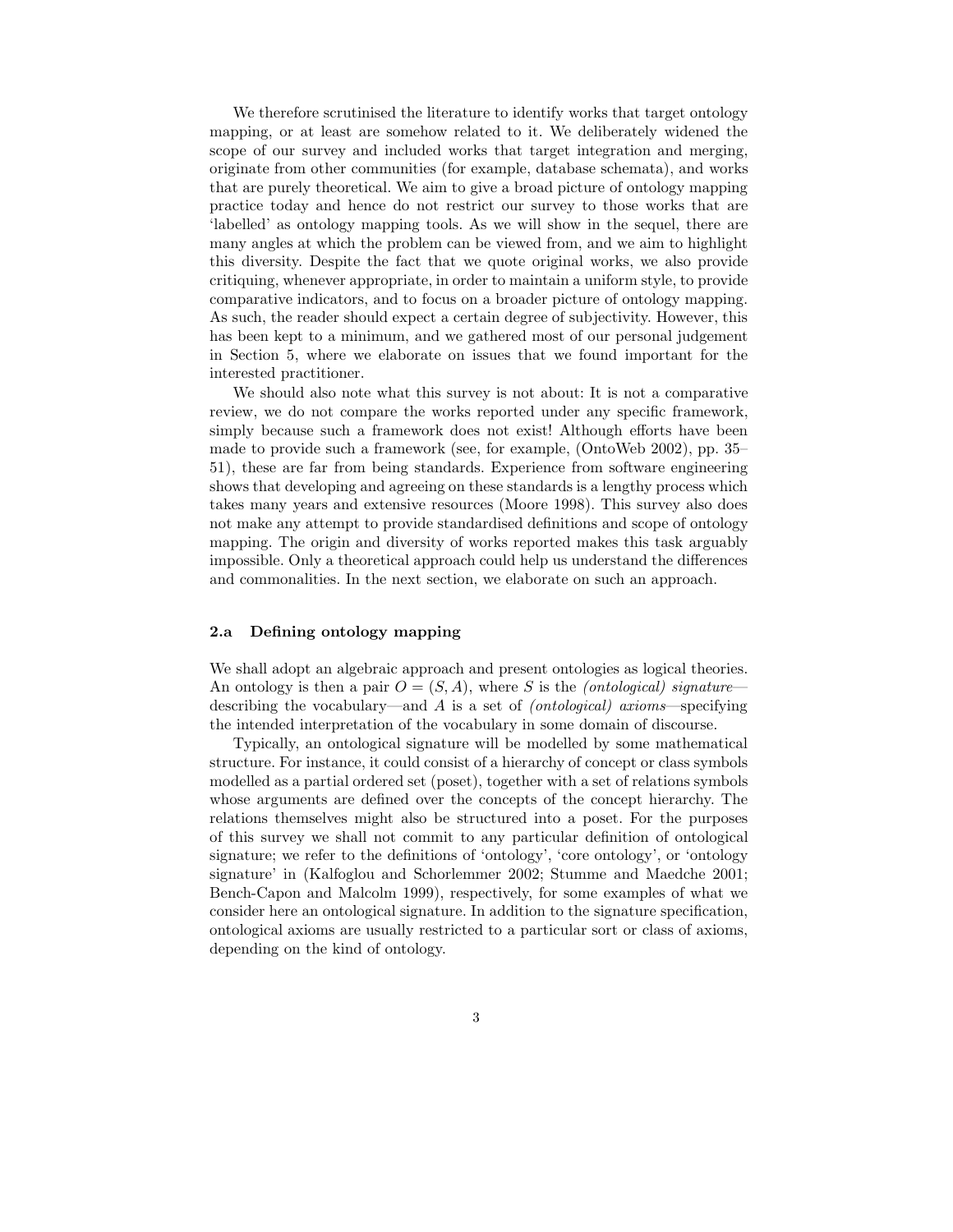Ontological signature morphisms. We understand ontology mapping as the task of relating the vocabulary of two ontologies that share the same domain of discourse in such a way that the mathematical structure of ontological signatures and their intended interpretations, as specified by the ontological axioms, are respected. Structure-preserving mappings between mathematical structures are called morphisms; for instance, a function *f* between two posets that preserves the partial order  $(a \leq b$  implies  $f(a) \leq f(b)$  is a morphism of posets. Hence we shall characterise ontology mappings as morphisms of ontological signatures as follows.

A total ontology mapping from  $O_1 = (S_1, A_1)$  to  $O_2 = (S_2, A_2)$  is a morphism  $f: S_1 \to S_2$  of ontological signatures, such that,  $A_2 \models f(A_1)$ , i.e., all interpretations that satisfy  $O_2$ 's axioms also satisfy  $O_1$ 's translated axioms. This makes an ontology mapping a theory morphism as it is usually defined in the field of algebraic specification (see, for instance, (Meseguer 1989)).

In order to accommodate a weaker notion of ontology mapping we will say that there is a *partial ontology mapping* form  $O_1 = (S_1, A_1)$  to  $O_2 = (S_2, A_2)$ if there exists a sub-ontology  $O'_1 = (S'_1, A'_1)$   $(S'_1 \subseteq S_1$  and  $A'_1 \subseteq A_1)$  such that there is a total mapping from  $O_1'$  to  $O_2$ .

Populated ontologies. Central to several approaches to ontology mapping is the concept of a populated ontology. In this case, classes of an ontological signature come equipped with their respective instances. A populated ontology can be characterised by augmenting the signature with a classification relation that defines the classification of instances to the concept symbols in the signature. This brings forth issues about the correctness of populated ontologies, namely if the classification of instances respects the structure of the ontological signature. See (Kalfoglou and Schorlemmer 2002) for a use of populated ontologies in the definition of ontology mapping.

Taking into account the population of ontologies when establishing the mapping between ontologies may be useful for relating concepts according to the meaning and use that these concepts are given by particular communities. This idea is theoretically described in (Kent 2000) and (Schorlemmer 2002), for instance, and is fundamental to the information-flow based approaches described in Section 3.f.

Ontology morphisms. So far, we have defined ontology mapping only in terms of morphisms of ontological signatures, i.e., by determining which concept and relation symbols of one ontology are mapped to concept and relation symbols of the other. A more ambitious and practically necessary approach would be to take into account how particular ontological axioms are mapped as well. Formally, this would require ontology mappings to be defined in terms of morphisms of ontologies, i.e., signature + axioms, instead of morphisms of signatures only.

Most works on ontology mapping reported here adopt the more restrictive view of ontology mapping as signature morphism. Nevertheless, some of them consider the alignment of logical sentences, and not of signature symbols only (Calvanese et al. 2001b; Madhavan et al. 2002). Thus, we will use the term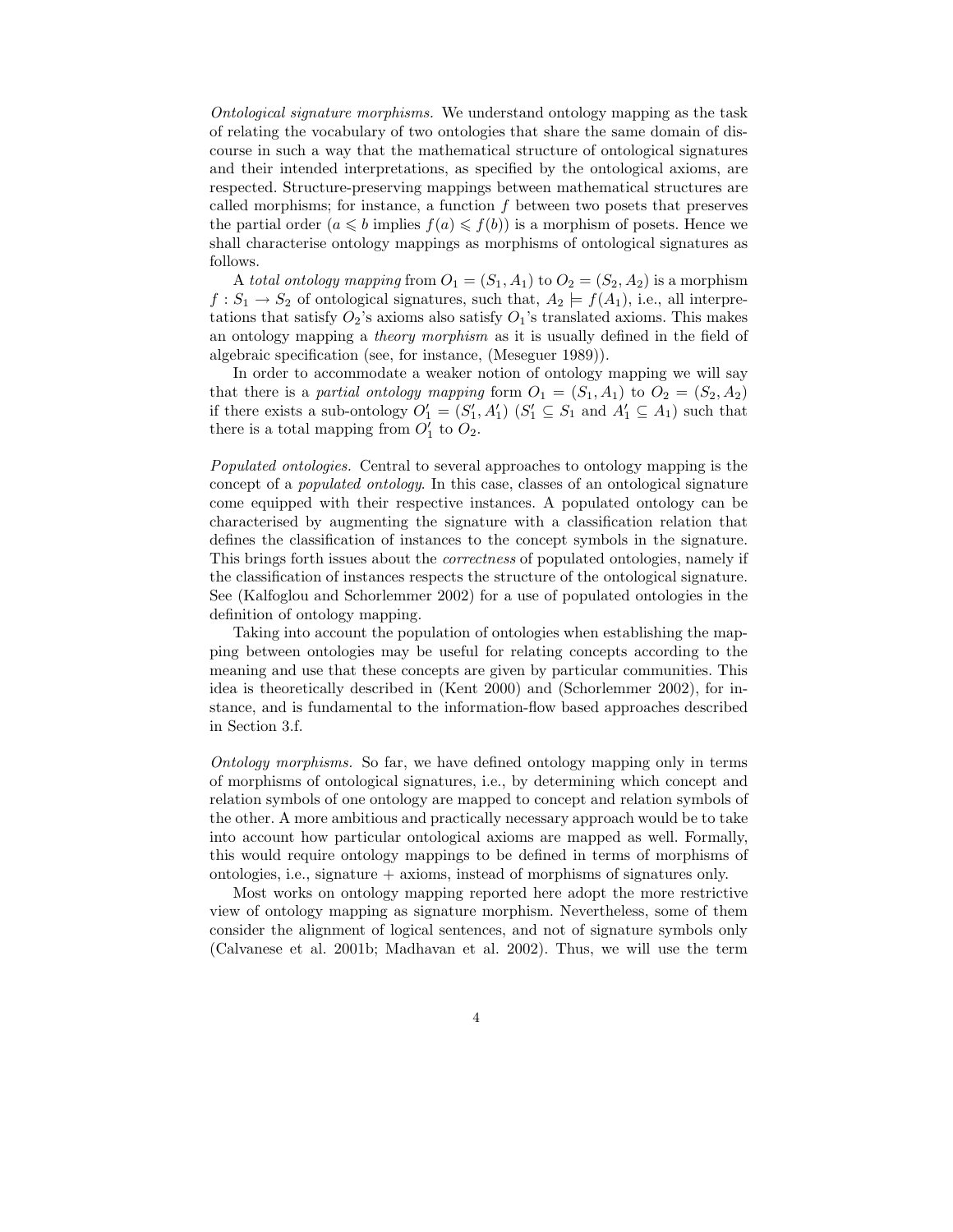'ontology mapping' for mappings as ontological signature morphisms as well as mappings as ontology morphisms.

Ontology alignment, articulation and merging. Ontology mapping only constitutes a fragment of a more ambitious task concerning the alignment, articulation and merging of ontologies. Here we want to clarify our understanding of these concepts within the above theoretical picture. An ontology mapping is a morphism, which usually will consist of a collection of functions assigning the symbols used in one vocabulary to the symbols of the other. But two ontologies may be related in a more general fashion, namely by means of relations instead of functions. Hence, we will call ontology alignment the task of establishing a collection of binary relations between the vocabularies of two ontologies. Since a binary relation can itself be decomposed into a pair of total functions from a common intermediate source, we may describe the alignment of two ontologies  $O_1$  and  $O_2$  by means of a pair of ontology mappings from an intermediate source ontology  $O_0$  (see Figure 1). We shall call the intermediate ontology  $O_0$ , together with its mappings, the *articulation of two ontologies*. For an example of ontology articulation see (Maedche and Staab 2000; Madhavan et al. 2002; Compatangelo and Meisel 2002).



**Fig. 1.** Diagrammatic views of articulation and merging of two ontologies.

Finally, an articulation allows for defining a way in which the fusion or merging of ontologies has to be carried out. The intuitive idea is to construct the minimal union of vocabularies  $S_1$  and  $S_2$  and axioms  $A_1$  and  $A_2$  that respects the articulation, i.e., that is defined modulo the articulation (see Figure 1). This corresponds to the mathematical pushout construct, and is exploited, for instance, in the frameworks described in (Bench-Capon and Malcolm 1999; Kent 2000; Schorlemmer 2002). Again, this 'strong' notion of merging can be relaxed by taking the articulation of two sub-ontologies of  $O_1$  and  $O_2$  respectively, and defining the merged ontology *O* according to their articulation.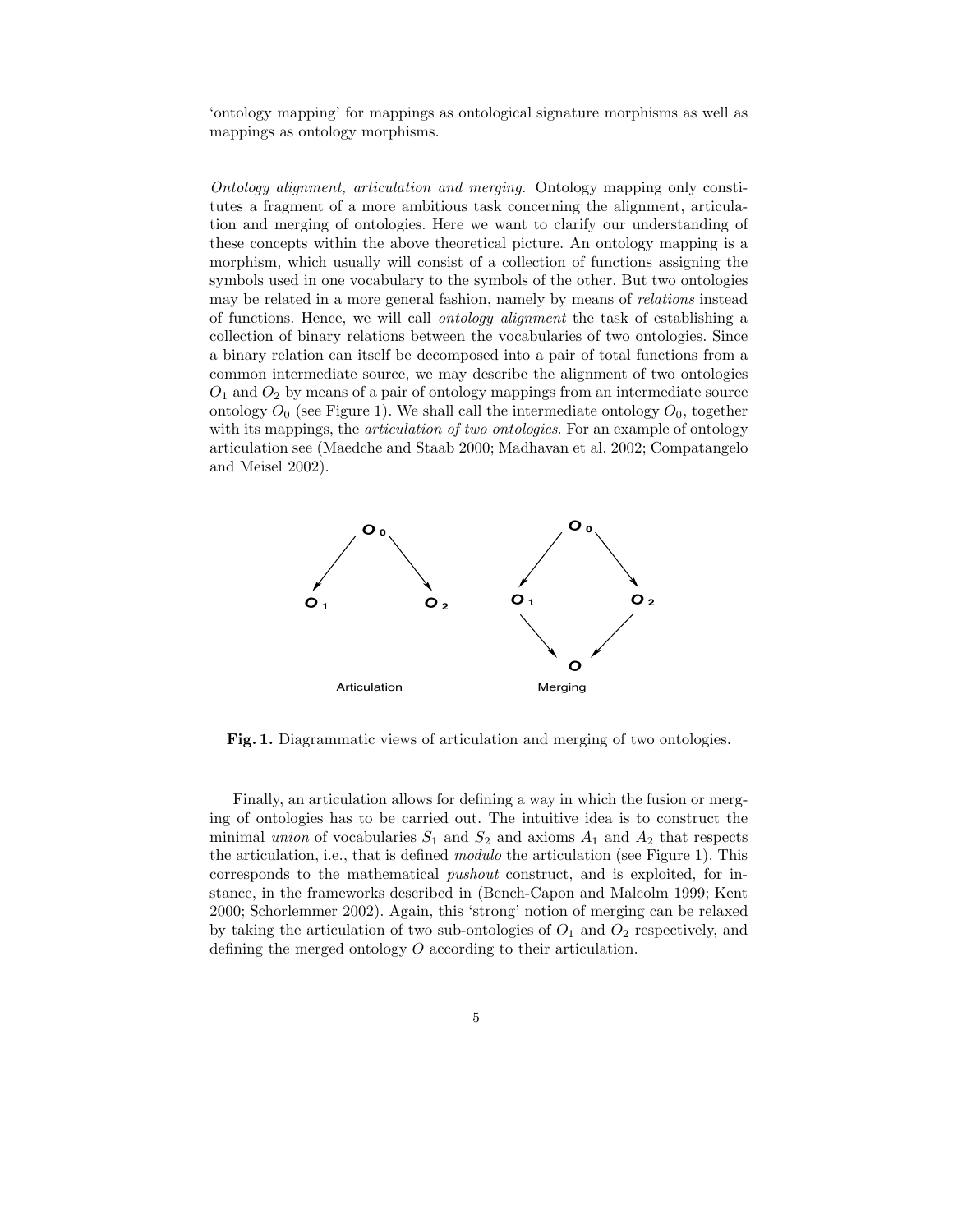A word on translation and integration. Translation is used by different authors to describe two different things. First, there is the translation between formal languages, for example from Ontolingua to Prolog. This changes the syntactic structure of axioms, but not the vocabulary. This is not of our concern in this survey. Second, there is the actual translation of the vocabulary. This is intimately linked to the issue of ontology mapping. Actually, the difference between mapping and translation is that the former denotes the process of defining a collection of functions that specify which concepts and relations correspond to which other concepts and relation, while the latter is the application of the mapping functions to actually translate the sentences that use the one ontology into the other. This presupposes that the ontologies share the domain in which the respective vocabularies are interpreted. Under integration, on the other hand, we regard the composition of ontologies to build new ones, but whose respective vocabulary are usually not interpreted in the same domain of discourse.

#### **2.b Categorisation of works**

We selected the following categories as the most appropriate ones to classify the 35 works we report in this article. These categories are not by any means standard, but merely identify the type of work being reported. In addition, some of them belong to more than one category. In such a case, we include the cited work in both categories with emphasis given on its primary category. The categories are as follows:

- **–** Frameworks: These are mostly a combination of tools, they provide a methodological approach to mapping, and some of them are also based on theoretical work.
- **–** Methods and tools: Here we report tools, either stand-alone or embedded in ontology development environments, and methods used in ontology mapping.
- **–** Translators; Although these works might be seen as peripheral to ontology mapping, they are mostly used at the early phases of ontology mapping.
- **–** Mediators: Likewise, mediators could be seen as peripheral, but they provide some useful insights on algorithmic issues for mapping programs.
- **–** Techniques: This is similar to methods and tools, but not so elaborated or directly connected with mapping.
- **–** Experience reports: We found it useful to include in our survey reports on doing large-scale ontology mapping, as it provides a first-hand experience on issues of scalability and of resources involved.
- **–** Theoretical frameworks: This is probably, the most interesting category. We argue that a lot of theoretical work has not been exploited yet by ontology mapping practitioners. This category aims to highlight these works.
- **–** Surveys: This is similar to experience reports but they are more comparative in style.
- **–** Examples: This is our last category and the most illustrative one. It aims to show the diversity of applications of ontology mapping and the variety of case studies that have benefitted from it. We quote examples from a selection of original works which have been reported in previous categories.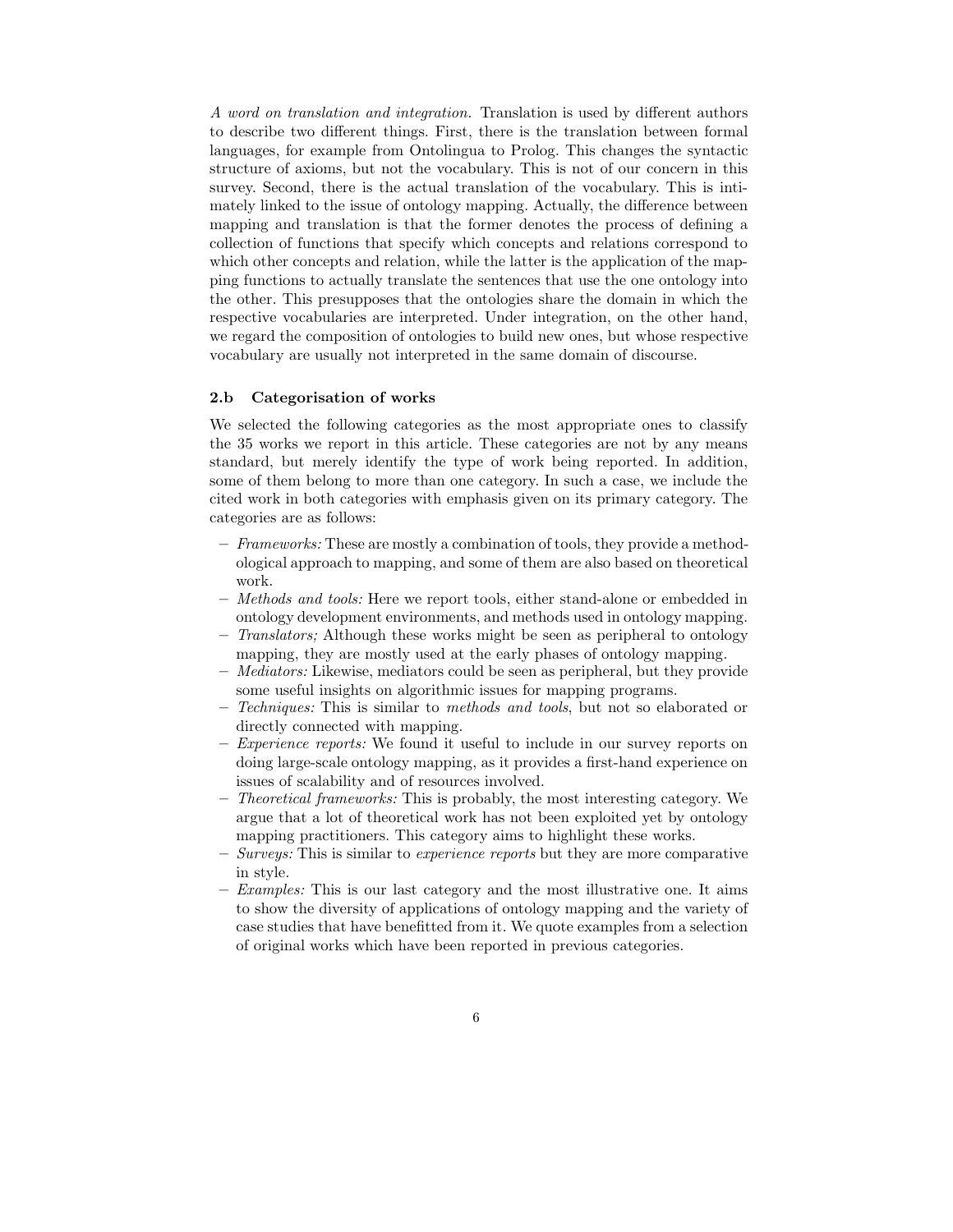## **3 Ontology mapping survey**

#### **3.a Frameworks**

We selected the following frameworks from the literature: **Fernandez-Breis and Martínez-Béjar**'s (Fernández-Breis and Martínez-Béjar 2002) cooperative framework for ontology integration, the **MAFRA** framework for distributed ontologies in the Semantic Web (Maedche and Staab 2000), the **OISs** framework for ontology integration systems (Calvanese et al. 2001b), **Madhavan and colleagues**' framework and language for ontology mapping (Madhavan et al. 2002), the **OntoMapO** framework for integrating upper level ontologies (Kiryakov et al. 2001), and the **IFF** framework for ontology sharing (Kent 2000).

**Fernández-Breis and Martínez-Béjar** (Fernández-Breis and Martínez-B<sup> $\acute{e}$ </sup>jar 2002) describe a cooperative framework for integrating ontologies. In particular, they present a system that

. . . could serve as a framework for cooperatively built, integration-derived (i.e., global) ontologies.

Their system is aimed towards ontology integration and is intended for use by normal and expert users. The former are seeking information and provide specific information with regard to their concepts, whereas the latter are integrationderived ontology constructors, in the authors jargon. As the normal users enter information regarding the concepts' attributes, taxonomic relation, and associated terms in the the system, the expert users process this information, and the system helps them to derive the integrated ontology. The algorithm that supports this integration is based on taxonomic features and on detection of synonymous concepts in the two ontologies. It also takes into account the attributes of concepts, and the authors have defined a typology of equality criteria for concepts. For example, when the name-based equality criterion is called upon, both concepts must have the same attributes. An example of its use is included in Section 4.

Maedche and Staab (Maedche and Staab 2000) devised a mapping framework for distributed ontologies in the Semantic Web. The authors argue that mapping existing ontologies will be easier than creating a common ontology, because a smaller community is involved in the process. **MAFRA** is part of a multi-ontology system, and it aims to automatically detect similarities of entities contained in two different department ontologies. Maedche and Staab (Maedche and Staab 2000) argue:

Both ontologies must be normalized to a uniform representation, in our case RDF(S), thus eliminating syntax differences and making semantic differences between the source and the target ontology more apparent.

This normalisation process is done by a tool, LIFT, which brings DTDs, XML-Schema and relational databases to the structural level of the ontology. Another interesting contribution of the MAFRA framework is the definition of a semantic bridge. This is a module that establishes correspondences between entities from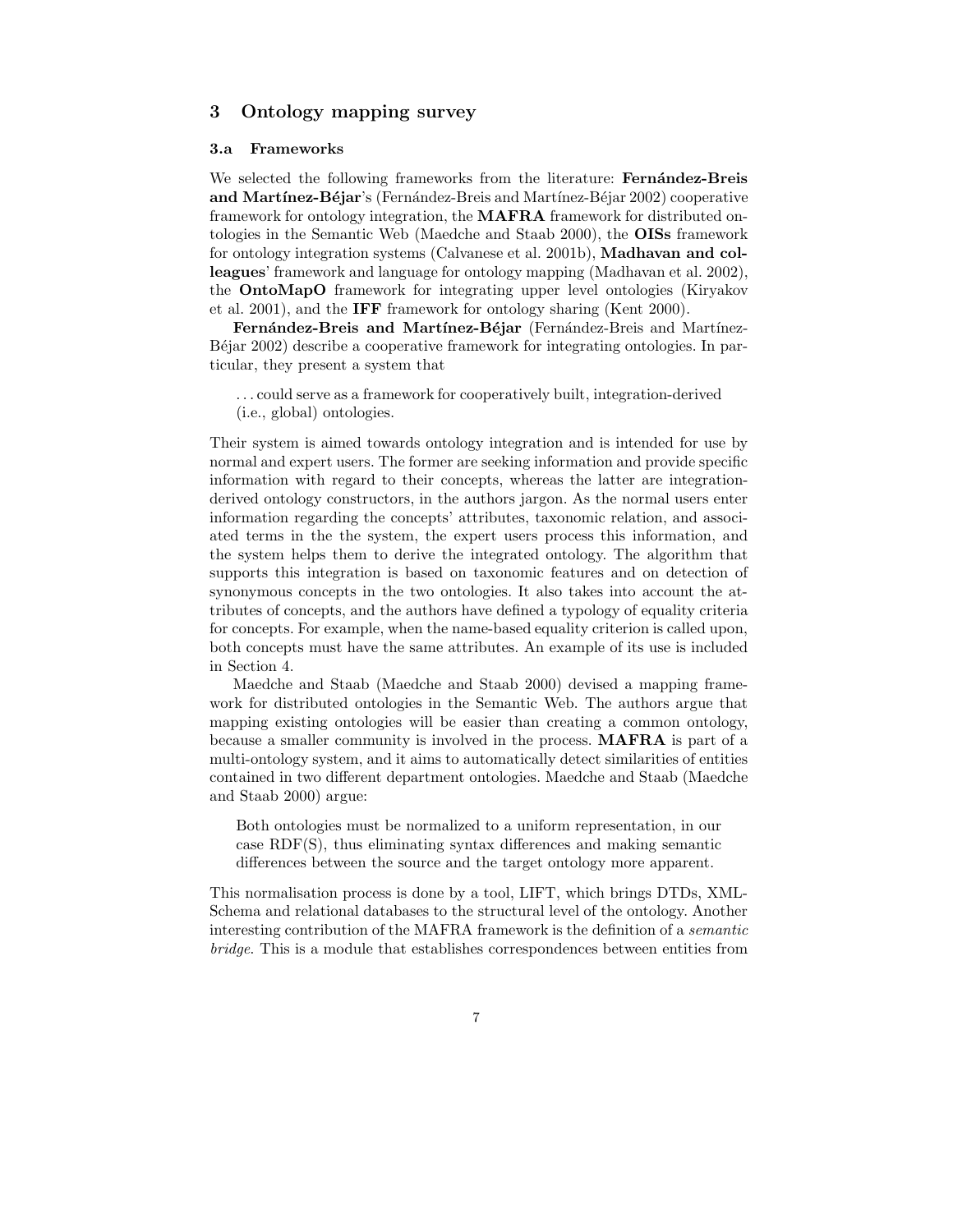the source and target ontology based on similarities found between them. All the information regarding the mapping process is accumulated, and populate an ontology of mapping constructs, the so called Semantic Bridge Ontology (SBO). The SBO is in DAML+OIL format, and the authors argue:

One of the goals in specifying the semantic bridge ontology was to maintain and exploit the existent constructs and minimize extra constructs, which could maximize as much as possible the acceptance and understanding by general semantic web tools.

In Section 4 we give a brief mapping example taken directly from (Maedche and Staab 2000).

Calvanese and colleagues (Calvanese et al. 2001b) proposed a formal framework for Ontology Integration Systems—**OISs**. The framework provides the basis for ontology integration, which is the main focus of their work. Their view of a formal framework is close to that of Kent (see Section 3.f), and it

. . . deals with a situation where we have various local ontologies, developed independently from each other, and we are required to build an integrated, global ontology as a mean for extracting information from the local ones.

Ontologies in their framework are expressed as Description Logic (DL) knowledge bases, and mappings between ontologies are expressed through suitable mechanisms based on queries. Although the framework does not make explicit any of the mechanisms proposed, they are employing the notion of queries, which

. . . allow for mapping a concept in one ontology into a view, i.e., a query, over the other ontologies, which acquires the relevant information by navigating and aggregating several concepts.

They propose two approaches to realise this query/view based mapping: globalcentric and local-centric. The global-centric approach is an adaptation of most data integration systems. In such systems, the authors continue, sources are databases, the global ontology is actually a database schema, and the mapping is specified by associating to each relation in the global schema one relational query over the source relations. In contrast, the local-centric approach requires reformulation of the query in terms of the queries to the local sources. The authors provide examples of using both approaches in (Calvanese et al. 2001a) and we recapitulate some of them in Section 4.

**Madhavan and colleagues** (Madhavan et al. 2002) developed a framework and propose a language for ontology mapping. Their framework enables mapping between models in different representation languages without first translating the models into a common language, the authors claim. The framework uses a *helper model* when it is not possible to map directly between a pair of models, and it also enables representing mappings that are either incomplete or involve loose information. The models represented in their framework are representations of a domain in a formal language, and the mapping between models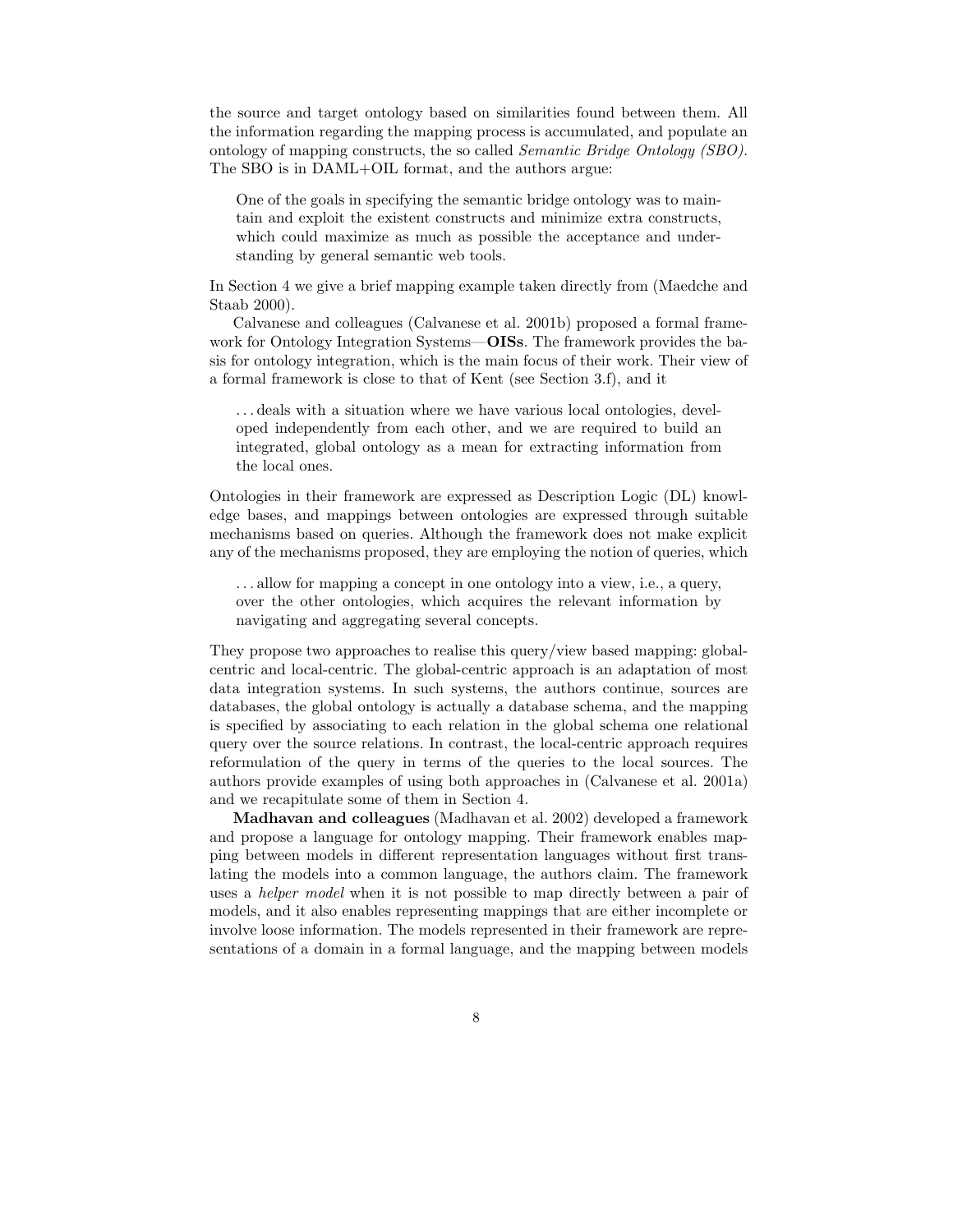consists of a set of relationships between expressions over the given models. The expression language used in a mapping varies depending on the languages of the models being mapped. The authors claim that mapping formulae in their language can be fairly expressive, which makes it possible to represent complex relationships between models. They applied their framework in an example case with relational database models. They also define a typology of mapping properties: query answerability, mapping inference, and mapping composition. The authors argue:

A mapping between two models rarely maps all the concepts in one model to all concepts in the other. Instead, mappings typically loose some information and can be partial or incomplete.

Question answerability is a proposed formalisation of this property. Mapping inference provides a tool for determining types of mappings, namely equivalent mappings and minimal mappings; and mapping composition enables to map between models that are related by intermediate models. Examples of their framework are given in Section 4.

Kiryakov and colleagues (Kiryakov et al. 2001) developed a framework for accessing and integrating upper level ontologies. They provide a service that allows a user to import linguistic ontologies onto a Web server, which will then be mapped onto other ontologies. The authors argue for

. . . a uniform representation of the ontologies and the mappings between them, a relatively simple meta-ontology  $(OntoMapO)$  of property types and relation-types should be defined.

Apart from the **OntoMapO** primitives and design style, which is peripheral to our survey, the authors elaborate on a set of primitives that  $OntoMapO$  offers for mapping. There are two sets of primitives defined, InterOntologyRel and IntraOntologyRel, each of which has a number of relations that aim to capture the correspondence of concepts originating from different ontologies (i.e., equivalent, more-specific, meta-concept). A typology of these relations is given in the form of a hierarchy and the authors claim that an initial prototype has been used to map parts of the  $Cyc$  ontology to  $EuroWordNet$ .

Kent (Kent 2000) proposed a framework for ontological structures to support ontology sharing. It is based on the Barwise-Seligman theory of information flow (Barwise and Seligman 1997). Kent argues that **IFF** represents the dynamism and stability of knowledge. The former refers to instance collections, their classification relations, and links between ontologies specified by ontological extension and synonymy (type equivalence); it is formalised with Barwise-Seligman's local logics and their structure-preserving transformations—logic infomorphisms. Stability refers to concept/relation symbols and to constraints specified within ontologies; it is formalised with Barwise-Seligman's regular theories and their structure-preserving transformations—theory interpretations. IFF represents ontologies as logics; and ontology sharing as a specifiable ontology extension hierarchy. An ontology, Kent continues, has a classification relation between instances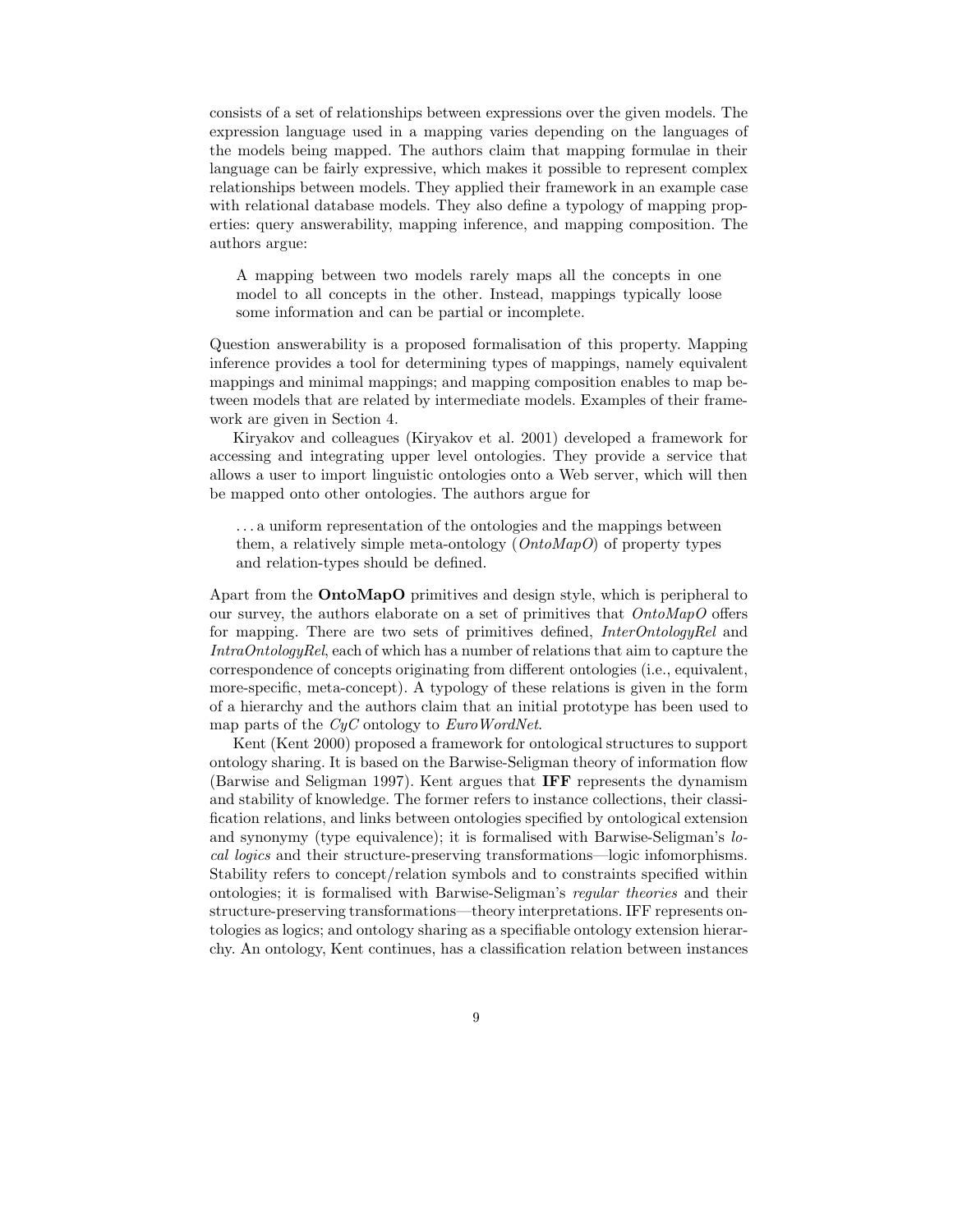and concept/relation symbols, and also has a set of constraints modelling the ontology's semantics. In Kent's proposed framework, a community ontology is the basic unit of ontology sharing; community ontologies share terminology and constraints through a common generic ontology that each extends, and these constraints are consensual agreements within those communities. Constraints in generic ontologies are also consensual agreements but across communities. We further examine Kent's work in section 3.f, where we include a discussion on theoretical frameworks.

#### **3.b Methods and tools**

In this section we report on the **FCA-Merge** method for ontology merging (Stumme and Maedche 2001), the **IF-Map** method for ontology mapping (Kalfoglou and Schorlemmer 2002), the **SMART**, **PROMPT** and **PROMPTDIFF** tools for the *Protégé* ontology development environment from Noy and Musen, the **Chimeara** tool (McGuinness et al. 2000), the **GLUE** (Doan et al. 2002) and **CAIMAN** (Lacher and Groh 2001) systems, both of which use machine learning, the **ITTalks** web-based system (Prasad et al. 2002), the **ONION** system for resolving heterogeneity in ontologies (Mitra and Wiederhold 2002), and **ConcepTool** for entity-relationship models (Compatangelo and Meisel 2002).

Stumme and Maedche (Stumme and Maedche 2001) presented the **FCA-Merge** method for ontology merging. It is based on Ganter and Wille's work on Formal Concept Analysis (Ganter and Wille 1999) and lattice exploration. The authors incorporate natural language techniques in FCA-Merge to derive a lattice of concepts. The lattice is then explored manually by a knowledge engineer who builds the merged ontology with semi-automatic guidance from FCA-Merge. In particular, FCA-Merge works as follows: the input to the method is a set of documents from which concepts and the ontologies to be merged are extracted. These documents should be representative of the domain at question and should be related to the ontologies. They also have to cover all concepts from both ontologies as well as separating them well enough. These strong assumptions have to be met in order to obtain good results from FCA-Merge. As this method relies heavily on the availability of classified instances in the ontologies to be merged, the authors argue that this will not be the case in most ontologies, the authors opt to extract instances from documents:

The extraction of instances from text documents circumvents the problem that in most applications there are no objects which are simultaneously instances of the source ontologies, and which could be used as a basis for identifying similar concepts.

In this respect, the first step of FCA-Merge could be viewed as an ontology population mechanism. This initial step could be skipped, though, if there are shared classified instances in both ontologies. Once the instances are extracted, and the concept lattice is derived, Stumme and Maedche use Formal Concept Analysis techniques to generate the formal context for each ontology. They use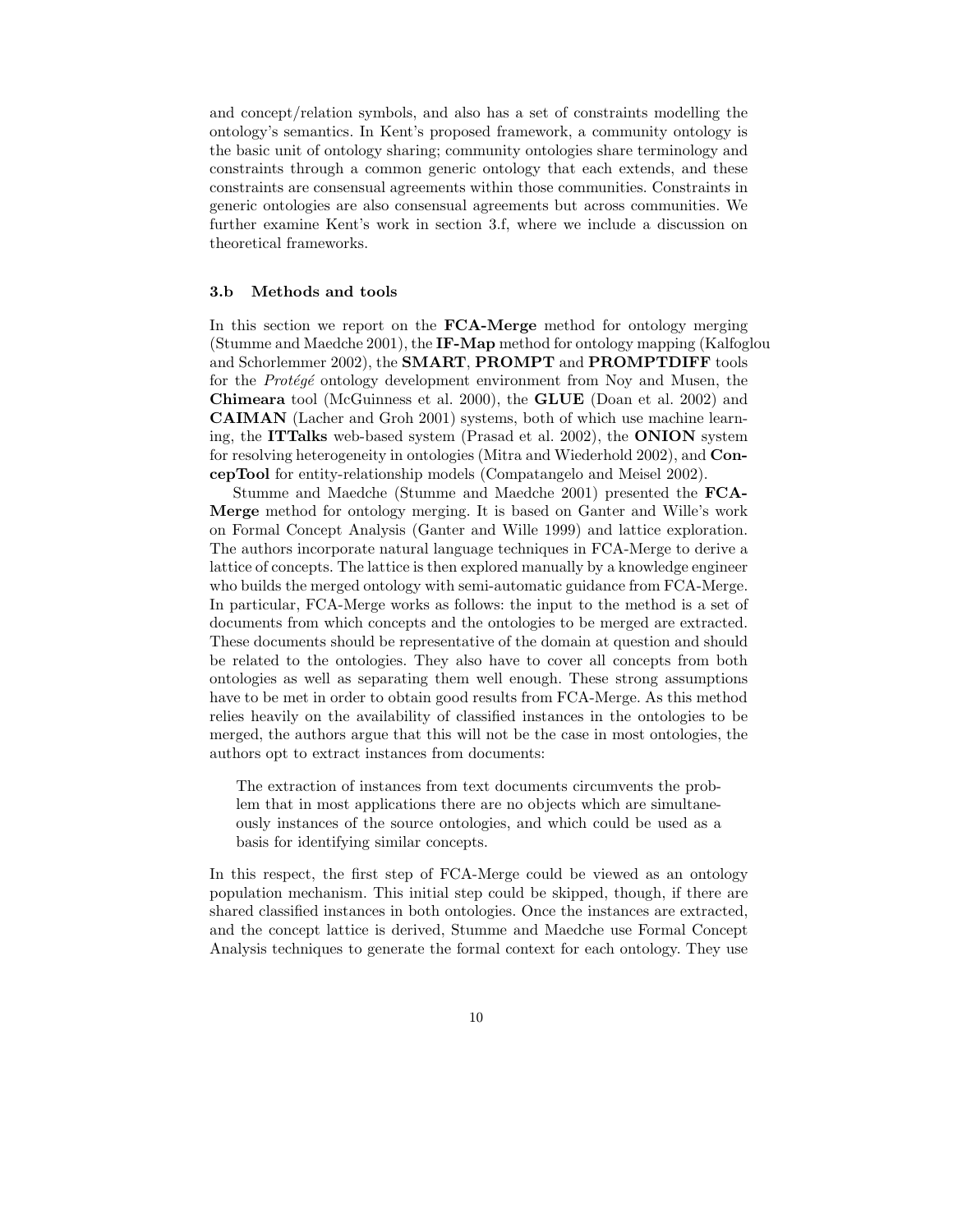lexical analysis to perform, among other things, retrieval of domain-specific information:

It associates single words or composite expressions with a concept from the ontology if a corresponding entry in the domain-specific part of the lexicon exists.

Using this lexical analysis the authors associate complex expressions, like Hotel Schwarzer Adler with concept Hotel. Next, the two formal contexts are merged to generate a pruned concept lattice. This step involves disambiguation (since the two contexts may contain the same concepts) by means of indexing. The computation of the pruned concept lattice is done by an algorithm, TITANIC, which computes formal contexts via their key sets (or minimal generators). In terms of Formal Concept Analysis, the extents of concepts are not computed (these are the documents that they originate from, and are not needed for generating the merged ontology, the authors say), only the intents are taken into account (sets of concepts from the source ontologies). Finally, Stumme and Maedche do not compute the whole concept lattice,

. . . as it would provide too many too specific concepts. We restrict the computation to those formal concepts which are above at least one formal concept generated by an (ontology) concept of the source ontologies.

Having the pruned concept lattice generated, FCA-Merge enters its last phase, the non-automatic construction of the merged ontology, with human interaction. This construction is semi-automatic as it requires background knowledge about the domain. The engineer has to resolve possible conflicts and duplicates, but there is automatic support from FCA-Merge in terms of a query/answering mechanism, which aims to guide and focus the engineer's attention on specific parts of the construction process. A number of heuristics are incorporated in this phase (like using the key sets of concepts for evidence of class membership), and the is a lattice is derived automatically.

Kalfoglou and Schorlemmer (Kalfoglou and Schorlemmer 2002) developed an automatic method for ontology mapping, **IF-Map**, based on the Barwise-Seligman theory of information flow (Barwise and Seligman 1997). Their method draws on the proven theoretical ground of Barwise and Seligman's channel theory, and provides a systematic and mechanised way for deploying it on a distributed environment to perform ontology mapping among a variety of different ontologies. In Figure 2 we illustrate IF-Map's underpinning framework for establishing mappings between ontologies. These mappings are formalised in terms of logic infomorphisms. We elaborate on these in Section 3.f.

Figure 2 clearly resembles Kent's proposed two-step process for ontology sharing (see (Kent 2000) and Section 3.f), but it has differences in its implementation. The solid rectangular line surrounding Reference ontology, Local ontology 1 and Local ontology 2 denotes the existing ontologies. We assume that Local ontology 1 and Local ontology 2 are ontologies used by different communities and populated with their instances, while Reference ontology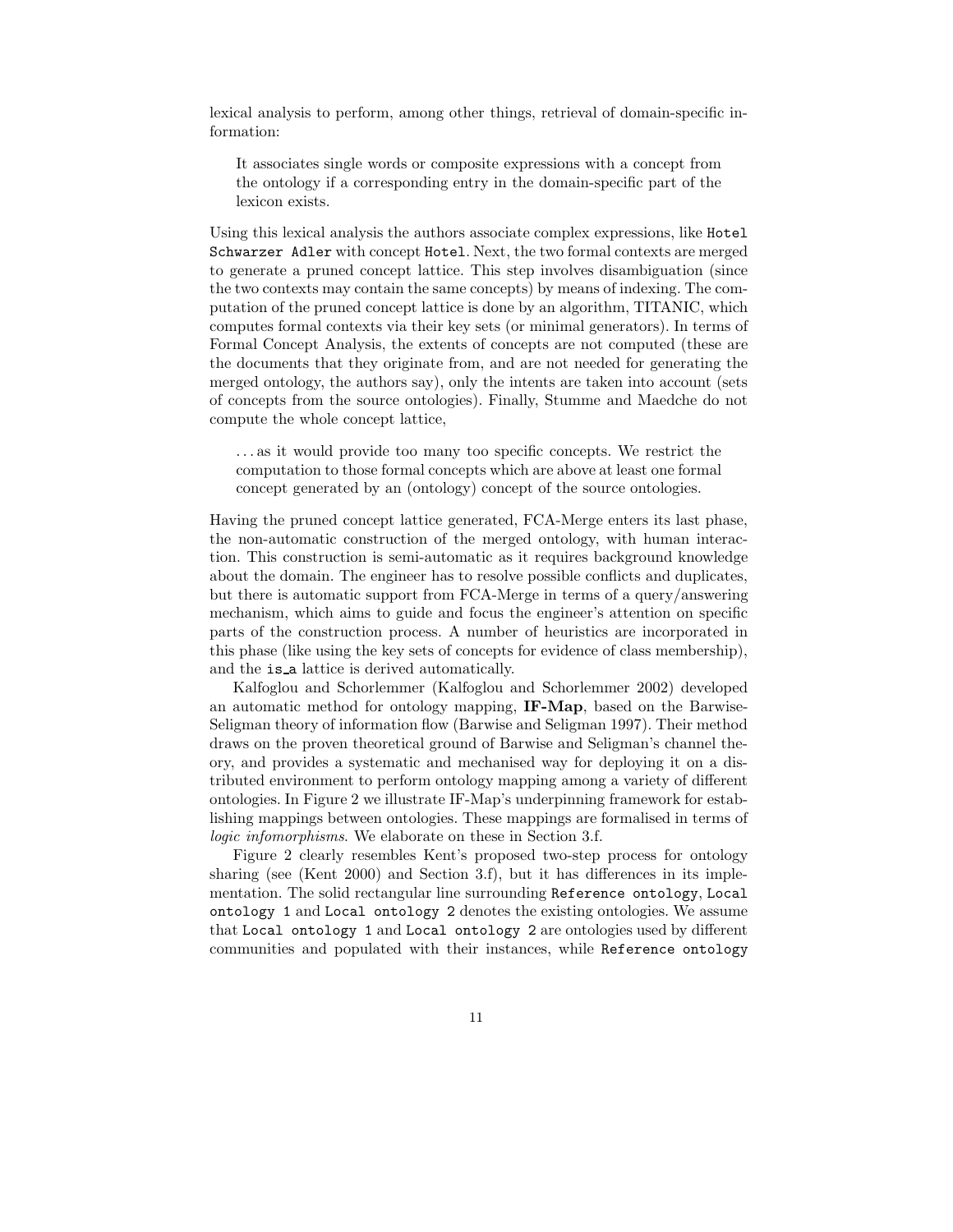

**Fig. 2.** IF-Map scenario for ontology mapping.

is an agreed understanding that favours the sharing of knowledge, and is not supposed to be populated. The dashed rectangular line surrounding Global ontology denotes an ontology that does not exist yet, but will be constructed 'on the fly' for the purpose of merging. This is similar to Kent's virtual ontology of community connections (Kent 2000). The solid arrow lines linking Reference ontology with Local ontology 1 and Local ontology 2 denote information flowing between these ontologies and are formalised as *logic infomorphisms*. The dashed arrow lines denote the embedding from Local ontology 1 and Local ontology 2 into Global ontology. The latter is the sum of the local ontologies modulo Reference ontology and the generated *logic infomorphisms*.

In Figure 3 we illustrate the process of IF-Map. The authors built a step-wise process that consists of four major steps: (a) ontology harvesting, (b) translation, (c) infomorphism generation, and (d) display of results. In the ontology harvesting step, ontology acquisition is performed. They apply a variety of methods: using existing ontologies, downloading them from ontology libraries (for example, from the Ontolingua (Farquhar et al. 1997) or WebOnto (Domingue 1998) servers), editing them in ontology editors (for example, in Protégé (Grosso et al. 1999)), or harvesting them from the Web. This versatile ontology acquisition step results in a variety of ontology language formats, ranging from KIF (Genesereth and Fikes 1992) and Ontolingua to OCML (Motta 1999), RDF (Lassila and Swick 1999), Prolog, and native Protégé knowledge bases. This introduces the second step in their process, that of translation. The authors argue:

As we have declaratively specified the IF-Map method in Horn logic and execute it with the aim of a Prolog engine, we partially translate the above formats to Prolog clauses.

Although the translation step is automatic, the authors comment: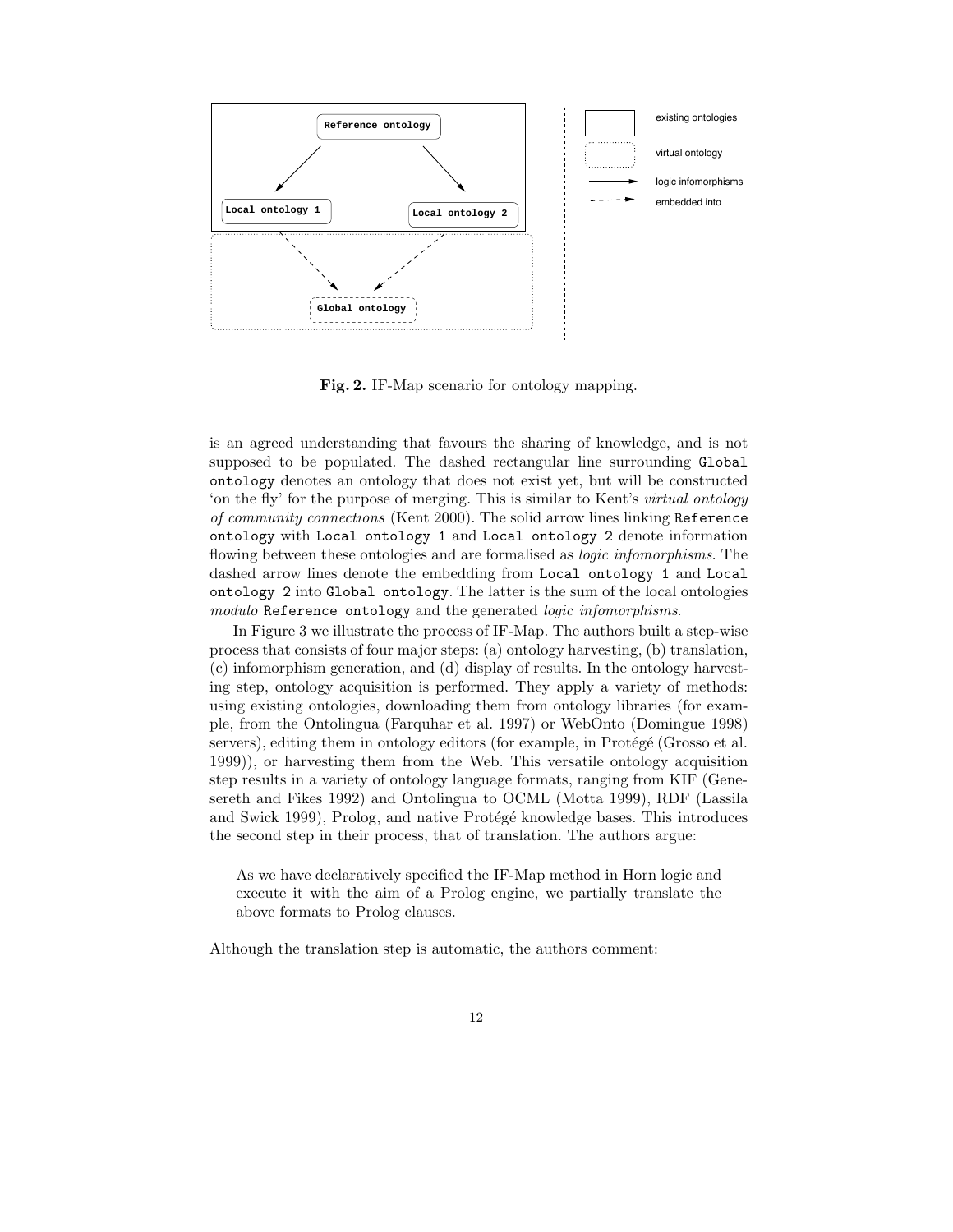

**Fig. 3.** The IF-Map architecture.

We found it practical to write our own translators. We did that to have a partial translation, customised for the purposes of ontology mapping. Furthermore, as it has been reported in a large-scale experiment with publicly available translators (Corrêa da Silva et al. 2002), the Prolog code produced is not elegant or even executable.

The next step in their process is the main mapping mechanism—the IF-Map method. This step finds logic infomorphisms, if any, between the two ontologies under examination and displays them in RDF format. The authors provide a Java front-end to the Prolog-written IF-Map program so that it can be accessed from the Web, and they are in the process of writing a Java API to enable external calls to it from other systems. Finally, they also store the results in a knowledge base for future reference and maintenance reasons.

Noy and Musen have developed a series of tools over the past three years for performing ontology mapping, alignment and versioning. These tools are **SMART** (Noy and Musen 1999), **PROMPT** (Noy and Musen 2000), and **PROMPTDIFF** (Noy and Musen 2002). They are all available as a plugin for the open-source ontology editor, Protégé-2000 (Grosso et al. 1999). The tools use linguistic similarity matches between concepts for initiating the merging or alignment process, and then use the underlying ontological structures of the Protégé-2000 environment (classes, slots, facets) to inform a set of heuristics for identifying further matches between the ontologies. The authors distinguish in their work between the notions of merging and alignment, where merging is defined as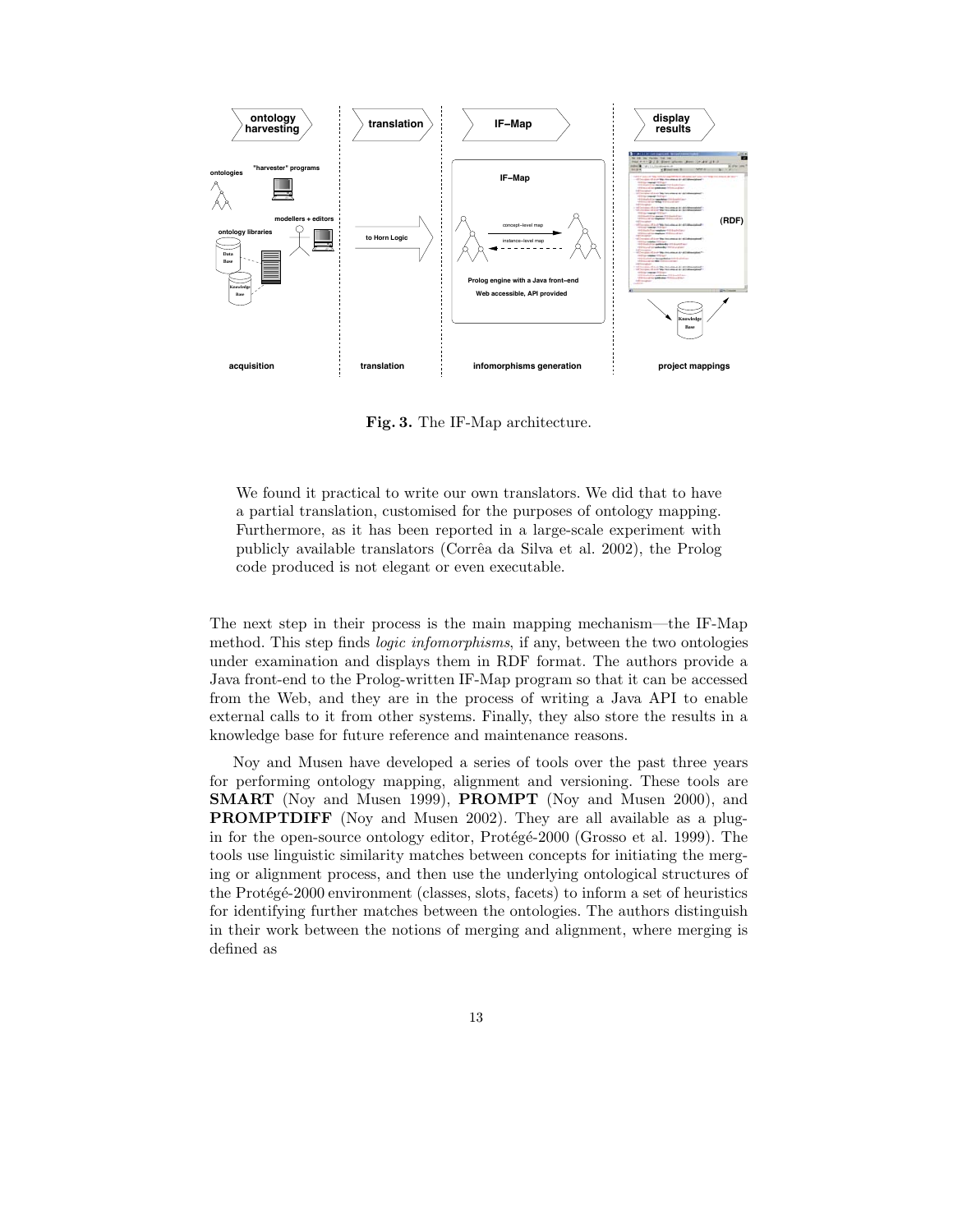... the creation of a single coherent ontology and alignment as establishing links between [ontologies] and allowing the aligned ontologies to reuse information from one another.

#### The SMART tool is an algorithm that

. . . goes beyond class name matches and looks for linguistically similar class names, studies the structure of relations in the vicinity of recently merged concepts, and matches slot names and slot value types. . .

the authors describe. Some of the tasks for performing merging or alignment, like the initial linguistic similarity matches, can be outsourced and plugged into the PROMPT system by virtue of Protégé-2000's open-source architecture. PROMPT is a (semi-)automatic tool and provides guidance for the engineer throughout the steps performed during merging or alignment:

Where an automatic decision is not possible, the algorithm guides the user to the places in the ontology where his intervention is necessary, suggests possible actions, and determines the conflicts in the ontology and proposes solutions for these conflicts.

Their latest tool, PROMPTDIFF, is an algorithm which integrates different heuristic matchers for comparing ontology versions. The authors combine these matchers in a fixed-point manner, using the results of one matcher as input for others until the matcher produces no more changes. PROMPTDIFF addresses structure-based comparison of ontologies as its comparisons are based on the ontology structure and not their text serialisation, the authors argue. Their algorithm works on two versions of the same ontology and is based on the empirical evidence that a large fraction of frames remains unchanged and that, if two frames have the same type and have the same or very similar name, one is almost certainly an image of the other. All Protégé-specific tools from Noy and Musen have been empirically evaluated in a number of experiments using the Protégé-2000 ontology editing environment. We present examples of them in Section 4.

McGuinness and colleagues (McGuinness et al. 2000) developed a similar tool for the Ontolingua editor. As in PROMPT, **Chimaera**, is an interactive tool, and the engineer is in charge of making decisions that will affect the merging process. Chimaera analyses the ontologies to be merged, and if linguistic matches are found, the merge is done automatically, otherwise the user is prompted for further action. When comparing it with PROMPT, these are quite similar in that they are embedded in ontology editing environments, but they differ in the suggestions they make to their users with regard to the merging steps.

Doan and colleagues (Doan et al. 2002) developed a system, **GLUE**, which employs machine learning techniques to find mappings. Given two ontologies, for each concept in one ontology, GLUE finds the most similar concept in the other ontology using probabilistic definitions of several practical similarity measures. The authors claim that this is their difference when comparing their work with other machine learning approaches, where only a single similarity measure is used. In addition to this, GLUE also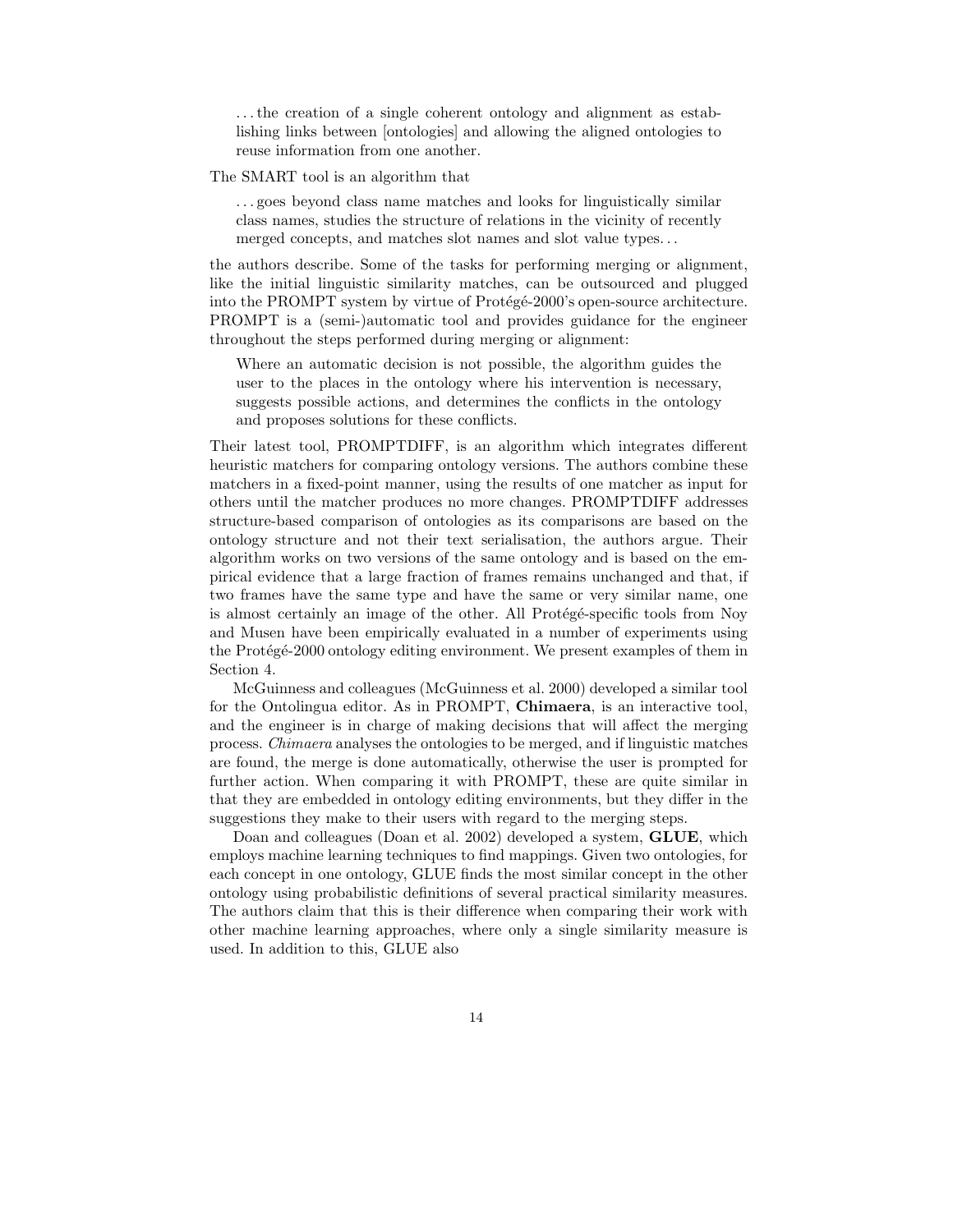. . . uses multiple learning strategies, each of which exploits a different type of information either in the data instances or in the taxonomic structure of the ontologies. . .

the authors continue. The similarity measures they employ is the joint probability distribution of the concepts involved, so

. . . instead of committing to a particular definition of similarity, GLUE calculates the joint distribution of the concepts, and lets the application use the joint distribution to compute any suitable similarity measure.

GLUE uses a multi-learning strategy, the authors continue, because there are many different types of information a learner can glean from the training instances in order to make predictions. It can exploit the frequencies of words in the text value of instances, the instance names, the value formats, or the characteristics of value distributions. To cope with this diversity, the authors developed two learners, a content learner and a name learner. The former uses a text classification method, called Naive Bayes learning. The name learner is similar to the content learner but uses the full name of the instance instead of its content. They then developed a meta-learner that combines the predictions of the two learners. It assigns to each one of them a learner weight that indicates how much it trusts its predictions. The authors also used a technique, relaxation labelling, that assigns labels to nodes of a graph, given a set of constraints. This technique is based on the observation that the label of a node is typically influenced by the features of the node's neighbourhood in the graph. The authors applied this technique to map two ontologies' taxonomies,  $O_1$  to  $O_2$ , by regarding concepts (nodes) in  $O_2$  as labels, and recasting the problem as finding the best label assignment to concepts (nodes) in  $O<sub>1</sub>$ , given all knowledge they have about the domain and the two taxonomies. That knowledge can include domain-independent constraints like 'two nodes match if nodes in their neighbourhood also match'—where neighbourhood is defined to be the children, the parents or both—as well as domain-dependent constraints like 'if node Y is a descendant of node X, and Y matches professor, then it is unlikely that X matches assistant-professor'. The system has been empirically evaluated with mapping two university courses catalogues.

Lacher and Groh (Lacher and Groh 2001) present **CAIMAN**, another system which uses machine-learning for ontology mapping. The authors elaborate on a scenario where members of a community would like to keep their own perspective on a community repository. They continue by arguing that

. . . each member in a community of interest organizes her documents according to her own categorization scheme (ontology).

This rather weak account of an ontology justifies, to a certain extent, the use of a user's bookmark folder as a 'personal' ontology. The mapping task is then to align this ontology with the directory structure of  $CiteSeer^5$  (also known as

<sup>5</sup> Accessible at citeseer.nj.nec.com.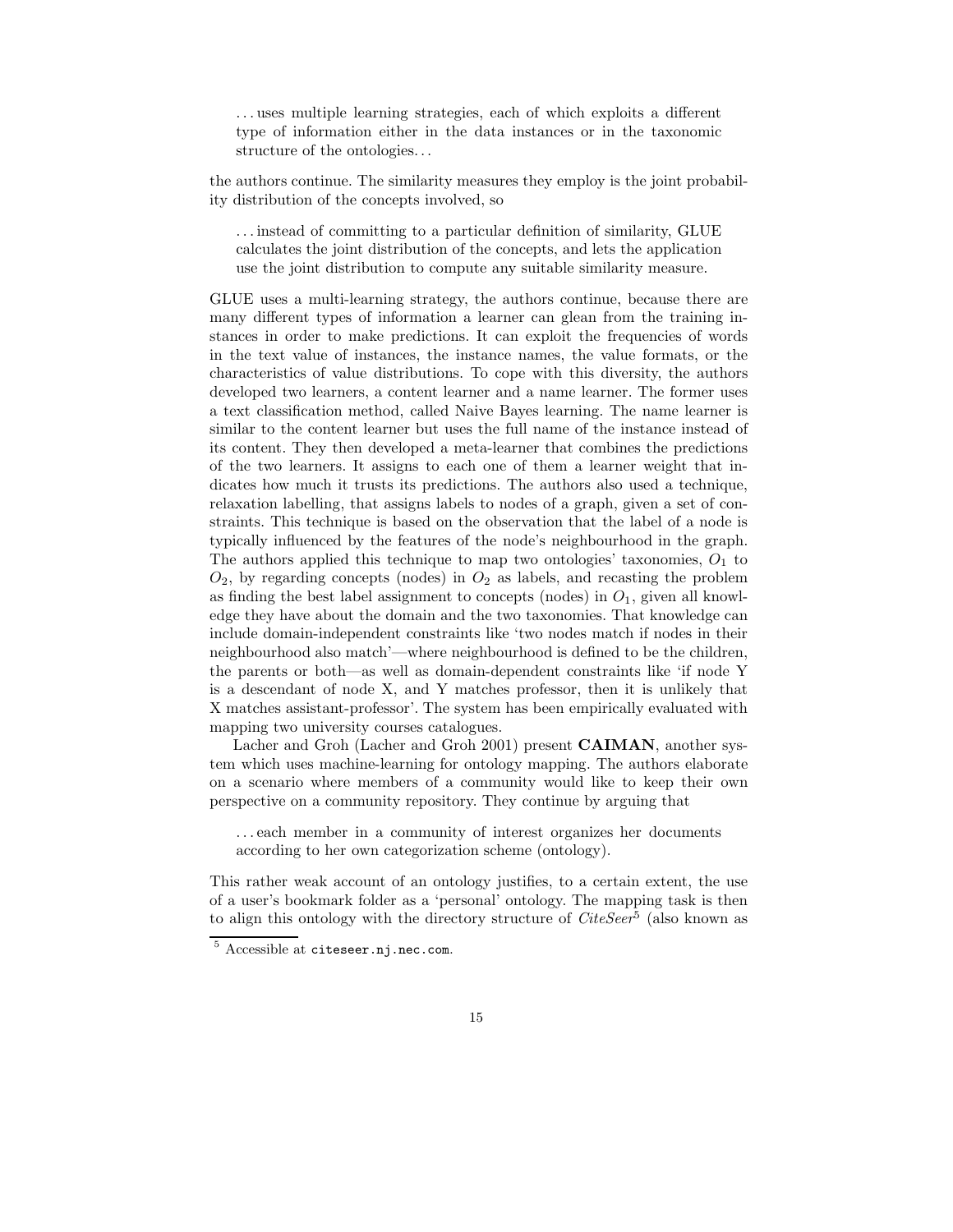ResearchIndex). The use of more formal community ontologies is not supported by the authors, who argue:

Information has to be indexed or categorized in a way that the user can understand and accepts... [This] could be achieved by enforcing a standard community ontology, by which all knowledge in the community is organized. However, due to loose coupling of members in a Community of Interest, this will not be possible.

Their mapping mechanism uses machine learning techniques for text classification, it measures the probability that two concepts are corresponding. For each concept node in the 'personal' ontology, a corresponding node in the community ontology is identified. It is also assumed that repositories both on the user and on the community side may store the actual documents, as well as links to the physical locations of the documents. CAIMAN is then offering two services to its users: document publication, which publishes documents that a user has newly assigned to one of the concept class to the corresponding community concept class, and retrieval of related documents, which delivers newly added documents from the community repository to the user.

Prasad and colleagues (Prasad et al. 2002) presented a mapping mechanism which uses text classification techniques as part of their web-based system for automatic notification of information technology talks (**ITTalks**). Their system

 $\dots$  combines the recently emerging semantic markup language DAML  $+$ OIL, the text-based classification technology (for similarity information collection), and Bayesian reasoning (for resolving uncertainty in similarity comparisons).

They experimented with two hierarchies: the ACM topic ontology and a small ITTalks topic ontology that organises classes of IT related talks in a way that is different from the ACM classification. The text classification technique they use generates scores between concepts in the two ontologies based on their associated exemplar documents. They then use Bayesian subsumption for subsumption checking:

If a foreign concept is partially matched with a majority of children of a concept, then this concept is a better mapping than (and thus subsumes) its children.

An alternative algorithm for subsumption checking, the authors continue, is to take a Bayesian approach that considers the best mapping being the concept that is the lowest in the hierarchy and the posterior probability greater than 0.5.

Mitra and Wiederhold (Mitra and Wiederhold 2002) developed the ONtology compositION system (**ONION**) which provides an articulation generator for resolving heterogeneity in different ontologies. The authors argue that ontology merging is inefficient: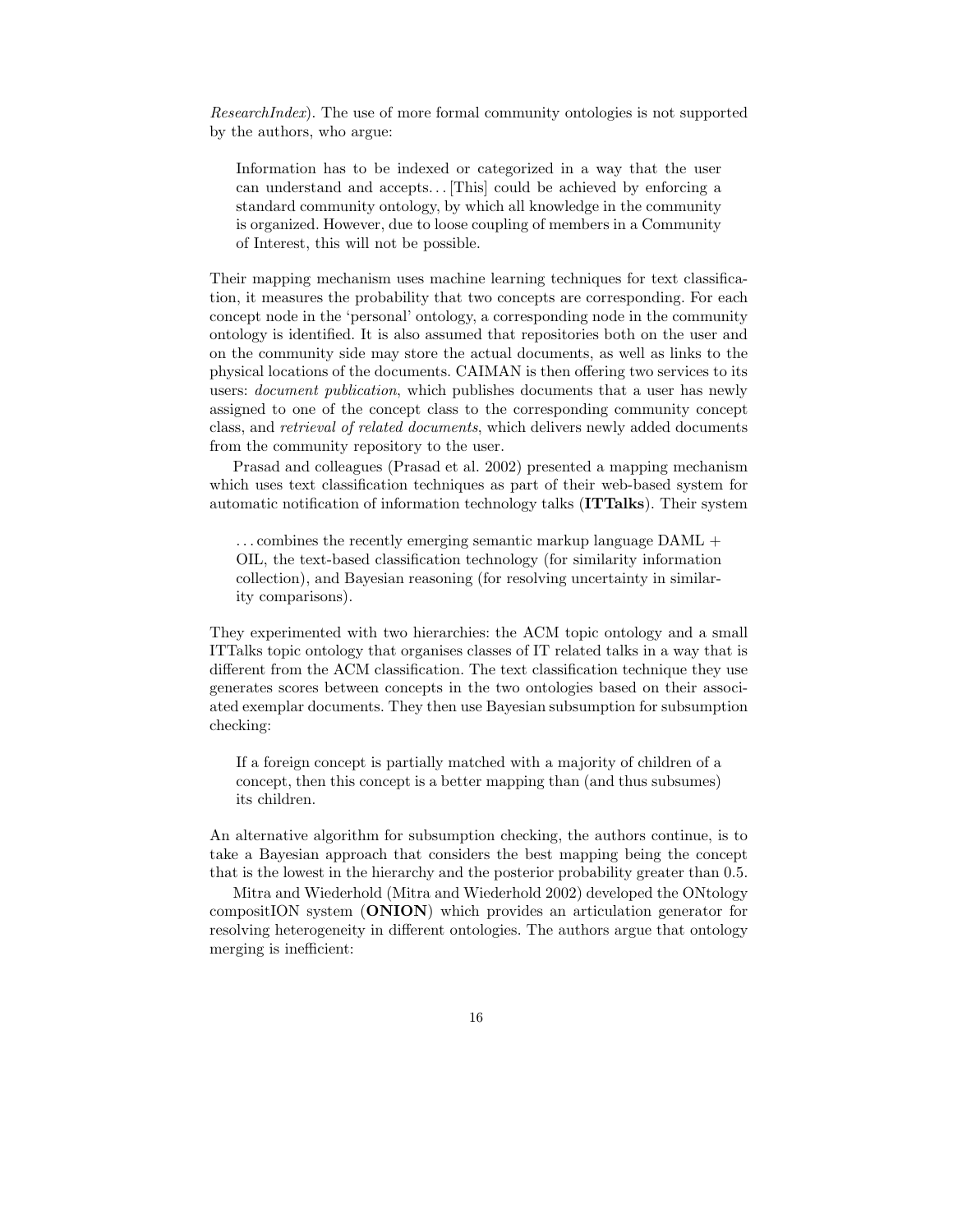A merging approach of creating an unified source is not scalable and is costly. . . One monolithic information source is not feasible due to unresolvable inconsistencies between them that are irrelevant to the application.

They then argue that semantic heterogeneity can be resolved by using articulation rules which express the relationship between two (or more) concepts belonging to the ontologies. Establishing such rules manually, the authors continue, is a very expensive and laborious task, on the other hand, they also claim that full automation is not feasible due to inadequacy of today's natural language processing technology. So, they take into account relationships in defining their articulation rules, but these are limited to *subclass* of, part of, attribute of, instance of, and value of. They also elaborate on a generic relation for heuristic matches:

Match gives a coarse relatedness measure and it is upon to the human expert to then refine it to something more semantic, if such refinement is required by the application.

In their experiments the ontologies used were constructed manually and represent two websites of commercial airlines. The articulation rules were also established manually. However, the authors used a library of heuristic matchers to construct them. Then, a human expert, knowledgeable about the semantics of concepts in both ontologies, validates the suggested matches. Finally, they include a learning component in the system which takes advantage of users' feedback to generate better articulation in the future while articulating similar ontologies. The algorithms used for the actual mapping of concepts are based on linguistic features. We elaborate on these in Section 4.

Compatangelo and Meisel (Compatangelo and Meisel 2002) developed a system, **ConcepTool**, which adopts a description logic approach to formalise a class-centred, enhanced entity relationship model. Their work aims to facilitate knowledge sharing, and ConcepTool is an interactive analysis tool that guides the analyst in aligning two ontologies. These are represented as enhanced entityrelationship models augmented with a description logic reasoner. They also use linguistic and heuristic inferences to compare attributes of concepts in both models, and the analyst is prompted with relevant information to resolve conflicts between overlapping concepts. Their approach is similar to MAFRA's framework in that they both define semantic bridges: as the authors argue:

Overlapping concepts are linked to each other by way of semantic bridges. Each bridge allows the definition of transformation rules to remove the semantic mismatches between these concepts.

The methodology followed when using *ConceptTool* consists of 6 steps: (1) analysis of both schemata to derive taxonomic links, (2) analysis of both schemata to identify overlapping entities, (3) prompt the analyst to define correspondences between overlapping entities, (4) automatic generation of entities in the articulation schema for every couple of corresponding entities, (5) prompt the analyst for defining mapping between attributes of entities, and (6) analysis of the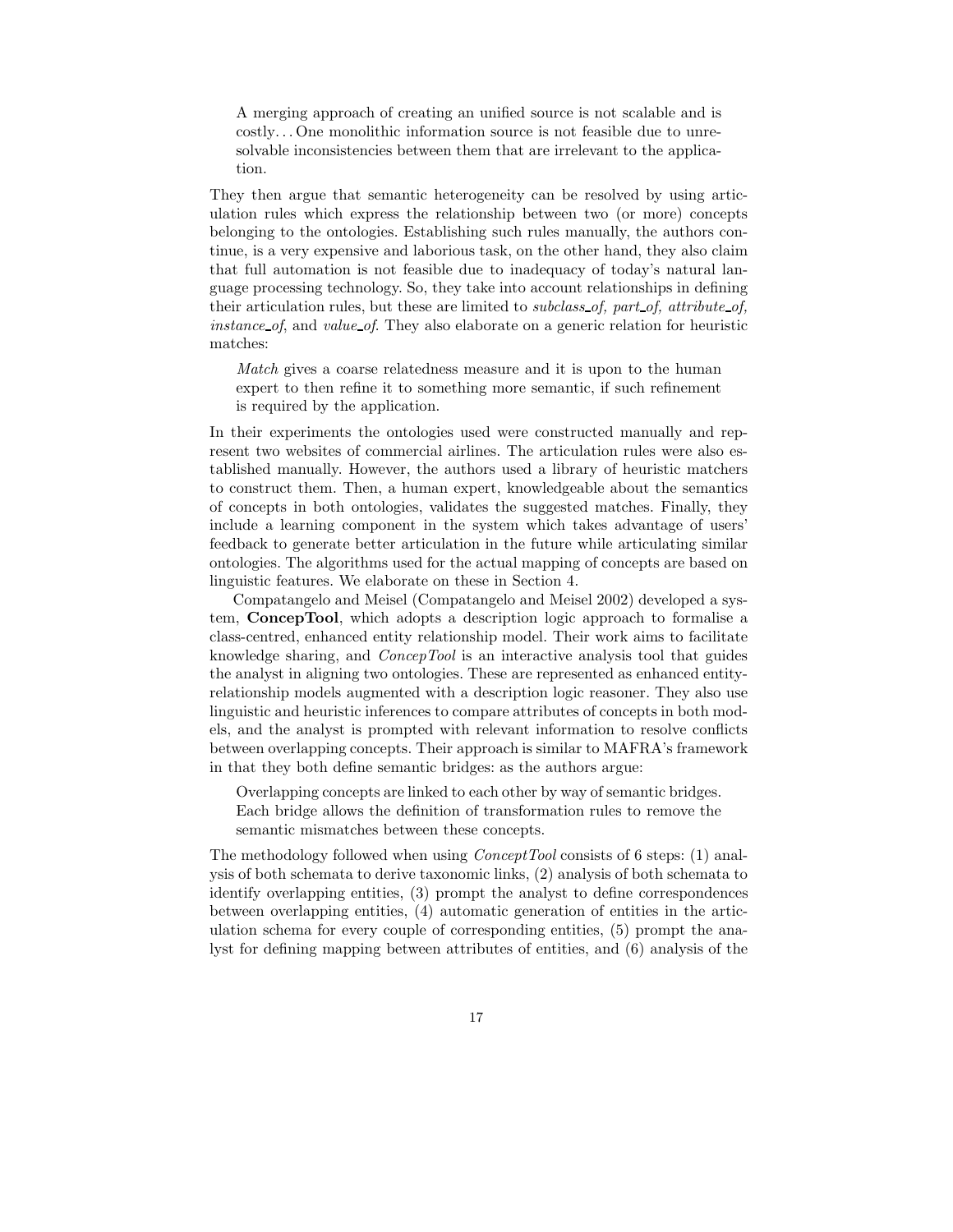articulated schema. In Section 4 we present an example case of ConcepTool's articulation generation.

#### **3.c Translators**

We report on two translator systems: **OntoMoprh**, for symbolic knowledge (Chalupksy 2000), and **W3TRANS**, for integrating heterogeneous data (Abiteboul et al. 2002).

Chalupksy (Chalupksy 2000) developed a translation system for symbolic knowledge—**OntoMorph**. It provides a powerful language to represent complex syntactic transformations, and it is integrated within the PowerLoom knowledge representation system. The author elaborates on criteria for translator systems:

Translation needs to go well beyond syntactic transformations and occurs along many dimensions, such as expressiveness or representation languages, modelling conventions, model coverage and granularity, representation paradigms, inference system bias, etc., and any combination thereof.

OntoMorph uses syntactic rewriting via pattern-directed rewrite rules that allow the concise specification of sentence-level transformations based on pattern matching; and semantic rewriting, which modulates syntactic rewriting via (partial) semantic models and logical inference supported by PowerLoom. OntoMoprh performs knowledge morphing as opposed to translation. To quote Chalupsky:

A common correctness criterion for translation systems is that they preserve semantics, i.e., the meaning of the source and the translation has to be the same. This is not necessarily desirable for our transformation function *T* , since it should be perfectly admissible to perform abstractions or semantic shifts as part of the translation. For example, one might want to map an ontology about automobiles onto an ontology of documents describing these automobiles. Since this is different from translation in the usual sense, we prefer to use the term knowledge transformation or morphing.

An interesting technique of OntoMorph is semantic rewriting. When, for example, someone is interested in conflating all subclasses of truck occurring in some ontology about vehicles into a single truck class, semantic rewriting allows for using taxonomic relationships to check whether a particular class is a subclass of truck. This is achieved through the connection of OntoMorph with PowerLoom, which accesses the knowledge base to import source sentences representing taxonomic relationships, like subset and superset assertions.

Abiteboul and colleagues (Abiteboul et al. 2002) elaborate on a middleware data model and on declarative rules for integrating heterogeneous data. Although their work is more akin to the database world, their techniques for integration could be useful for ontology mapping. In their data model, the authors use a structure which consists of ordered labelled trees. The authors claim: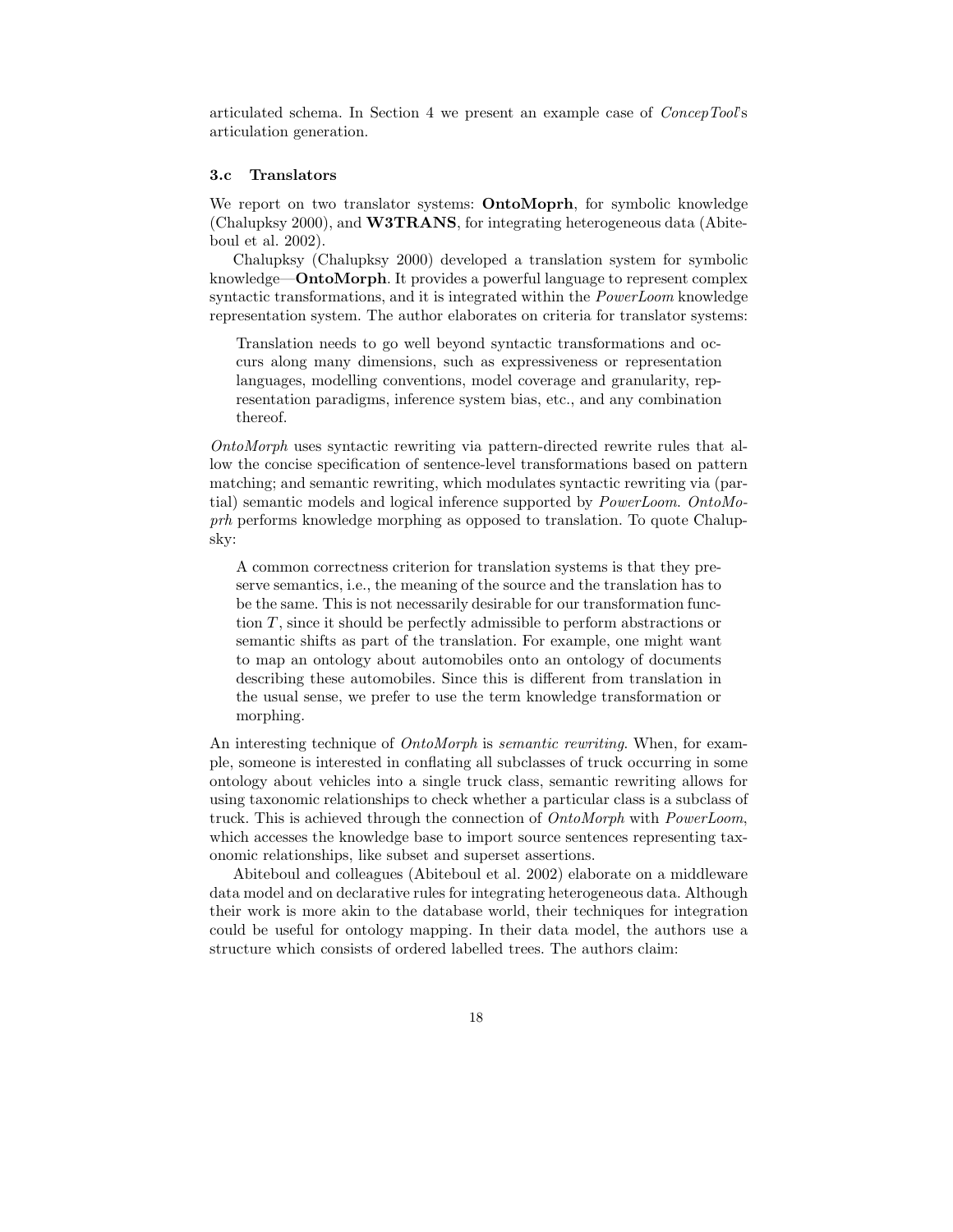This simple model is general enough to capture the essence of formats we are interested in. Even though a mapping from a richer data model to this model may loose some of the original semantics, the data itself is preserved and the integration with other data models is facilitated.

They then define a language for specifying correspondence rules between data elements and bi-directional data translation. These correspondences could serve for other purposes, for example, as an aid for ontology mapping. These ideas have been implemented in a prototype system, **W3TRANS**, which uses the middleware data model and the rule language for specifying the correspondences mentioned above.

#### **3.d Mediators**

Two indicative mediator works are reported here: The **rule-based algebra** of Jannink and colleagues (Jannink et al. 1998) and the **mediation algorithms** of Campbell and Shapiro (Campbell and Shapiro 1998).

Jannink and colleagues (Jannink et al. 1998) developed a **rule-based algebra** for ontology clustering into contexts. They define interfaces that link the extracted contexts to the original ontologies. As changes occur in the contexts, the original ontology remains unchanged, and it is the responsibility of the interface to ensure that the context will fit coherently back into the ontology. Their work aims to encapsulate ontologies in contexts and to compose contexts. As the authors argue:

Contexts provide guarantees about the knowledge they export, and contain the interfaces feasible over them. . . [They] are the primary building blocks which our algebra composes into larger structures. The ontology resulting from the mapping between two source ontologies is assumed to be consistent only within its own context.

The authors provide four types of interfaces to contexts: Schema interfaces (templates specifying the set of concepts, types and relationships in the context), source interfaces (access to the input data sources used to answer the query), rule interfaces (return the rule sets used to transform the data from the sources they conform to to the items in the schema), and owner interfaces (contain a time stamp and names of the context owners). Their rule-based algebra defines two classes of mapping primitives, formed from sequences of simpler operations. Each simple operation is in fact a logical rule, belonging to one of instance, class or exception rule. These rules are fired according to structural and lexical properties of the source data, i.e., to position and string matching techniques. We will revisit their work in Section 3.f when we report on algebraic frameworks for ontology mapping.

Campbell and Shapiro (Campbell and Shapiro 1998) devised a set of **algorithms for ontological mediation**. They define an ontological mediator as:

An agent capable of reasoning about the ontologies of two communicating agents, or communicants, learning about what *W* means for *S*, and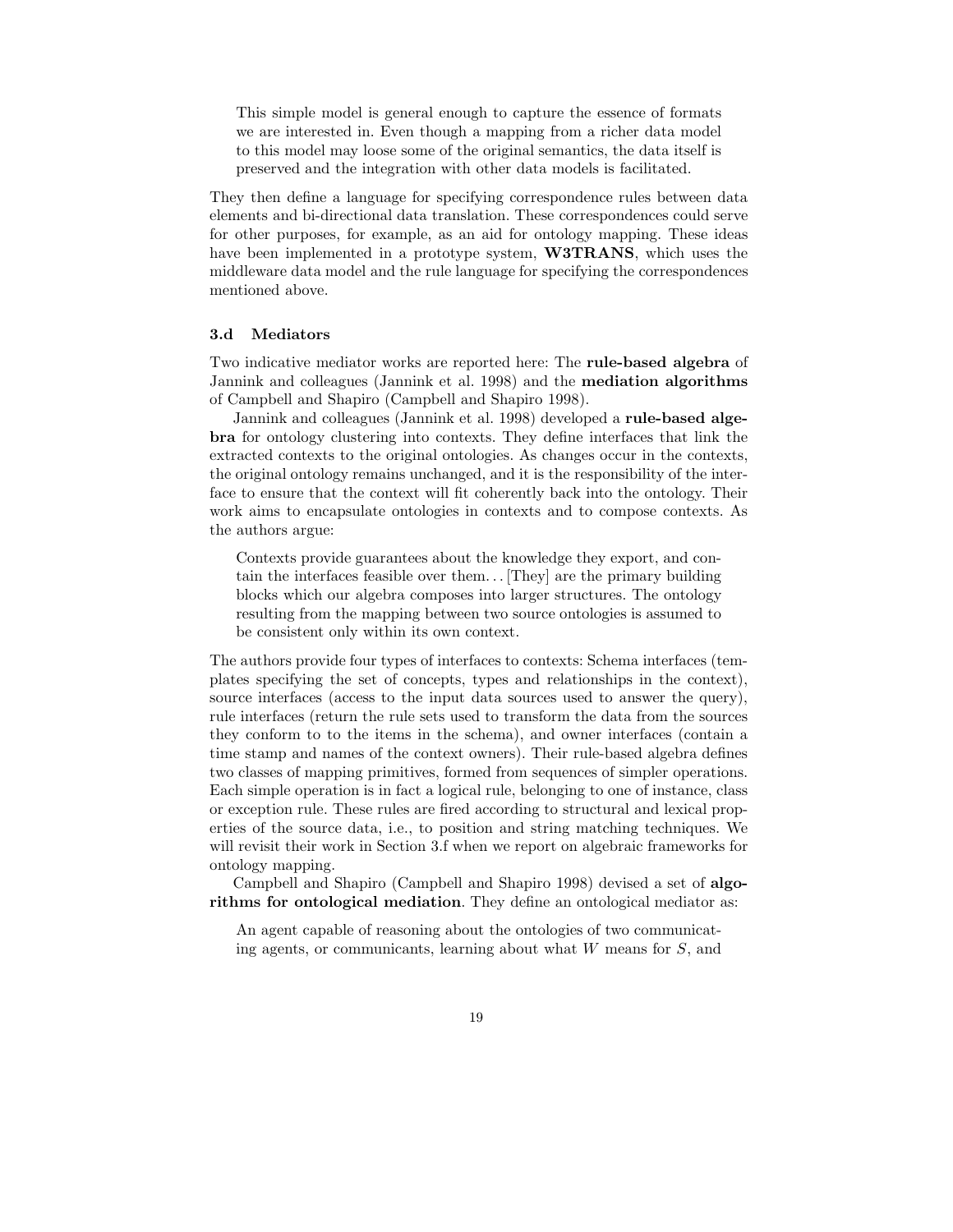looking for an ontological translation (*W* ) that means for *L* the same thing in the domain that *W* means for *S*.

They devised three algorithms, one for exploiting single hierarchical ontological relations (subclass/superclass), one for multiple hierarchical ontological relations (part/whole), and an algorithm that chooses the best candidate concept representing one agent's concept that the other agent believes to be equivalent with its own concept. They evaluated their work with lexical ontologies, like WordNet.

#### **3.e Techniques**

The following works use techniques that could be applied in certain phases of ontology mapping. These are ontology projections of Borst and colleagues (Borst et al. 1997) in the **PhysSys** project, the **semantic values** of Sciore and colleagues (Sciore et al. 1994), and information integration techniques of Mena and colleagues (Mena et al. 1998) in **OBSERVER**.

Borst and colleagues (Borst et al. 1997) developed the **PhysSys** ontology set. This is a set of seven ontologies that represents the domain of system dynamics and expresses different viewpoints of a physical system. Interdependences between these ontologies are formalised as ontology projections and included in the PhysSys ontology. Three kinds of projections are demonstrated in their work: include-and-extend, include-and-specialise, and include-and-project. The latter was used to link an ontology developed by the authors of *PhysSys* to an outsourced ontology, the EngMath. These projections, though, are not computed automatically but defined manually by the knowledge engineer when designing the ontologies.

Sciore and colleagues (Sciore et al. 1994) worked on a theory of **semantic values** as a unit of exchange that facilitates semantic interoperability between heterogeneous information systems. In their work, a semantic value is defined to be a piece of data together with its associated context. These can either be stored explicitly or be defined by data environments. The authors also developed an architecture which includes a context mediator, whose job is to identify and construct the semantic values being sent, to determine when the exchange is meaningful, and to convert the semantic values to the form required by the receiver. In their work, contexts are defined as metadata relating data to their properties (such as source, quality, and precision) and represented as sets: Each element of the set is an assignment of a semantic value to a property. The advocated semantic interoperability is based on using conversion functions, which convert a semantic value from one context to another. These functions are stored in conversion libraries. Their architecture also uses ontologies:

The shared ontology component specifies terminology mappings. These mappings describe naming equivalences. . . so that references to attributes (e.g., exchange or company name), properties (e.g., currency), and their values (e.g., US dollar) in one information system can be translated to the equivalent names in another.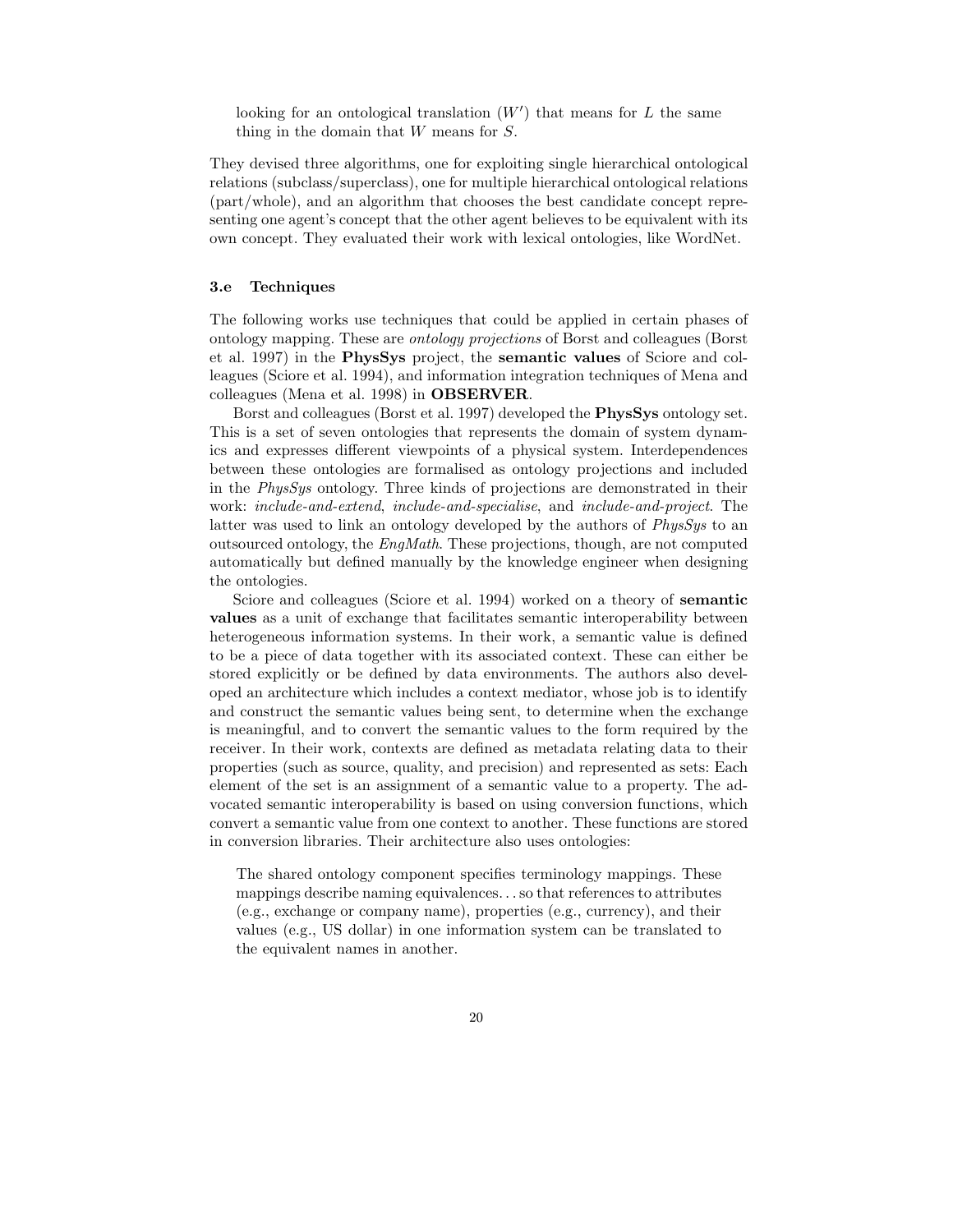Ontologies are accessed by the context mediators to check the terminology mappings. Their prototype system has been applied to a relational database model.

Mena and colleagues (Mena et al. 1998) developed the Ontology Based System Enhanced with Relationships for Vocabulary hEterogeneity Resolution (**OB-SERVER**) in order to access heterogeneous, distributed and independently developed data repositories. Their aim was to tackle the problem of semantic information integration between domain-specific ontologies. They use interontology relationships such as synonyms, hyponyms and hypernyms defined between terms in different ontologies to assist the brokering of information across domainspecific ontologies. Their system is based on a query-expansion strategy where the user poses queries in one ontology's terms and the system tries to expand the query to other ontologies' terms. This is supported by algorithms to manage the relevance of information returned. As far as the mappings are concerned, they use the data structures underlying the domain-specific ontologies and the synonymy, hyponymy and hypernymy relations to inform linguistic matches between concepts.

#### **3.f Theoretical frameworks**

We classify the works presented here in three broad categories: Algebraic approaches, which comprise the works of Bench-Capon and Malcolm (Bench-Capon and Malcolm 1999) on **ontology morphisms**, and that of Jannink and colleagues (Jannink et al. 1998) on an **ontology composition algebra**; Informationflow-based approaches, which include the works of Kent (Kent 2000) on the **Information Flow Framework**, that of Schorlemmer (Schorlemmer 2002) on **duality in knowledge sharing**, the **IF-Map** method of Kalfoglou and Schorlemmer (Kalfoglou and Schorlemmer 2002) based on information-flow theory and populated ontologies, the work of Priss (Priss 2001) on **Peircean sign triads**, and **FCA-Merge** (Stumme and Maedche 2001), based on formal concept analysis and lattice exploration; and Translation frameworks, with the formative work of Grüninger (Grüninger 1997) on the **TOVE** project...

**Algebraic approaches** Bench-Capon and Malcolm (Bench-Capon and Malcolm 1999) give a formalisation of ontologies and the relations between them building upon the universal-algebraic tradition, extending the concept of abstract data type (ADT) to that of ontology—specifying classes of entities with attributes that take their values from given ADTs. For that purpose they provide rigorous definitions of data domain, ontology signature, and ontology, and more importantly, they provide definitions of the structure-preserving transformations morphisms—between them.

Based on this framework, they capture the relation, or mapping, between two ontologies by means of a pair of **ontology morphisms** that share the same domain (source of the morphism). The combination (or merging) of ontologies is then characterised by means of a categorical pushout construction, which is widely used by researchers in formal specifications for characterising the combination of separate ADTs or specification modules.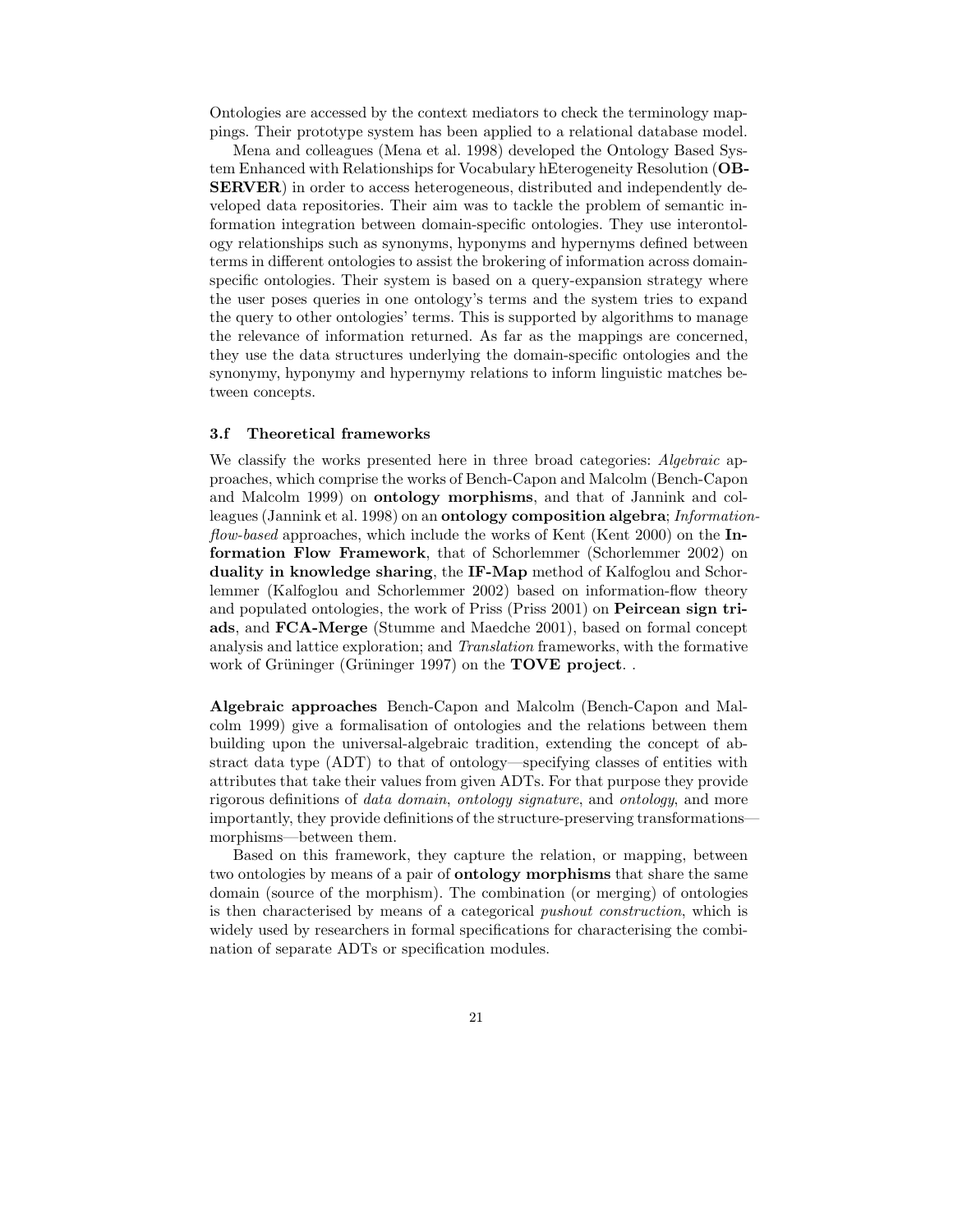Studying the relations between ontologies by means of ontology morphisms is also central to the IF-Map methodology (Kalfoglou and Schorlemmer 2002), and it bears some resemblance to other definitions of ontology mapping based on infomorphisms (Barwise and Seligman 1997), as we shall see when we survey IF-based approaches to ontology mapping and merging further down in this section.

As we reported in Section 3.d, Jannink and colleagues propose an **algebra**, based on category-theoretic constructions, for extracting contexts from knowledge sources and combining these contexts (this algebra has been investigated further by Mitra and Wiederhold—see Section 3.b). Although no formal definition of 'context' is given, this is considered to be the unit of encapsulation for well-structured ontologies. The categorical constructions are also used in an informal way, by means of definitions of informal categories—the union of concept specifications and instances that represent their extensions—and informal uses of pullbacks and pushouts. Their framework allows to model the semantic mismatch between the source instances and the concept intension, and they give definitions for *false positives* (i.e., missing instances) and *false negatives* (i.e., exceptional instances). They argue:

Morphisms allow translation from one specification to another when there is no semantic mismatch. Therefore, they are applicable when intensions and extension are not distinguishable, such as in mathematical structure.

On the contrary, we argue that IF-based approaches can overcome this difficulty by incorporating instances and the notions of 'missing instance' or 'exceptional instance' into the mapping framework, and hence into the potential definitions of ontology morphism.

**IF-based approaches** The first attempt to apply the results of recent efforts towards a mathematical theory of information and information flow in order to provide a theoretical framework for describing the mapping and merging of ontologies is probably the **Information Flow Framework (IFF)** (Kent 2000). IFF is based on channel theory (Barwise and Seligman 1997).

Kent exploits the central distinction made in channel theory between types the syntactic elements, like concept and relation names, or logical sentences—and tokens—the semantic elements, like particular instances, or logical models—and its organisation by means of classification tables, in order to formally describe the stability and dynamism of conceptual knowledge organisation. He assumes two basic principles,

- 1. that a community with a well-defined ontology owns its collection of instances (it controls updates to the collection; it can enforce soundness; it controls access rights to the collection), and
- 2. that instances of separate communities are linked through the concepts of a common generic ontology,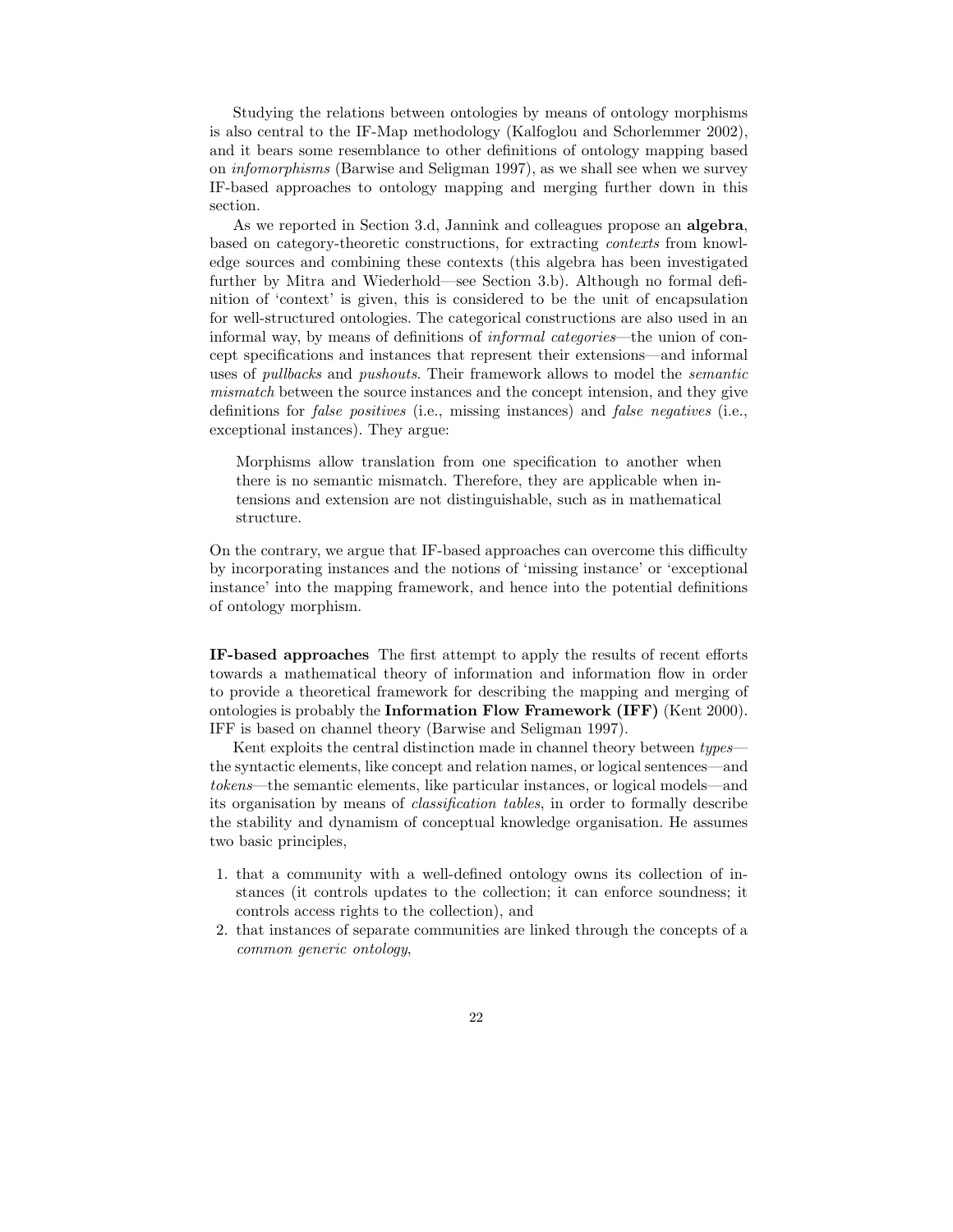and then goes on to describe a two-step process that determines the core ontology of community connections capturing the organisation of conceptual knowledge across communities (see Figure 4). The process starts from the assumption that the common generic ontology is specified as a logical theory and that the several participating community ontologies extend the common generic ontology according to theory interpretations (in its traditional sense as consequence-preserving mappings, see (Enderton 2001)), and consists of the following steps:

- 1. A lifting step from theories to logics that incorporates instances into the picture (proper instances for the community ontologies, and so called formal instances for the generic ontology).
- 2. A fusion step where the logics (theories + instances) of community ontologies are linked through a core ontology of community connections, which depends on how instances are linked through the concepts of the common generic ontology (see second principle above).



**Fig. 4.** Kent's two-step process for conceptual knowledge organisation.

Kent's framework is purely theoretical, and no method for implementing his two-step process is given. Kent's main objective with IFF is to provide a metalevel foundation for the development of upper ontologies.

Very close in spirit and in the mathematical foundations of IFF, Schorlemmer (Schorlemmer 2002) studied the intrinsic **duality of channel-theoretic constructions**, and gave a precise formalisation to the notions of knowledge sharing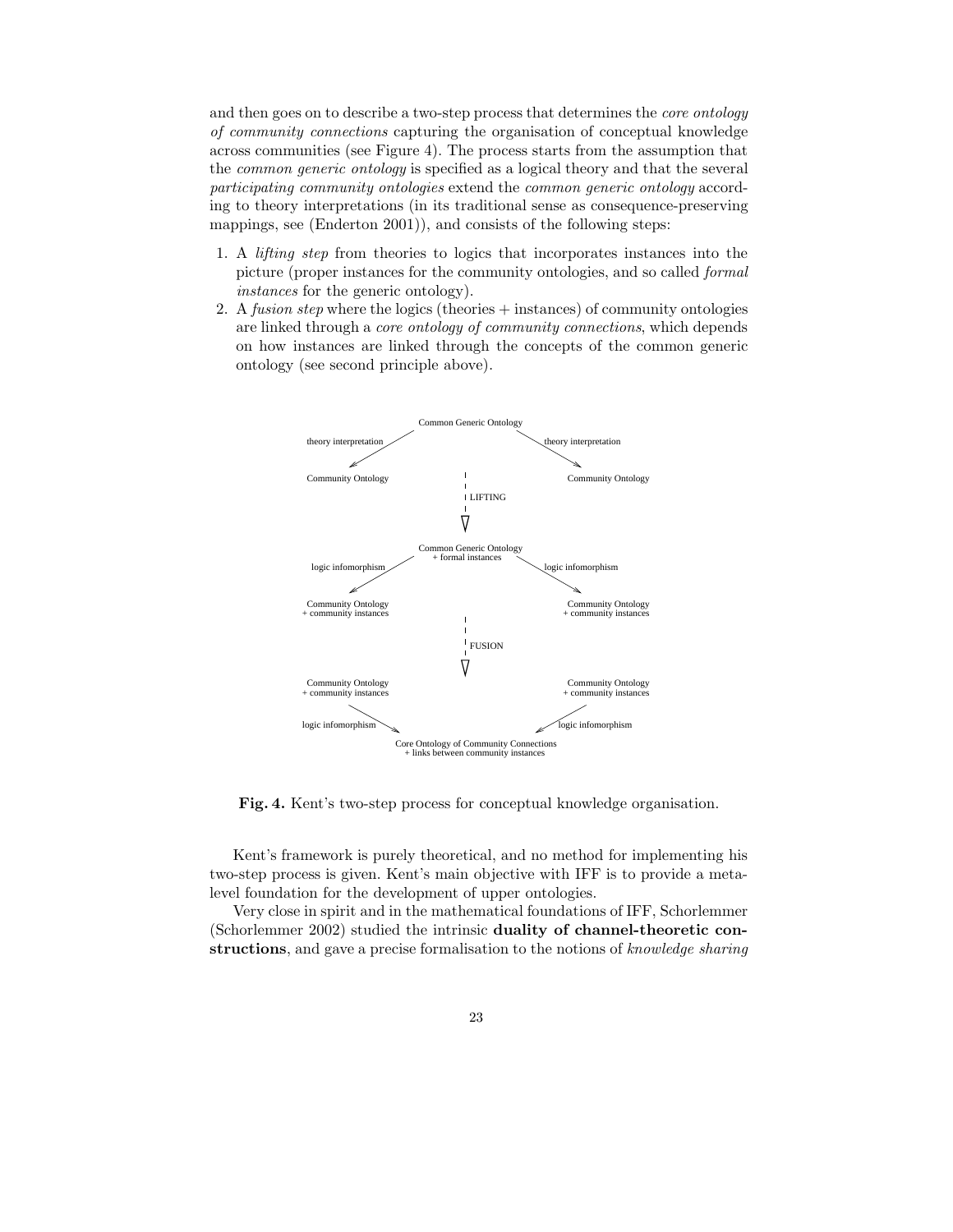scenario and knowledge sharing system. He used the categorical constructions of Chu spaces (Gupta 1994; Barr 1996; Pratt 1995) in order to precisely pin down some of the reasons why ontologies turn out to be insufficient in certain knowledge sharing scenarios (Corrêa da Silva et al. 2002). His central argument is that formal analysis of knowledge sharing and ontology mapping has to take a duality between syntactic types (concept names, logical sentences, logical sequents) and particular situations (instances, models, semantics of inference rules) into account. Although no explicit definition of ontology mapping is given, there is an implicit one within the definition of knowledge sharing scenario, namely as a Chu transform.

Drawing from the theoretical ideas of Kent's IFF and Schorlemmer's analysis of duality in knowledge sharing scenarios, Kalfoglou and Schorlemmer (Kalfoglou and Schorlemmer 2002) propose the **IF-Map** methodology already discussed in Section 3.b. From the theoretical point of view, Kalfoglou and Schorlemmer also adopt an algebraic approach similar to that of Bench-Capon and Malcolm, by providing precise definitions for ontology and ontology morphism in the tradition of algebraic specification. But, based on the knowledge sharing ideas of IFF and Schorlemmer—and the role instances (tokens) play in the reliable flow of information, and hence in knowledge sharing—they give precise definitions of populated ontologies, and base their IF-Map methodology on ontology morphisms between populated ontologies, such that these morphisms are coherent with the channel-theoretic framework of Barwise and Seligman.

From a more philosophical perspective, Priss (Priss 2001) explores how issues arising in aligning and merging ontologies can be tackled by adopting a Peircean approach based on **sign triads**. Priss argues that the relevant issues concerning information representation and processing among natural and artificial agents are those concerning the consensual sign triad, i.e., the relationships between concept entities, context, and sign representations as they are consensually agreed upon for a collectivity of individuals (natural or artificial). Priss suggests that techniques from formal concept analysis (Ganter and Wille 1999) could be used to provide formal representations of context and concepts of a consensual sign triad. A context would be a formal context (i.e., a classification table of objects with respect to their attributes); concepts would be nodes in a concept lattice. Alternatively, concepts could also be represented by conceptual graphs (Sowa 1984), Priss claims.

She also claims that the issues arising during the interaction of agents that have different ontologies, and when different representational signs have to be aligned, need to be tackled by establishing a clear separation of signs, concepts, and context, thus determining the consensual sign triads for each agent. Priss suggests that, since the shift between context could be formalised by means of infomorphisms in the Barwise-Seligman information theory, the alignment could then be established through information-flow channels between contexts.

Priss's approach to ontology mapping and merging is, from a philosophical and technical point of view, again very close to those of Kent and of Kalfoglou and Schorlemmer. Although Priss does not tackle the mathematical detail, nor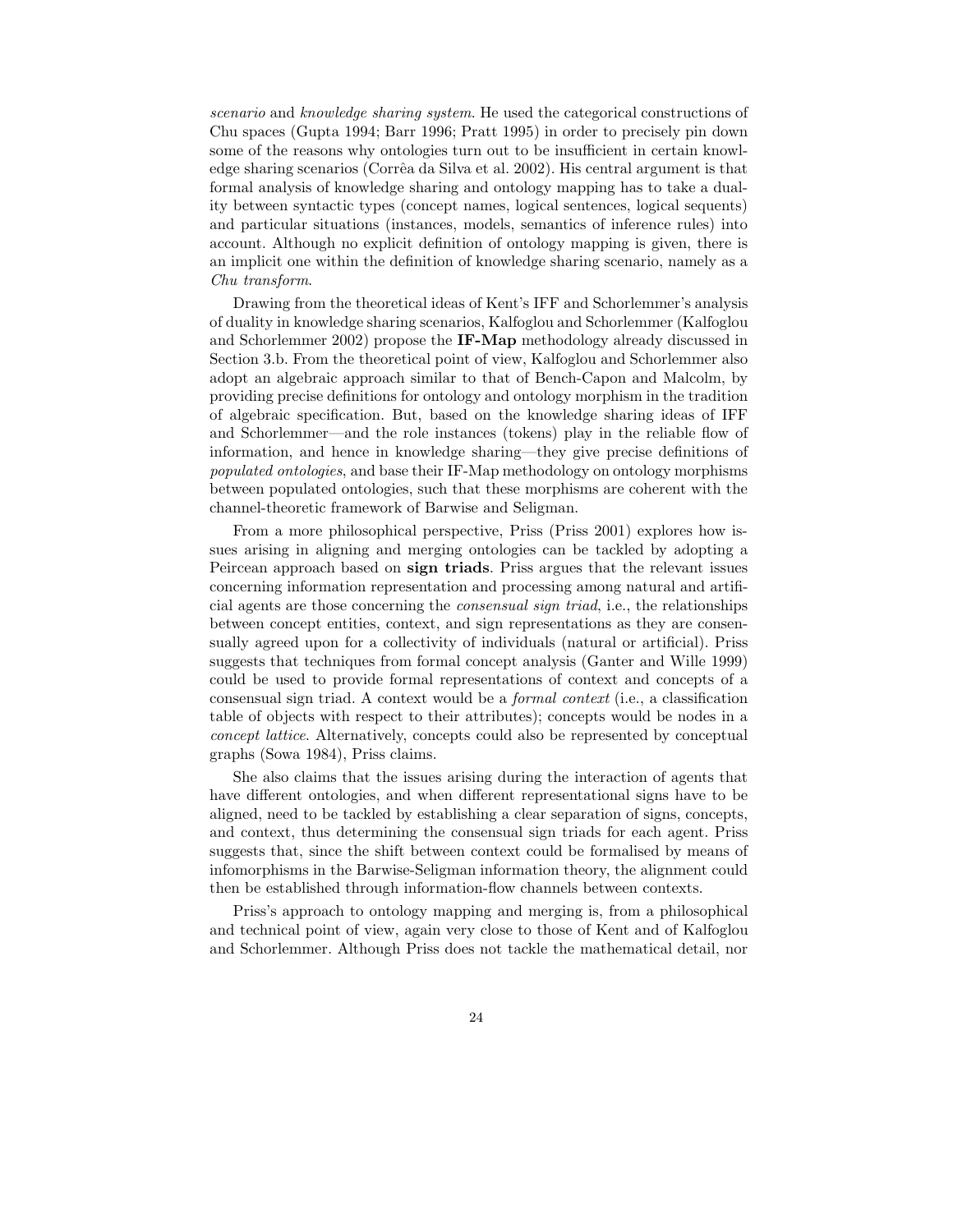does she discuss any methodology or computer implementation, hers is a first attempt to provide a

. . . semi-formal ontological foundation that facilitates an explicit representation, use and differentiation of representations, conceptual entities and contexts in applications. . .

based on the deep philosophical ideas concerning the nature of representation, but using modern techniques of information flow and formal concept analysis.

Although Stumme and Maedche's ontology merging methodology **FCA-Merge** (see Section 3.b) is not exactly an 'IF-based' approach, it is nevertheless closely related to these approaches by virtue that formal concept analysis (Ganter and Wille 1999) shares with channel theory the same mathematical foundations. Like in channel-theoretic approaches as those of Kent or Kalfoglou and Schorlemmer, ontologies, and in particular their concept hierarchies, are represented by tables that classify instances to concepts, called *formal contexts* in FCA. Stumme and Maedche do not discuss any formal definition of ontology mapping. They give a formal definition of *core ontology* and determine their relationship to formal concepts. The merging method and algorithm, which assumes that participating communities share the same instances (which are text documents in their particular scenario), is then based on inferring the merged concept hierarchy from the combined table—formal context—representing both ontologies and their shared instances.

**Translation frameworks** Within the original efforts of the **TOVE Ontology Project** and the development of the Process Interchange Format (PIF) (Lee et al. 1998), Grüninger (Grüninger 1997) has established a formal framework for studying issues of ontology translation. He formalises several kinds of translations based on the structure of ontologies, assuming that these are specified by structured sets of axioms consisting of foundational theories, object libraries providing the terminological definitions, and templates that determine certain classes of axioms. Translation then depends on which parts of the ontologies are shared and which are not.

Grüninger's work is a logic-based approach, for ontology translation is defined in terms of logical equivalence—theories can be translated if sentences in one theory can be expressed using the definitions of another theory's ontology, such that they are logically equivalent with respect to their foundational theories. This is a strong definition and is called *strong translation*. Grüninger formalises other, weaker kinds of translations: Partial translation is achieved if it can be established either through sub-ontologies, or because one of the ontologies is extendible with new definitions to make strong translation feasible. Strong and partial translation rely on the ontologies sharing the same foundational theories. If this is not the case, one may still establish weak translation, where a partial (or strong) translation can be defined after one foundational theory is interpreted into the other (in the usual sense of a theory interpretation, see, for instance, (Enderton 2001)).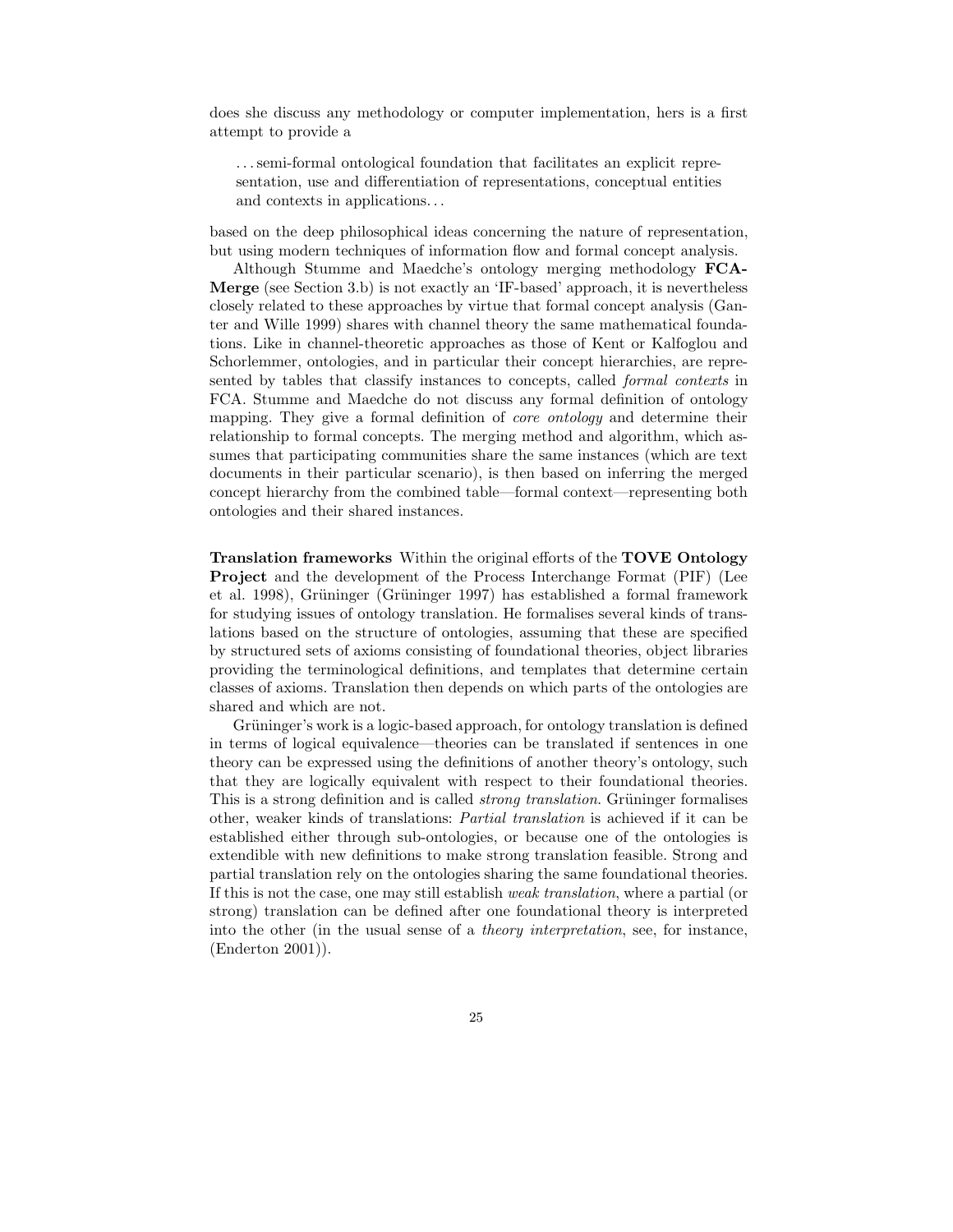In order to determine if two application ontologies are sharable, Grüninger proposes to use an interchange ontology library that compiles a set of participating ontologies, organised by how their foundational theories and object libraries are structured according to the sub-theory relation between foundational theories and to stratification of definitions between object libraries. For any two such participating ontologies in the library the lexicon of one should not be expressible using the lexicon of the other, which is achieved by defining them by means of a notion of 'lexicon-closure' within the foundation theory hierarchy and the stratification of object libraries. For a given application ontology, one would need to take the participating ontology of the library with which it is sharable—intuitively this is the 'image' of the application ontology in the interchange library. The sort of translations between application ontologies that are feasible would then easily be determined, and constructed, from the structure of their corresponding participating ontologies with respect to the library.

Grüninger's work provides the theoretical ground for discussing the various possible sorts of ontologies and their translations, and for establishing necessary conditions for sharability between applications. His aim was not to tackle the issues of ontology mapping as such, but to provide an architecture—the interchange ontology library—in which various forms of translations could and would be described. This approach to translation requires the explicit definition—and eventual construction—of the interchange ontology library in which all ontologies have sound and complete axiomatisations with respect to their intended models.

#### **3.g Experience reports**

Two experience reports are cited here: The experiences with **CyC** ontology mapping of Reed and Lenat (Reed and Lenat 2002) and a report from an experiment of ontology reuse at **Boeing** (Uschold et al. 1998).

Reed and Lenat (Reed and Lenat 2002) report on their experiences with mapping the **CyC** ontology to a number of external ontologies. In particular, their report

. . . presents the process by which over the last 15 years several ontologies of varying complexity have been mapped or integrated with CyC. . . These include: SENSUS, FIPS 10-4, several large (300k-term) pharmaceutical thesauri, large portions of WordNet, MeSH/ SNOMED/ UMLS, and the CIA World Factbook.

Their work has been manual, laborious, but arguably represents the most comprehensive example of ontology mapping today. Their ultimate goal is to enable subject matter experts to directly map, merge or integrate their ontologies with the aim of interactive clarification-dialog-based tools. Their process defines a well grain-sized typology of the term 'mapping', in  $Cyc$  language, and distinguishes four types of differences when mapping ontologies: terminological (i.e., different names), simple structural (i.e., similar but disjoint), complex structural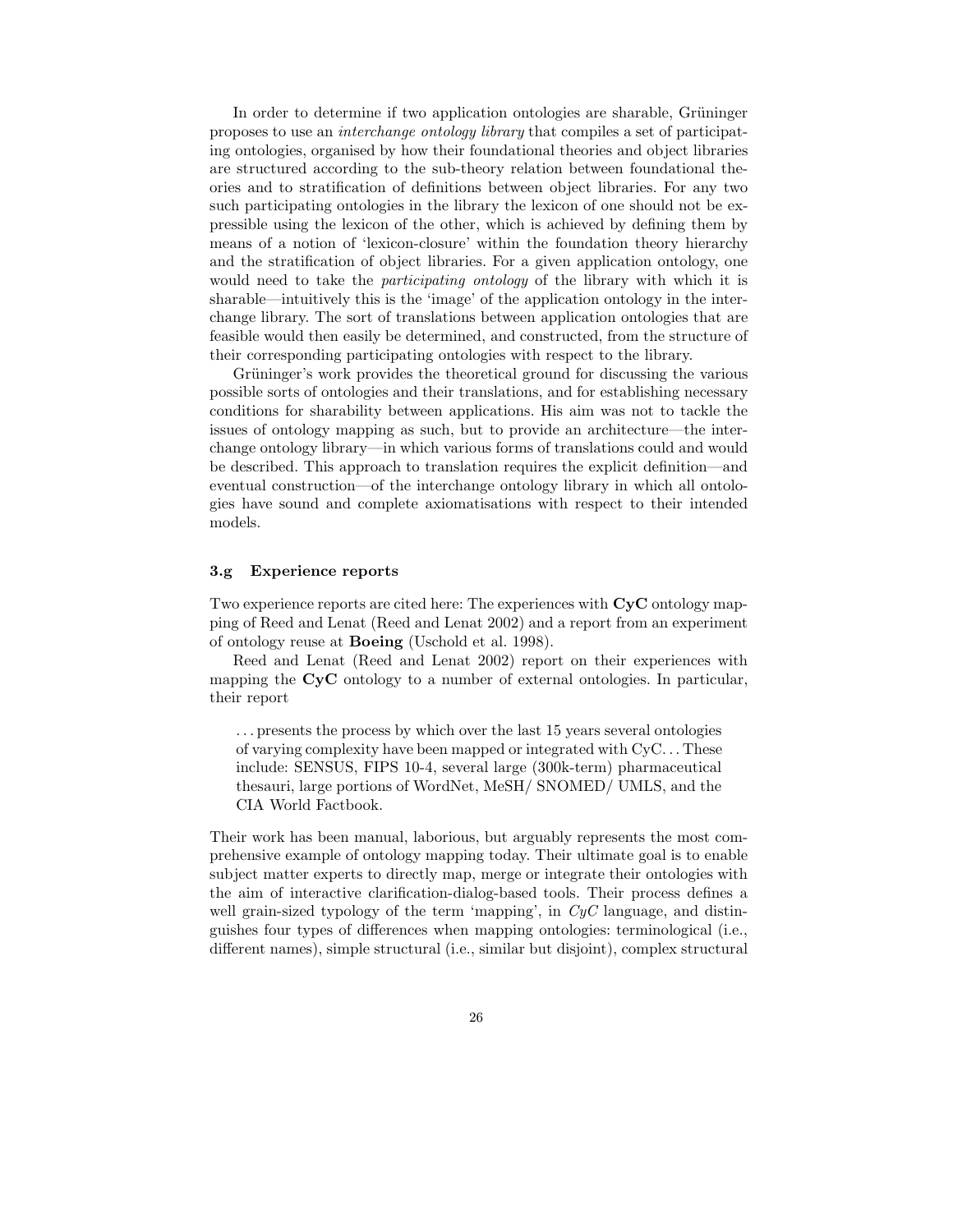(i.e., having action predicates vs. reified events), representational differences (i.e., Bayesian probabilistic vs. truth-logic). Their long term objective is to develop dialogue tools that will use natural language parsing, understanding and generation to insulate the subject matter expert from having to read or write in the  $Cyc$  language.

In an experiment of ontology reuse (Uschold et al. 1998), researchers working at **Boeing** were investigating the potential of using an existing ontology for the purpose of specifying and formally developing software for aircraft design. Their work is not directly related with ontology mapping, however, their insights and experiences gathered are interesting indicators for the level of difficulty involved in the process. The ontology used was the EngMath ontology (Gruber and Olsen 1994), and the application problem addressed was to enhance the functionality of a software component used to design the layout of an aircraft stiffened panel. Their conclusions were that, despite the effort involved, knowledge reuse was cost-effective, and that it would have taken significantly longer to design the knowledge content of the ontology used from scratch. However, the lack of automated support was an issue, and the authors elaborate on the effort required from the knowledge engineer:

The process of applying an ontology requires converting the knowledgelevel specification which the ontology provides into an implementation. This is time-consuming, and requires careful consideration of the context, intended usage, and idioms of both the source ontology representation language, and the target implementation language as well as the specific task of the current application.

#### **3.h Surveys**

The following surveys originate from a number of different communities: Pinto and colleagues (Pinto et al. 1999) elaborate and compare issues for **ontology integration**, Visser and colleagues (Visser et al. 1998) identify a typology of **ontology mismatches**, Rahm and Bernstein (Rahm and Bernstein 2001) report on **database schema matching**, and Sheth and Larson (Sheth and Larson 1990) survey **federated database systems**.

In their survey, Pinto and colleagues (Pinto et al. 1999) elaborate on issues concerning **ontology integration**. Their work attempts to offer terminological clarifications of the term 'integration' and how it has been used in different works. To quote the authors:

We identify three meanings of ontology 'integration': when building a new ontology by reusing (assembling, extending, specialising or adapting) other ontologies already available; when building an ontology by merging several ontologies into a single one that unifies all of them; when building an application using one or more ontologies.

They also conducted a survey for tools that allow integration, ontologies built through integration and methodologies that include integration.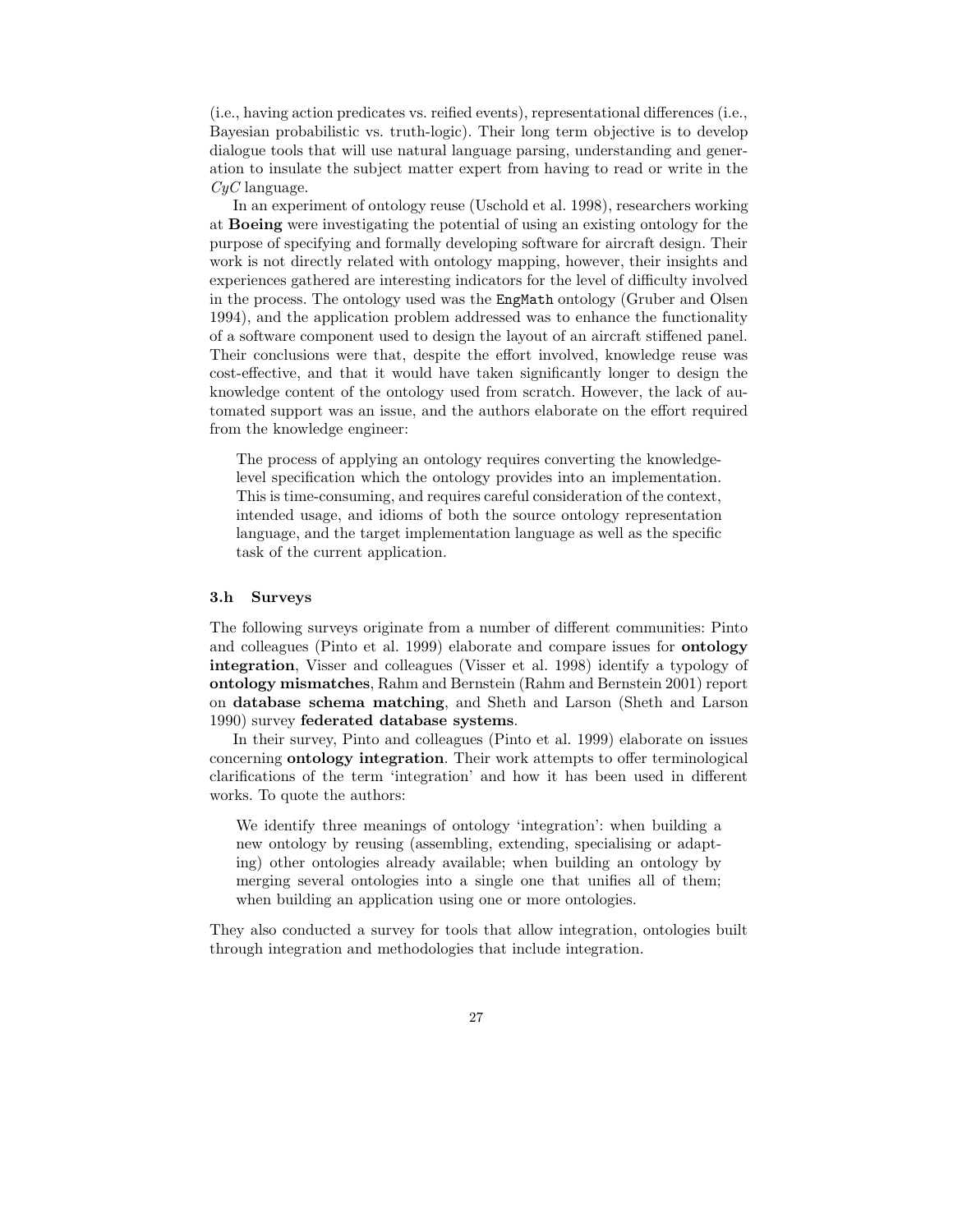Visser and colleagues (Visser et al. 1998) present a typology of **ontology mismatches**. Their work assesses heterogeneity by classifying ontology mismatches. Their intention is to identify a set of heuristics that allow them to determine whether systems can join a cooperative community, or to provide guidance for the design of such systems. In a related work, Visser and Tamma (Visser and Tamma 1999) propose methods that make use of this information to perform ontology clustering. Their underlying methods for clustering use linguistic resources, like WordNet.

Rahm and Bernstein (Rahm and Bernstein 2001) present a survey on approaches to automatic **database schema matching**. As we elaborate in Section 5, there might be practitioners for whom ontology mapping equates database schema matching. In this respect, Rahm and Bernstein's work is a comprehensive resource which could be used when comparing different approaches to schema matching, when developing a new match algorithm, and when implementing a schema matching component.

In the same spirit, the work of Sheth and Larson (Sheth and Larson 1990) originates from the databases realm, and reviews the field of **federated database systems**. Federated database systems favour partial and controlled data sharing. However, sharing these data is not easy nor an automated task. The problem lies in the semantic heterogeneity of the schemas used, as the authors say:

Semantic heterogeneity occurs when there is a disagreement about the meaning, interpretation, or intended use of the same or related data. . . This problem is poorly understood and there is not even an agreement regarding a clear definition of the problem. . . Detecting semantic heterogeneity is a difficult problem. Typically, DBMS schemas do not provide enough semantics to interpret data consistently. Heterogeneity due to differences in data models also contributes to the difficulty in identification and resolution of semantic heterogeneity. It is also difficult to decouple the heterogeneity due to differences in DBMSs from those resulting from semantic heterogeneity.

Database schemata consist of schema objects and their relationships. Schema objects are typically class definitions (or data structure descriptions, e.g., table definitions in a relational model), and entity types and relationship types in the entity-relationship model. Schema integration, which is arguably the databases world counterpart of ontology mapping, is manual and laborious work. As the authors report:

The user is responsible for understanding the semantics of the objects in the export schemas and resolving the DBMS and semantic heterogeneity. . . A user of a loosely coupled FDBS has to be sophisticated to find appropriate export schemas that can provide required data and to define mappings between his or her federated schema and export schemas. Lack of adequate semantics in the component schemas make this task particularly difficult.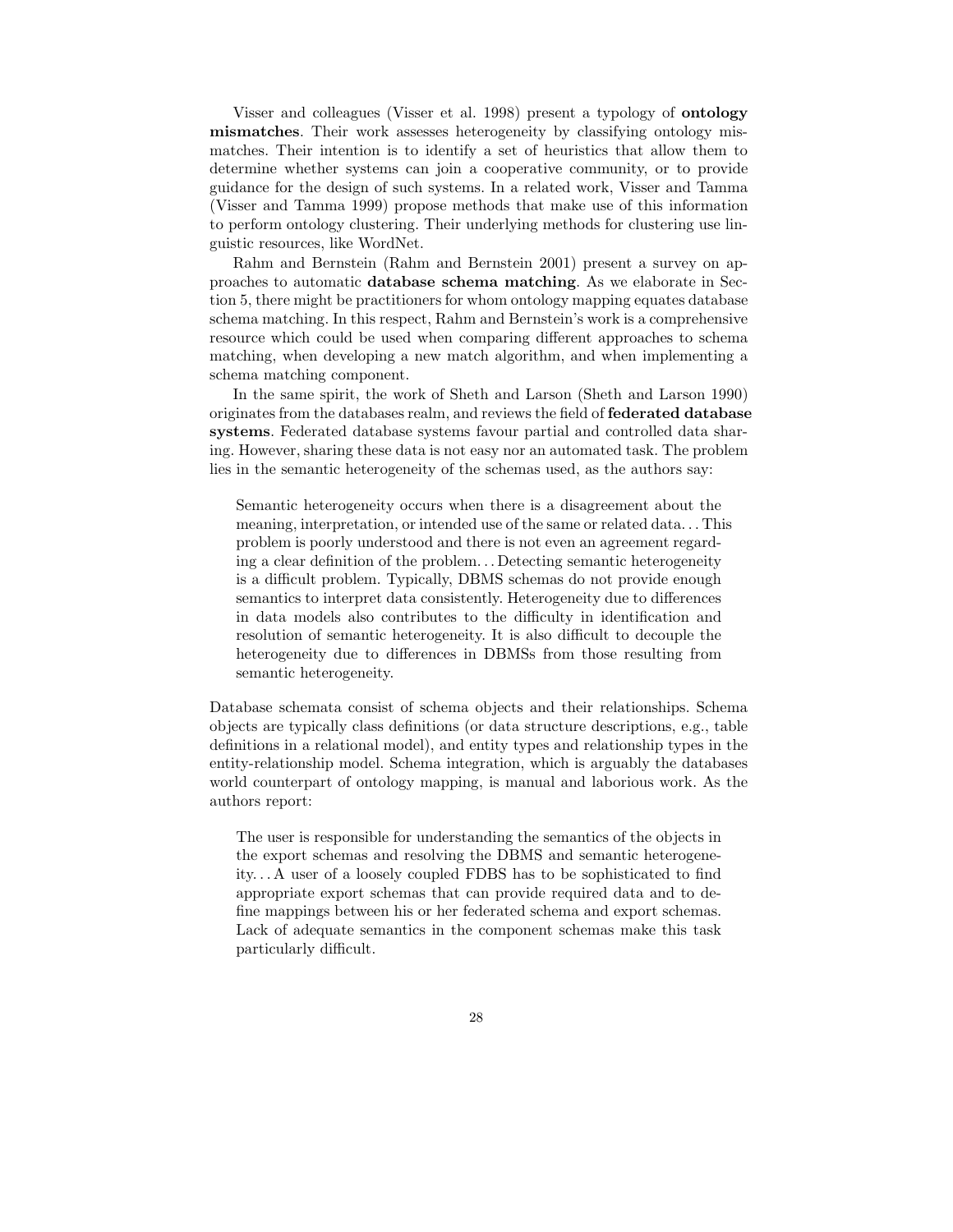Another approach for the database administrator is to write mapping rules to generate the target schema from the source schema. These rules specify how each object in the target schema is derived from objects in the source schema. These rules are typically based on syntactic and structural similarities of the schemata. The authors also surveyed the types of relationships between attributes in database schemata and they argue:

Two attributes  $a_1$  and  $a_2$  may be related in one of the three ways:  $a_1$ is equivalent to  $a_2$ ,  $a_1$  includes  $a_2$ ,  $a_1$  is disjoint with  $a_2$ . Determining such relationships can be time consuming and tedious. . . This task cannot be automated, and hence we may need to depend on heuristics to identify a small number of attribute pairs that may be potentially related by a relationship other than is disjoint with.

## **4 Examples**

Fernández-Breis and Martínez-Béjar: In Figure 5 we illustrate the example used in (Fernández-Breis and Martínez-Béjar 2002). As we reported in Section 3.a, Fernández-Breis and Martínez-Béjar developed an algorithm for integrating ontologies. The algorithm works as follows: it detects synonymous concepts (e.g., BUILDING, SCIENCES FACULTY in both ontologies), as well as exploits nodes in the hierarchy that have the same attributes. The upper part of Figure 5 illustrates two university ontologies describing a faculty of sciences, whereas the lower part illustrates the integrated ontology. The concept PEOPLE has been converted to PERSON since both concepts share the same attributes (AGE, INCOME). The algorithm also integrates attributes of the same concepts (BUILDING in the integrated ontology has the sum of its predecessors' attributes in the original ontologies).

MAFRA: In Section 3.a we presented the work of Maedche and Staab (Maedche and Staab 2000) on defining semantic bridges to facilitate mapping. In Figure 6 we illustrate MAFRA's framework applied to two small ontologies depicted in UML notation. The ontology on the right-hand side (o2) represents individuals using a simple approach by distinguishing only between man and woman; the ontology on the left-hand side (o1) enumerates marriages and divorces, events, etc. MAFRA aims to specify mappings between these two using the semantic bridge ontology. The semantic bridges are defined hierarchically and take into account the structure of the ontologies to be mapped. There could be simple semantic bridges, like attribute bridges which are one-to-one correspondences of attributes, like the o1:Individual:name and o2:Individual:name, as well as complex bridges which take into account structural information. For example, the SemanticBridgeAlt at the bottom of Figure 6, is an alternative semantic bridge that was created to map o1: Individual to o2: Man and o2: Woman by establishing two concept bridges, Individual-Man and Individual-Woman. Once bridges are specified, others can use of this information. For example, attribute bridges rely on the o1:Individual to o2:Individual bridge to translate the attributes of o2:Man and o1:Woman inherited from o2:Individual.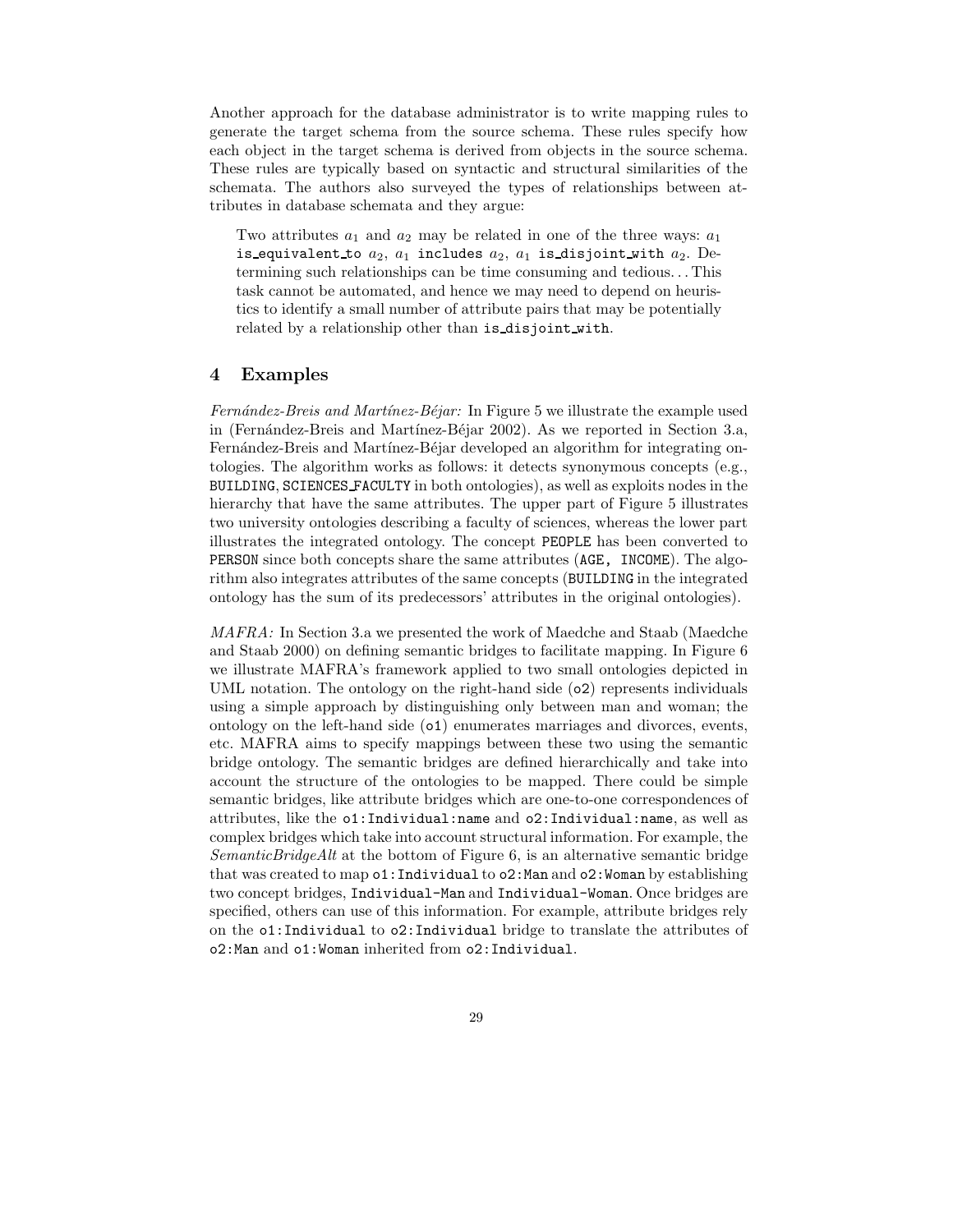

Fig. 5. Fernández-Breis and Martínez-Béjar's algorithm at work: Integration of two Faculty of Sciences ontologies.

OISs: As we mentioned in Section 3.a, OISs framework's mappings are expressed as queries. We briefly present here an example case taken from (Calvanese et al. 2001a): Consider the OIS  $O_u = \langle G_u; S_u; M_u \rangle$ , where both  $G_u$  and the two ontologies  $S_1$  and  $S_2$  forming  $S_u$  are simply sets of relations with their extensions. The global ontology *G<sup>u</sup>* contains two binary relations, WorksFor, denoting researchers and projects they work for, and Area, denoting projects and research areas they belong to. The local ontology  $S_1$  contains a binary relation InterestedIn denoting persons and fields they are interested in, and the local ontology  $S_2$  contains a binary relation GetGrant, denoting researchers and grants assigned to them, and a binary relation GrantFor denoting grants and projects they refer to. The mapping  $M_u$  is formed by the following correspondences:

 $\langle V_1; \text{InterestedIn}; \text{complete} \rangle$ , with  $V_1(r; f) \leftarrow \text{WorksFor}(r; p) \land \text{Area}(p; f)$  $\langle$ WorksFor;  $V_2$ ; *sound* $\rangle$ , with  $V_2(r;p) \leftarrow$  GetGrant $(r; g) \wedge$  GrantFor $(g; p)$ 

In the correspondences given above,  $V_1$  and  $V_2$  are views which represent the best way to characterise the objects which satisfy these views in terms of the concepts in the local ontologies  $S_1$  and  $S_2$ . Sound and *complete* are characterisations of these correspondences; for their formal specification we point the interested reader to (Calvanese et al. 2001a).

Madhavan and colleagues: In Figure 7 we give an example of Madhavan and colleagues' framework that we mentioned earlier in Section 3.a. That Figure includes two different models of a domain of students. The first model, MyUniv, is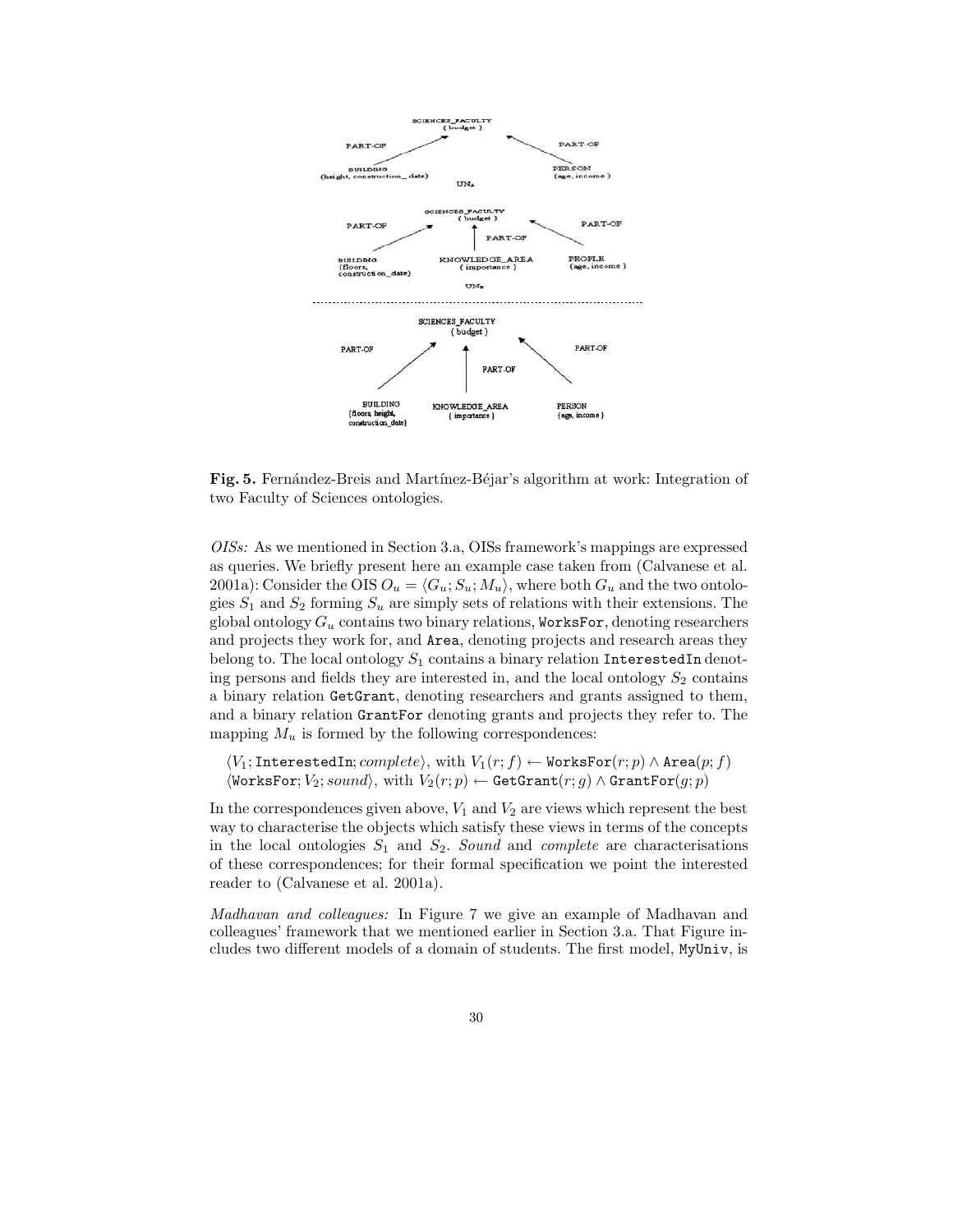

**Fig. 6.** UML representation of MAFRA's semantic bridge based ontology mapping.

in DAML+OIL, the second one, YourUniv, is a relational schema. The ontology MyUniv includes the concepts STUDENT with subclasses ARTS-STD and SCI-STD and COURSE with subclasses ARTS-STD and SCI-CRS. The binary relationship Taken represents the courses taken by students, and the relationships Grade and Lives-In represent properties of students. Lives-In is constrainted to have the value "myCity". The schema YourUniv includes the tables student, course, and enrolled-in. In addition, the schema includes an integrity constraint specifying that the attribute address must contain the string "yourCity". Madhavan and colleagues' framework uses helper models as we mentioned in Section 3.a. One possible mapping between YourUniv and MyUniv could use a helper model Univ, a relational schema with tables Student, Course, Arts-Std, Sci-Std, Arts-Crs, and Sci-Crs. Then the mapping formulae are as follows:

```
Univ.Student(std,ad,gpa) ⊇ MyUniv.STUDENT(std)
                 ∧ MyUniv.Lives-In(std,ad) ∧ MyUniv.Grade(std,gpa)
Univ.Student(std,ad,gpa) ⊇ YourUniv.student(std,ad,x,gpa,y)
Univ.Arts-Std(std) ⊇ MyUniv.ARTS-STD(std)
Univ.Arts-Std(std) ⊇ YourUniv.student(std,x,"arts",y,z)
```
The first two formulae map students in the two universities' models to a single student concept in the helper model. The other two formulae map art students and art majors to a single table for arts students.

IF-Map: Kalfoglou and Schorlemmer's IF-Map (Section 3.b) was applied to map AKT's project ontologies (AKT 2001), namely AKT Reference to Southampton's and Edinburgh's local ontologies. These local ontologies were populated with a few thousand instances (ranging from 5k to 18k) and a few hundreds of concepts.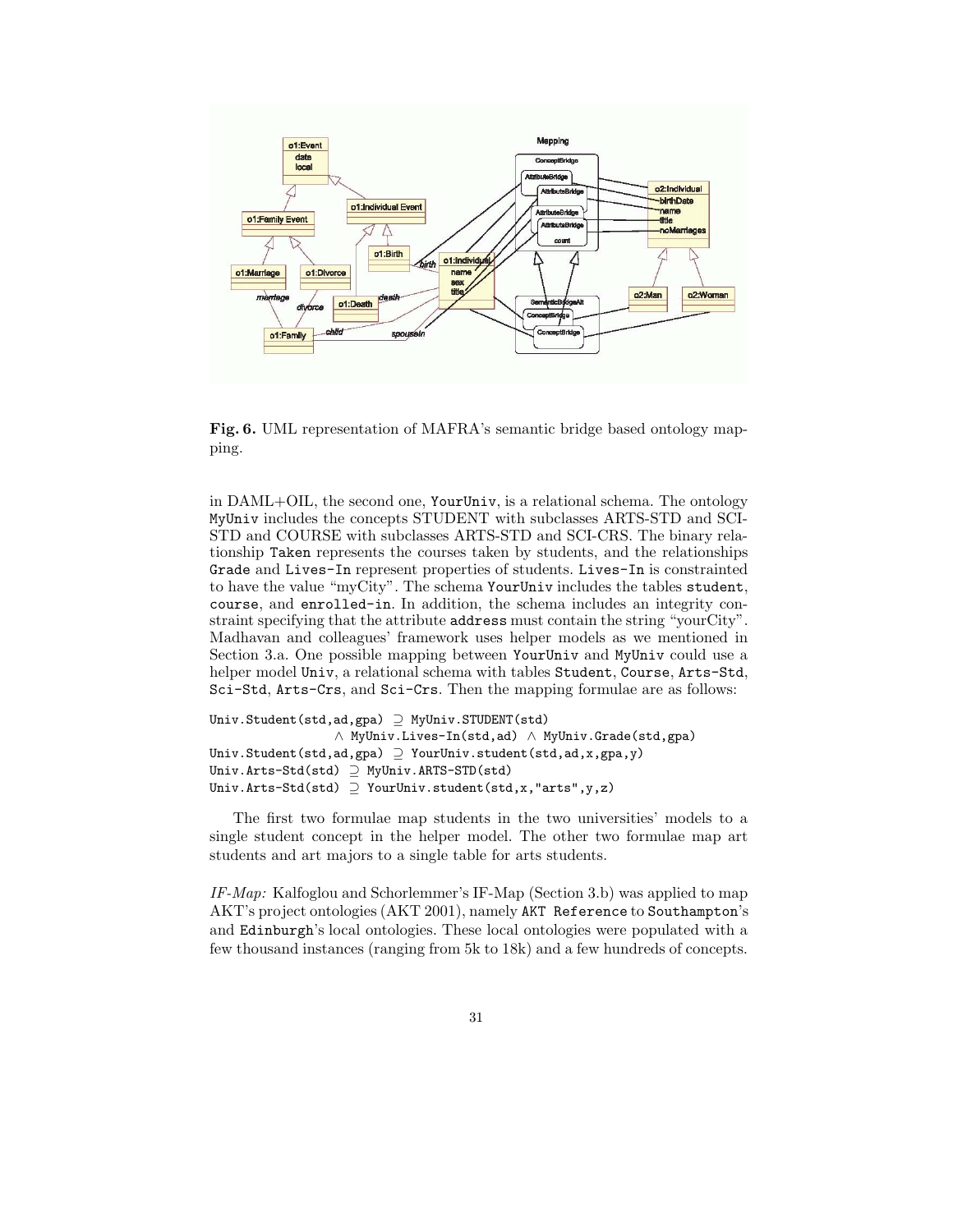

**Fig. 7.** Madhavan and colleagues' models of a student domain.

There were a few axioms defined, and both had relations. The AKT Reference ontology was more compact, it had no instances and approximately 65 concepts with 45 relations. There were a few axioms defined as well. In Figure 8 we include a screenshot of a Web-accessible RDF results page for some relations and concepts mapped. In this page, we show a small fraction of the results from mapping concepts and relations from AKT Reference to their counterparts in Southampton's ontology. As we can see, apart from mapping concepts, like AKT Reference's *document* to Southampton's *publication*, they also map relations: AKT Reference's hasappellation to Southampton's title. The arities of these relations and the way local communities are classifying their instances allow this sort of mapping, whereas in other situations this would have been inappropriate, when for example title refers to the title of a paper. These mappings were generated automatically.

PROMPTDIFF: In Section 3.b we mentioned Noy and Musen's tools for the Protégé ontology editing environment. In Figure 9 we give an example of one of their tools, PROMPTDIFF. As we can see, there are two versions of an ontology of wines. The first one, at the left-hand side of Figure (a), has a class Wine with three subclasses Red wine, White wine, and Blush wine. The class Wine has a slot maker whose values are instances of class Winery. The class Red wine has two subclasses, Chianti and Merlot. The second version, at the middle of Figure 9 (b) has changed the name of the maker slot to produced by and the name of the Blush wine class to Rose wine; there is also a tannin level slot to the Red wine class; and *Merlot* is also a subclass of *White wine*. At the right-hand side of Figure 9 (c), PROMPTDIFF has found automatically the differences in these two versions of ontology wine. The map level rightmost column in that table indicates whether the matching frames are different enough from each other to warrant the user's attention. There are three types of mapping level defined: unchanged (nothing has changed), isomorphic (images of each other), and changed (they are not images of each other). For example, the Red wine class has changed: it has a new slot *(tannin level)*.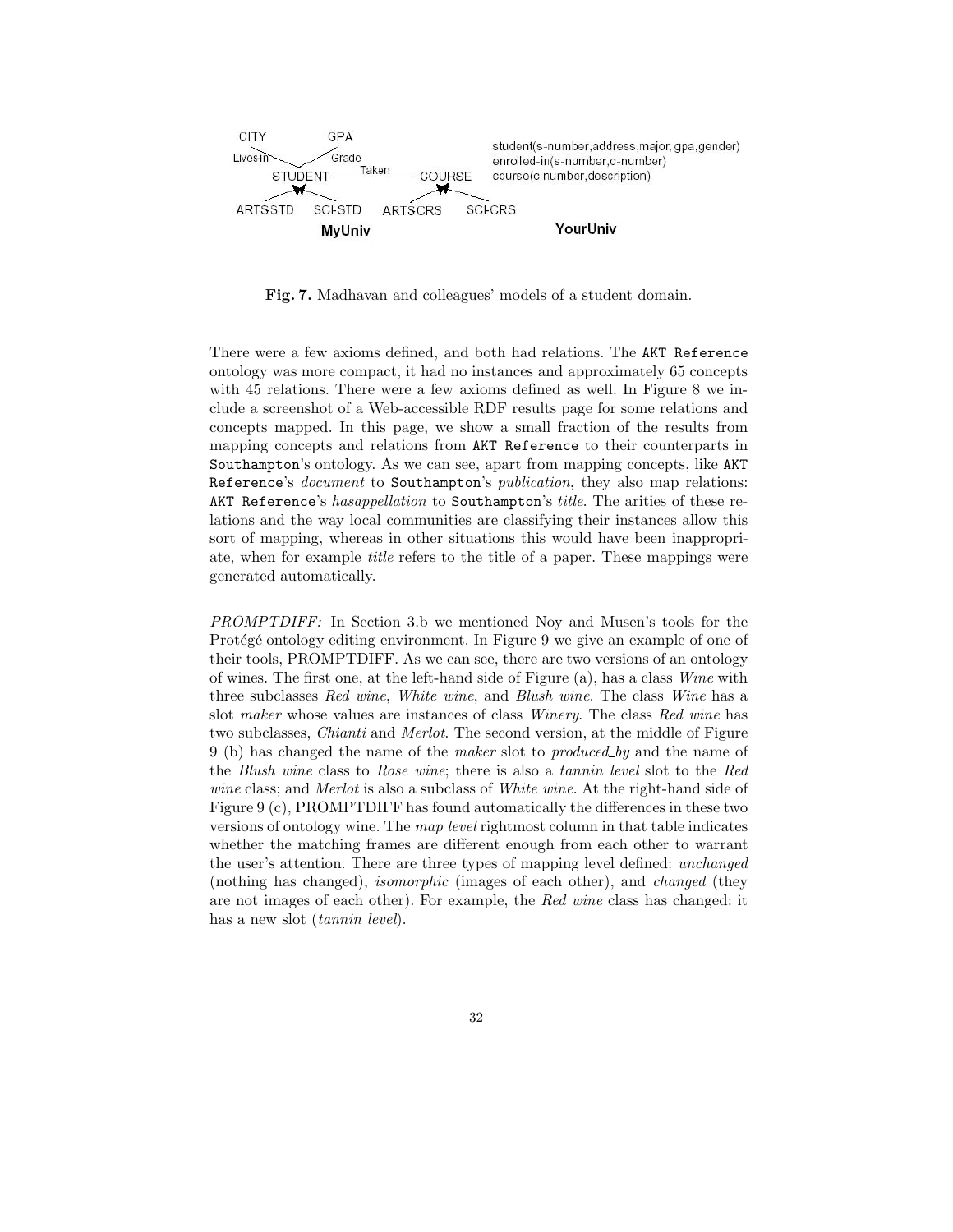

**Fig. 8.** IF-Map's generated infomorphisms of two CS departments' ontologies in Web-accessible RDF format.

ONION: As we mentioned in Section 3.b when we presented Mitra and Wiederhold's system, they use linguistic features to inform their heuristics in order to define articulation rules for mapping. Their linguistic matcher looks at all possible pairs of terms from the two ontologies and assigns a similarity score to each pair. For example, given the strings "Department of Defence" and "Defense Ministry", the match function, returns match(Defence, Defense) = 1.0 and match(Department,Ministry) = 0.4. Then, they calculate the similarity between the two strings as: match("Department of Defence","Defense Ministry") =  $(1 + 0.4)/2 = 0.7$ . The denominator is the number of words in the string with less number of words. The similarity score of two strings is then normalised with respect to the highest generated score in the application. If the generated similarity score is above the threshold, then the two concepts are said to match, and they generate an articulation rule: (Match "Department of Defence" "Defense Ministry"), 0.7, the last number gives the confidence measure with which the articulation generator returned this match. Their algorithm, however, is not infallible. If we try to scale up this approach, and take into account Ministries of Foreign Affairs in three countries, USA, UK, and Greece, this linguistic matcher will fail to spot the similarities as we need to take into account the intended semantics, not just the syntax. For example, USA's foreign affairs ministry is called "US Department of State", in the UK it is called "Foreign and Commonwealth Office", and in Greece, "Ministry of Foreign Affairs".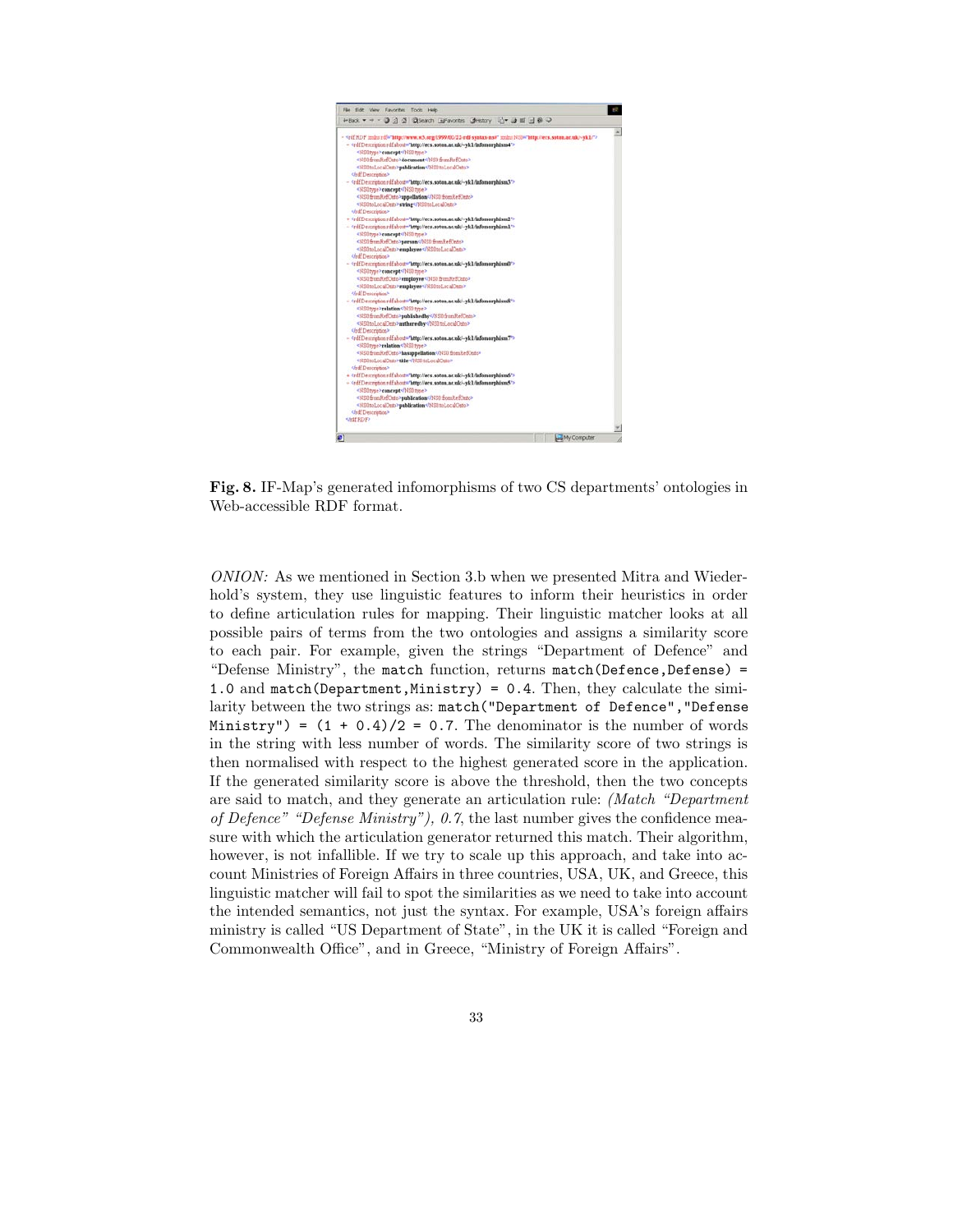

**Fig. 9.** PROMPTDIFF in (c) showing the difference of two wine ontologies, (a) and (b).

ConcepTool: In Figure 10, we include an example case that Compatangelo and Meisel used in their work (see Section 3.e). The lower half of the figure shows two entity-relationship schemata, CARRIER and FACTORY. The upper half shows the articulated schema that has been generated semi-automatically by ConcepTool. We will not get into detail when describing the steps followed in generating the articulated schema, but we elaborate on some indicative ones: heuristic lexical analysis is used to spot lexical correlations, e.g., between PASSENGER-VEHICLE and VEHICLE in the schema FACTORY. These satisfy a heuristc rule of having at least 4 characters matched. The underlying description logic reasoner enables formal analysis of the two schemata and highlights that CARRIER.CARRIER and FACTORY.TRANSPORTER are synonymous. Further linguistic analysis using lexicons, like WordNet, establishes that CARRIER.LORRY is a subclass of FACTORY.TRUCK. The analyst also plays a vital role in the process as he needs to endorse correspondences between concepts (the dotted lines in the figure). Once the articulated schema is generated, ConcepTool detects conflicts or omissions and prompts the analyst to resolve them. For example, entity CAR in the articulated schema only contains the attributes which are common to CARRIER.CAR and FACTORY.PASSENGER-VEHICLE.

# **5 Pragmatics**

In Sections 3 and 4 we have described and showed examples of 35 works related to ontology mapping. In this section we will elaborate on important topics that emerged when examining these works. We were selective in choosing the topics that we think are prevailing when practitioners are faced with the subtle task of ontology mapping. While the main section of this article aims to act as a road map of ontology mapping works today, herein, we critically review issues concerned with the relation of ontology mapping and databases schemata integration, the normalisation of ontologies and the creation of formal instances, the role of formal theory in support of ontology mapping, the use of heuristics, the use of articulation and mapping rules, the definition of semantic bridges, and we also discuss the thorny issue of automated ontology mapping.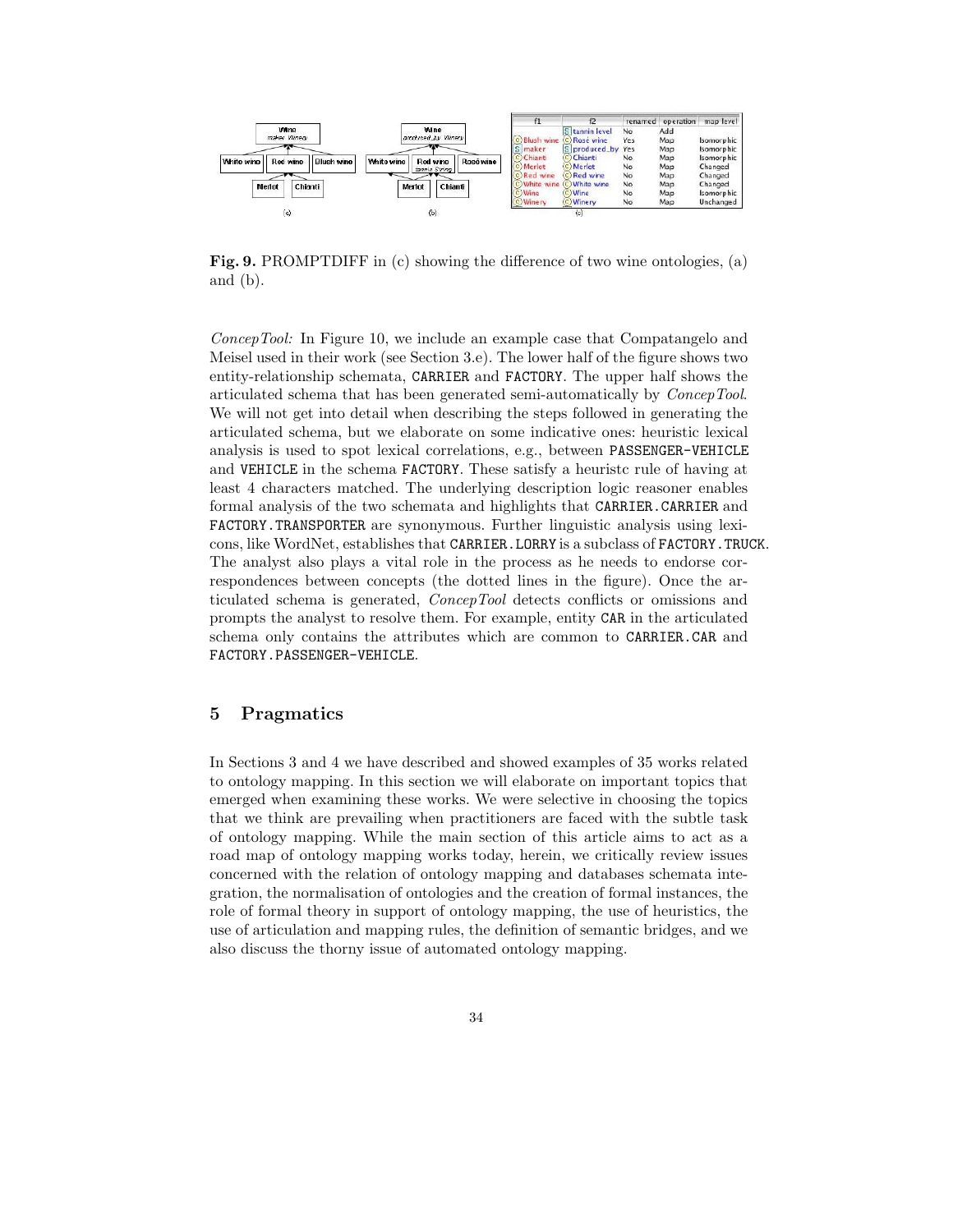

**Fig. 10.** ConcepTool's articulation of two independent modes.

We start by discussing the relation of ontology mapping and **database schema integration**. In Section 3.h, we reported on the work of Rahm and Bernstein (Rahm and Bernstein 2001) on database schema matching, and the survey of Sheth and Larson (Sheth and Larson 1990) on federated databases. Database schema matching or integration is regarded by many practitioners as similar to ontology mapping. This follows the ever increasing belief that ontologies are similar to database schemata. Although this statement has many supporters—mainly from a databases background—it also generates a lot of controversy. We are not going to analyse arguments in favour or against the issue of whether a database schema is an ontology, as this is peripheral to our discussion. However, techniques that have been used for database schema matching or integration might be of interest to ontology mapping practitioners. Nevertheless, there are substantial differences which should be taken into account. For example, in a comparative survey, (Noy and Klein 2002) identified a number of areas where ontologies and database schemata are different from the perspective of evolution. These are: (1) Database schema evolution aims to preserve the integrity of data itself, whereas ontology evolution is more complex since ontologies can be seen as data themselves, and a typical query on an ontology could result in elements of the ontology itself. (2) Database schemata do not provide explicit semantics for their data, whereas ontologies are logical systems, and hence the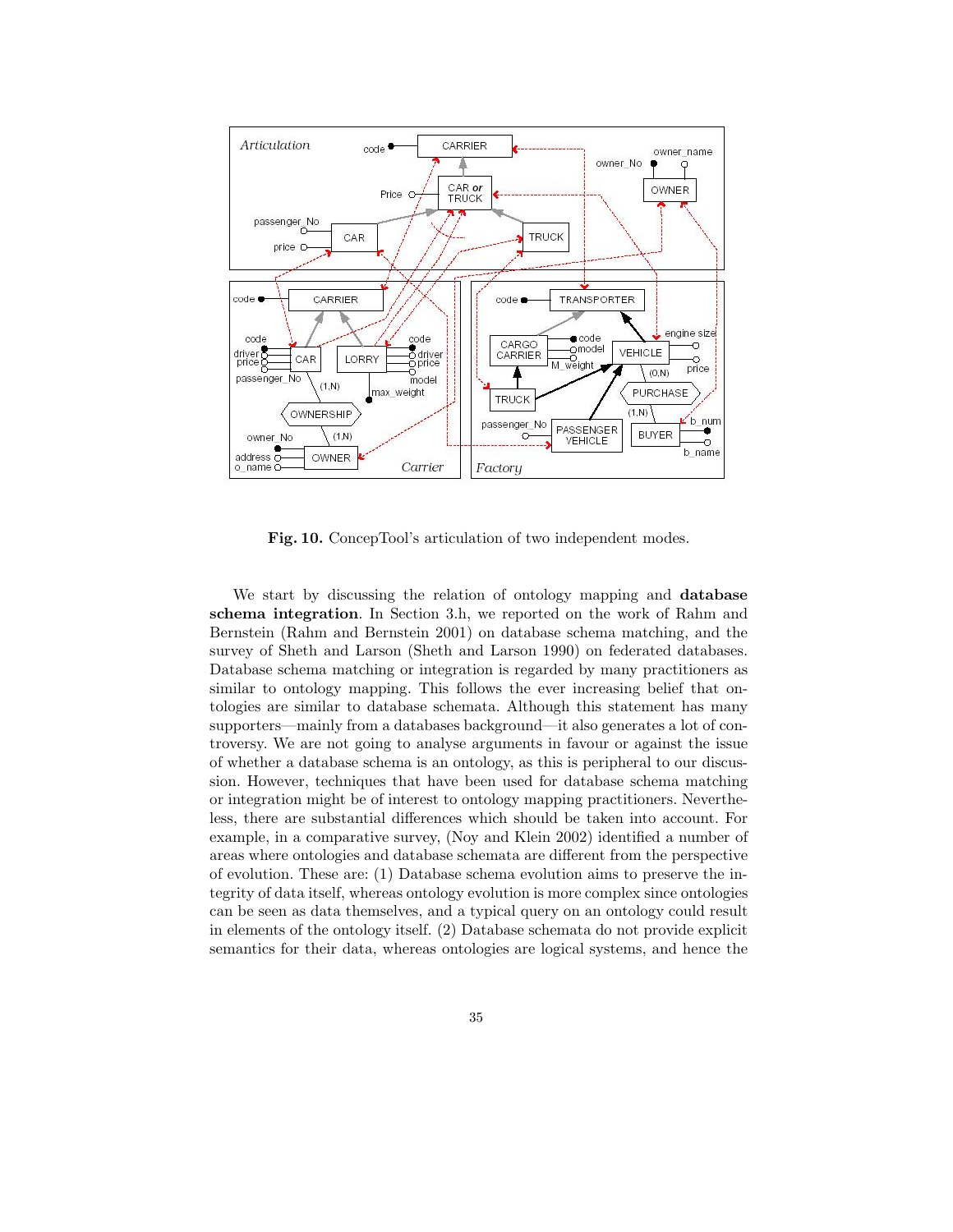intended semantics is explicitly and formally specified. (3) Database schemata are not sharable or reusable, usually they are defined over a specific database, whereas ontologies are by nature reusable and typically extent other ontologies. (4) Traditionally, database schema development and update is a centralised process, whereas ontology development is more de-centralised and collaborative. (5) Database schema evolution should take into account the effects of each change operation on the data, like addition of a new class; in ontologies, however, the number of knowledge representation primitives is much higher and more complex: Cardinality constraints, inverse properties, transitive properties, disjoint classes, definition of logical axioms, type-checking constraints. (6) Databases make a clear distinction between schema and instance data, whereas in rich knowledge representation languages used for ontology modelling it is difficult to distinguish where the ontology ends and the instances begin.

Another issue which we found in few of the works we surveyed, was the generation of **formal instances** and the **normalisation** of ontologies. Both are techniques which could be used prior to mapping in order to facilitate it. Generating formal instances is imminent for ontologies that are not populated with instances. This is common for upper level ontologies, which are supposed to act as global ontologies that are sharable and agreed upon by different communities. Generating these instances is a core issue in the works of Kalfoglou and Schorlemmer (Kalfoglou and Schorlemmer 2002), and Madhavan and colleagues (Madhavan et al. 2002). Both use the intended semantics of ontological constructs explicitly given in these ontologies to generate formal instances. In the work of Kalfoglou and Schorlemmer these are classifications that satisfy the semantics of types (concepts) they belong to, and are generated automatically by using the ontology structure.<sup>6</sup> Having a mechanism to populate ontologies with instances is an important aid for ontology mapping practitioners, as they can explore a different angle in mapping: to focus on the way local communities classify their instances. This is essential when mapping involves a number of ontologies originating from different communities where we should anticipate common concepts to be interpreted differently in local ontologies. Another technique which we found interesting, if not necessary, was that of **normalisation**. In the works of MAFRA (Maedche and Staab 2000) and IF-Map (Kalfoglou and Schorlemmer 2002) these are used to bring different representation formalisms under the same roof. In MAFRA, the authors translate the input ontologies to RDF(S) whereas in IF-Map they are partially translated into Prolog. The aim is similar, namely to work with the same formalism throughout the mapping phase. This is essential for IF-Map where the mapping is completely automated. Their translation style and source languages are different though. However, Madhavan and colleagues (Madhavan et al. 2002) and Chalupsky (Chalupksy 2000) argue that their systems can deal with a number of different representation languages without the need to translate them into a common format. We should be cautious, though, when we interpret these claims, particularly in the work of the former: their aim is to construct mapping rules that define mappings between

 $6$  The whole technique is presented in detail in (Kalfoglou and Schorlemmer 2002).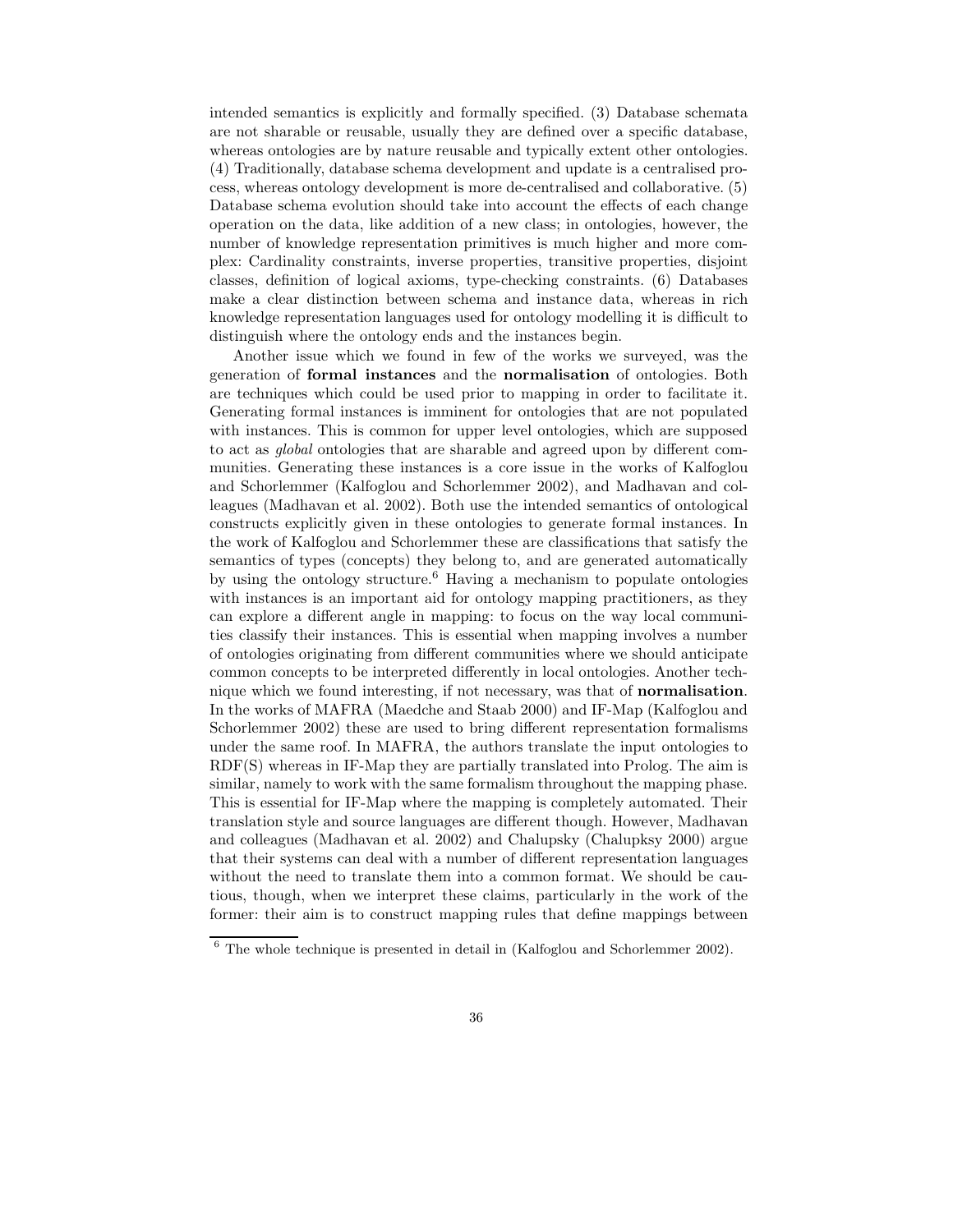different representation formalisms (ranging from XML to relational databases). Despite of that, the whole process is manual, laborious and presupposes that the knowledge engineer is familiar with the input formalisms, and does thorough inspection of the model semantics and domain to write meaningful mapping rules. In Chalupsky's system a similar goal is achieved by using rewrite rules which are also defined manually.

A similar style of defining these mappings are that of **articulation** rules. We found these in a couple of works mentioned in the survey, (Compatangelo and Meisel 2002) and (Mitra and Wiederhold 2002), and they are similar to the transformation and mapping rules mentioned before. They differ in style though, as articulation rules aim to be more compact and to use the ontology structure, whereas transformation rules are more dependent on the semantics of the language used. As before, these were also constructed manually.

In few of the works we reviewed, we found evidence of ontology mapping maintenance and evolution techniques. That can be achieved by explicitly defining **semantic bridges**. Among those, the work of Maedche and Staab (Maedche and Staab 2000) is probably the most advanced, as it is not only defining a typology of semantic bridges, but the authors provide a reusable ontology of semantic bridges in a format which is compatible with Semantic Web applications (DAML+OIL). Having such an ontology could arguably facilitate maintenance of ontology mappings, support evolution, and enable exchange of semantic bridges among similar domains.

Among the most popular techniques we encountered is that of using **heuristics**. It is not a surprise to everyone who has attempted to do ontology mapping: Heuristics are cheap to develop, easy to deploy, and support automation. However, the main problem with heuristics is that they are easily defeasible. Even well-crafted heuristics for a particular case can fail in similar situations. In Section 4 we showed a small example case involving ONION where a relatively simple and easy to implement heuristic failed to perform in a similar case. The crux of the problem is in the use of syntactic features, linguistic clues, and structural similarities in input ontologies for designing heuristics. Almost none of the works we encountered used the intended semantics of the concepts to be mapped. This is not surprising either, as these semantics are often not captured in the underlying formalism, and a human expert is needed to give their precise meaning. Several works we reported used this approach, namely, by manually constructing mapping and transformation rules based on these human-interpreted semantics. An alternative was explored in (Kalfoglou and Schorlemmer 2002), where the assumption made was that semantics are controlled by local communities and are reflected in the classification of local instances in accordance to globally agreed types (or concepts). Although there might be misinterpretations of concepts among different communities, the authors of IF-Map aim to capture these as communities classify their instances. However, even in this approach, heuristics are not missing: They are part of the kick-off mechanism for exploring the classification tables and generating automatically infomorphisms among similar concepts.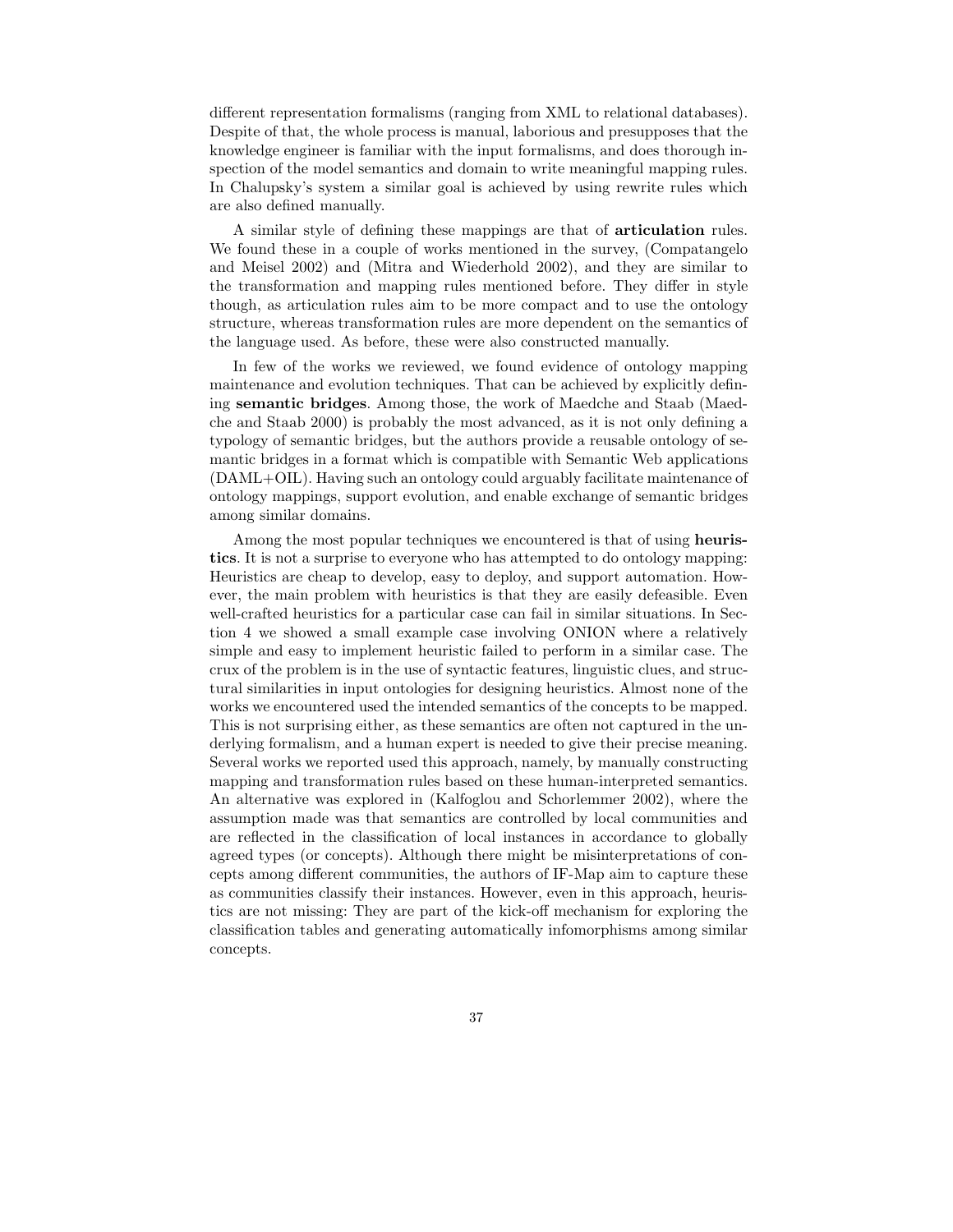Last, but certainly not least, the issue that matters most is that of **automation**. It is not extravagant to claim that almost every work we came across failed to produce a fully automated method for ontology mapping. Historical references on works that resemble some of the problems ontology mapping practitioners try to solve today shows that this is inevitable. Sheth and Larson (Sheth and Larson 1990) in their survey argued:

Complete automation is not feasible as we need more information than currently provided by database schemata, the semantics of data models do not adequately capture the real world, and the absence of structural similarity between schemata or absence of instance data in target applications makes their automatic matching or integration difficult.

Even though ontologies are not the same as databases schemata, the fact that they are more complex makes the problem even trickier. We also have to highlight a hidden assumption in works where the intervention of a human user is highly welcome. The proponents of this approach claim that a human user should be a core part of the system as it can validate and endorse the results, update mapping rules, and inspect the input ontologies and domains. Although we found this effective, it is not practical. These human users have to be domain experts, familiar with the underlying formalisms and technologies and definitely capable of spotting the subtle differences in the semantics of seemingly similar concepts. Furthermore, the advent of the Semantic Web, the proliferation of ontologies nowadays, and agent technology advances, pose hard requirements on the time scales for performing ontology mapping. It has to be automatic in order to be practical. So, the majority of works we presented in this article try to reconcile both requirements, automation and high quality mappings, by adopting semiautomatic approaches. However, we should mention that the non-automated part of these approaches remains manual, laborious and still dependent on human experts. In works that full automation is claimed, certain assumptions are made: for example, the authors of IF-Map rely on a set of heuristics to kick-off the method. Although these are ontology-independent, once they fail, a human user has to revise them. Furthermore, full automation in the actual mapping method equals combinatorial explosion, as their method suffers from exponential growth of the number of possible mappings. The remedy taken to alleviate this situation is that only reasonably-sized fragments of the actual ontologies will be fed into IF-Map. These fragments are identified by the heuristics mentioned above.

# **6 Conclusions**

In this article we presented the state-of-the-art in ontology mapping: 35 works have been reviewed and some of them illustrated through example cases. Many more have been left out of this survey: It was not feasible neither practical to include everything that has been done to date. Rather, we selected indicative examples that characterise a range of related works.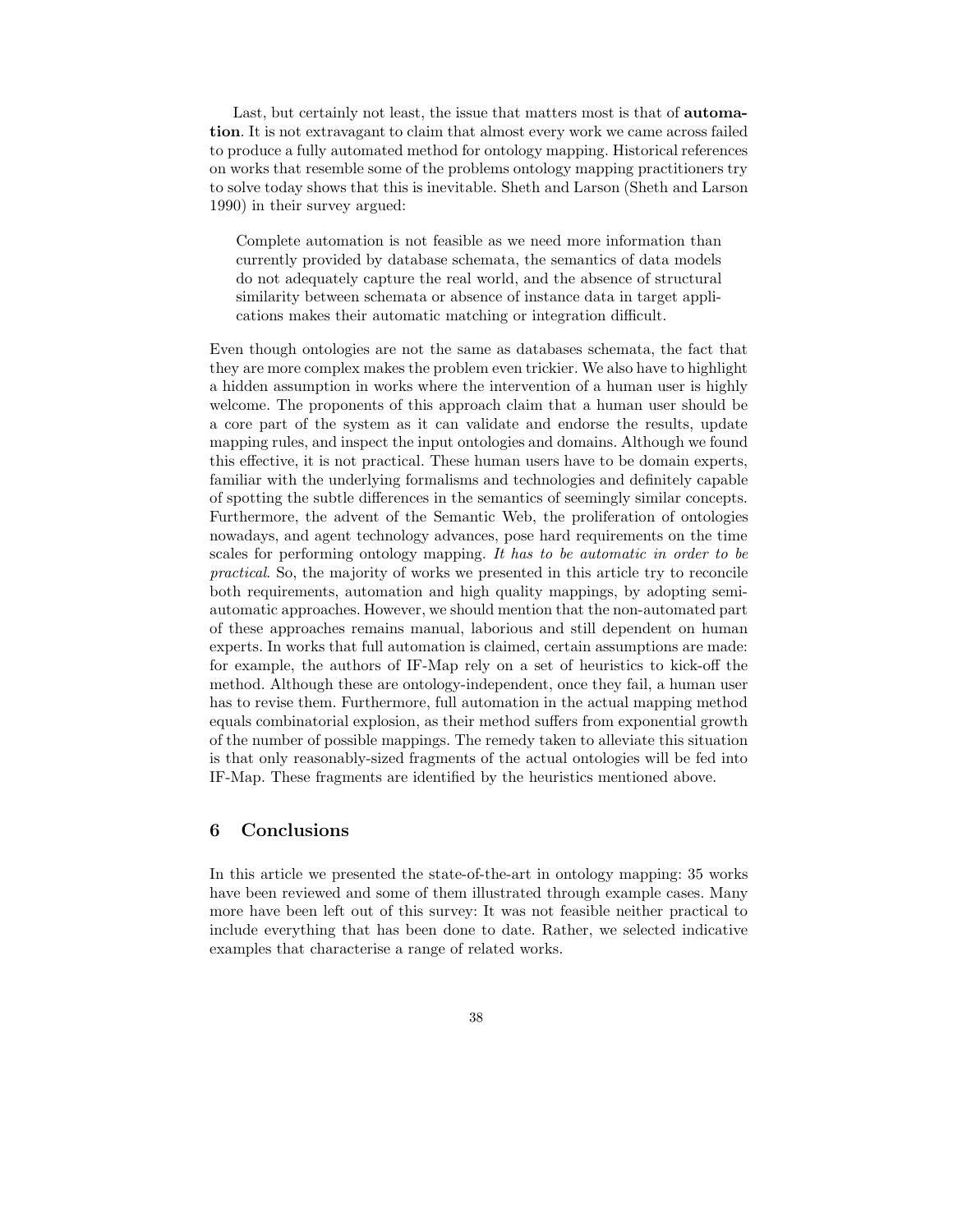We argue that ontology mapping nowadays faces some of the challenges we were facing ten years ago when the ontology field was at its infancy. We still do not understand completely the issues involved. However, the field evolves fast and attracts the attention of many practitioners among a variety of disciplines, the result being the variety of works we presented in this article. As today we know more about ontologies, how to design, develop, and deploy them. We hope that this article contributes to a better understanding of the emerging field of ontology mapping.

#### **Acknowledgements**

This work is supported under the Advanced Knowledge Technologies (AKT) Interdisciplinary Research Collaboration (IRC), which is sponsored by the UK Engineering and Physical Sciences Research Council under grant number GR/N15764/01. The AKT IRC comprises the Universities of Aberdeen, Edinburgh, Sheffield, Southampton and the Open University. The views and conclusions contained herein are those of the authors and should not be interpreted as necessarily representing official policies or endorsements, either expressed or implied, of the EPSRC or any other member of the AKT IRC.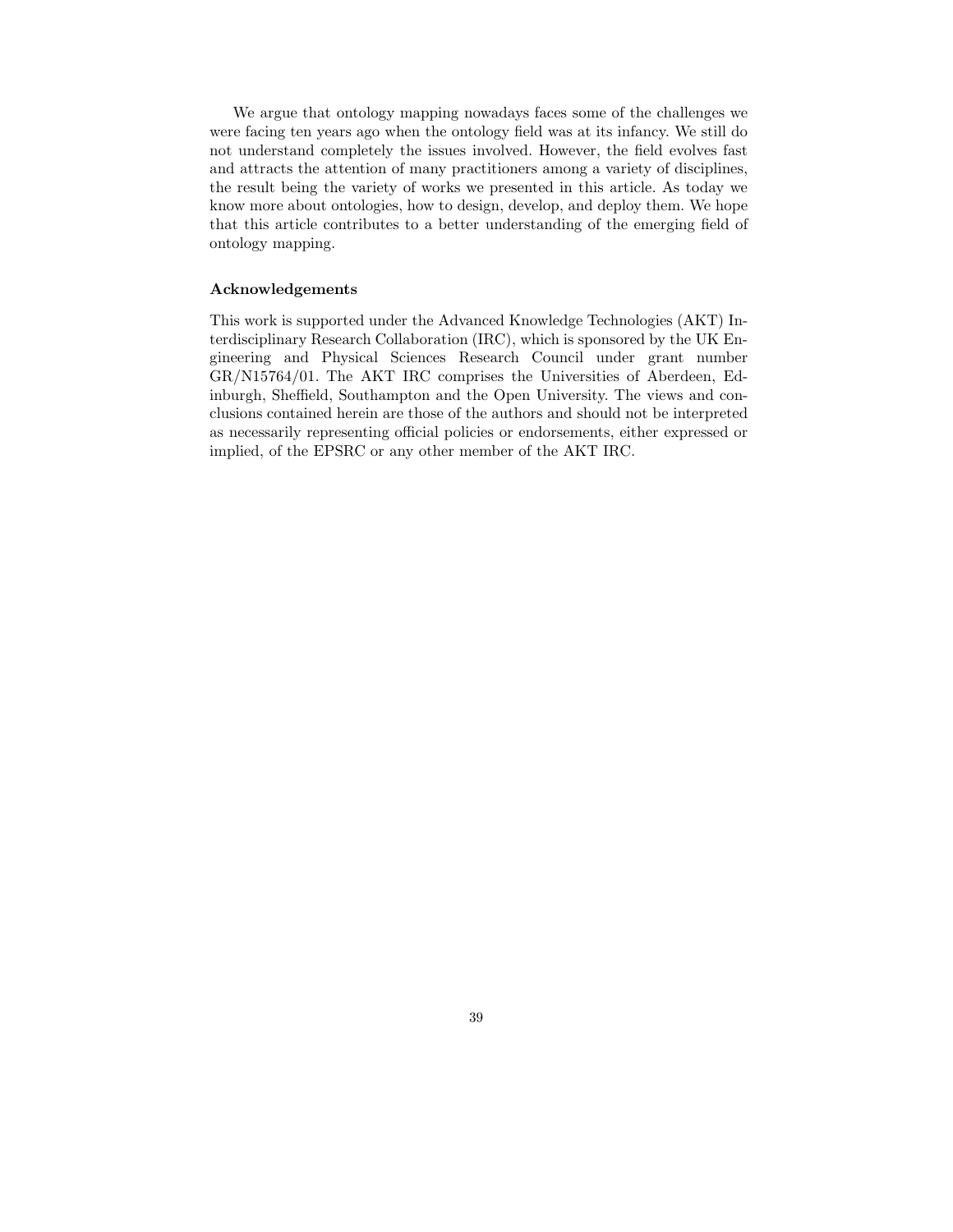# **Bibliography**

- S. Abiteboul, S. Cluet, and T. Milo. Correspondence and translation for heterogeneous data. Theoretical Computer Science, (275):179–213, March 2002.
- Advanced Knowledge Technologies Interdisciplinary Research Collaboration. The AKT Manifesto. Technical Report, 2001. URL: www.aktors.org/publications/Manifesto.doc.
- M. Barr. The Chu construction. *Theory and Applications of Categories*, 2(2): 17–35, 1996.
- J. Barwise and J. Seligman. Information Flow: The Logic of Distributed Systems. Cambridge Tracts in Theoretical Computer Science 44. Cambridge University Press, 1997.
- T. Bench-Capon and G. Malcolm. Formalising ontologies and their relations. In Proceedings of the 16th International Conference on Database and Expert Systems Applications (DEXA'99), pages 250–259, 1999.
- P. Borst, H. Akkermans, and J. Top. Engineering Ontologies. International Journal of Human-Computer Studies, 46:365–406, 1997.
- D. Calvanese, G. De Giacomo, and M. Lenzerini. A framework for ontology integration. In Proceedings of the 1st Internationally Semantic Web Working Symposium (SWWS), Stanford, CA, USA, August 2001a.
- D. Calvanese, G. De Giacomo, and M. Lenzerini. Ontology of integration and integration of ontologies. In Proceedings of the 9th International Conference on Conceptual Structures (ICCS'01), Stanford, CA, USA, August 2001b.
- A.E. Campbell and S.C. Shapiro. Algorithms for Ontological Mediation. Technical Report 98-03, Department of Computer Science and Engineering, State University of New York at Buffalo, January 1998.
- H. Chalupksy. OntoMorph: A Translation System for Symbolic Knowledge. In Proceedings of the 17th International Conference on Knowledge Representation and Reasoning (KR-2000), Colorado, USA, April 2000.
- E. Compatangelo and H. Meisel. Intelligent support to knowledge sharing through the articulation of class schemas. In Proceedings of the 6th International Conference on Knowledge-Based Intelligent Information & Engineering Systems (KES'02), Crema, Italy, September 2002.
- F. Corrêa da Silva, W. Vasconcelos, D. Robertson, V. Brilhante, A. de Melo, M. Finger, and J. Agustí. On the insufficiency of ontologies: Problems in knowledge sharing and alternative solutions. Knowledge Based Systems, 15 (3):147–167, 2002.
- A. Doan, J. Madhavan, P. Domingos, and A. Halevy. Learning to map between ontologies on the semantic web. In Proceedings of the 11th International World Wide Web Conference (WWW 2002), Hawaii, USA, May 2002.
- J. Domingue. Tadzebao and WebOnto: Discussing, Browsing, and Editing Ontologies on the Web. In Proceedings of the 11th Knowledge Acquisition, Modelling and Management Workshop, KAW'98, Banff, Canada, April 1998.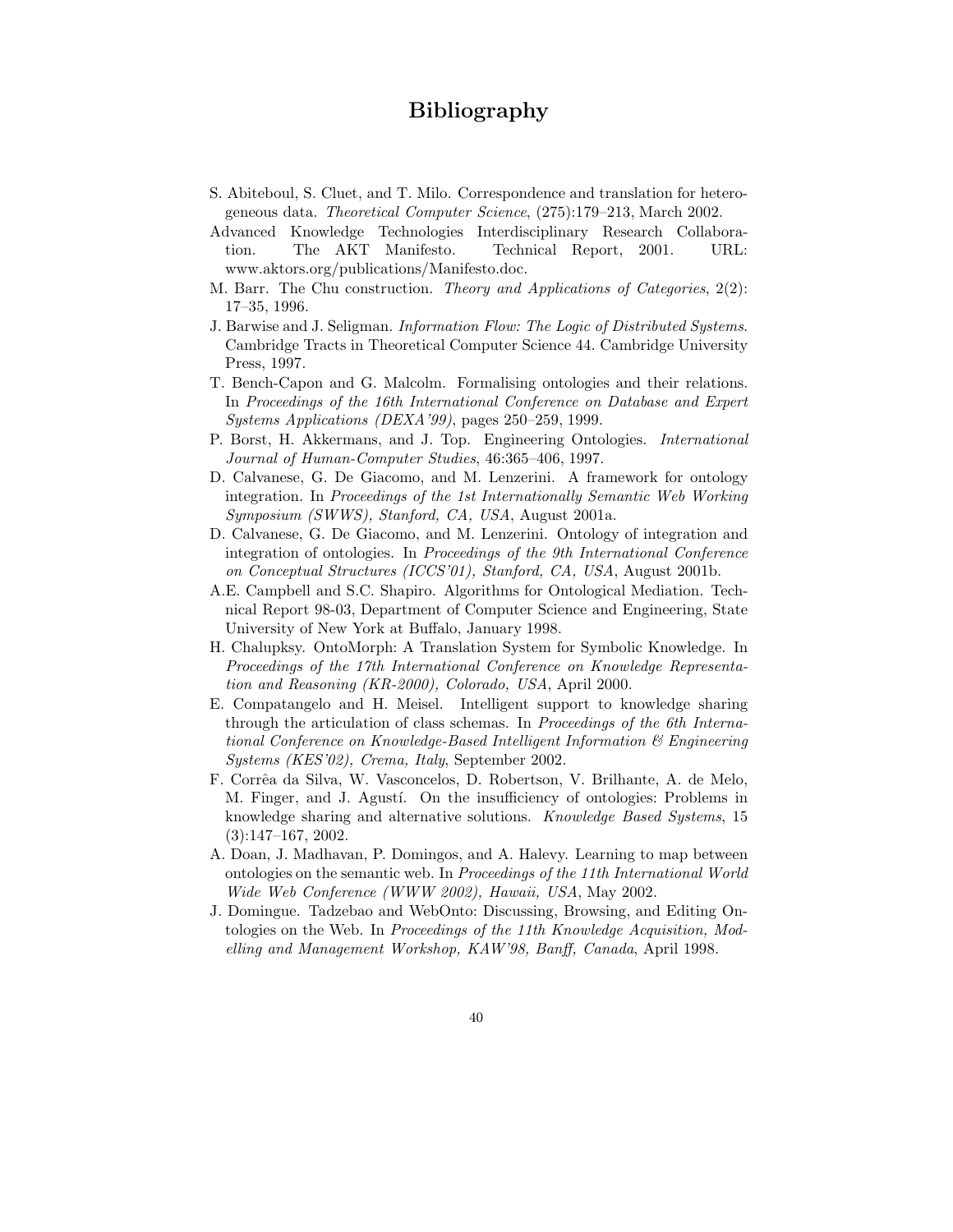- H. Enderton. A Mathematical Introduction to Logic. Academic Press, 2nd edition, January 2001.
- A. Farquhar, R. Fikes, and J. Rice. The Ontolingua Server: A tool for collaborative ontology construction. International Journal of Human-Computer Studies, 46(6):707–728, June 1997.
- J. Fernández-Breis and R. Martínez-Béjar. A cooperative framework for integrating ontologies. International Journal of Human-Computer Studies, 56: 665–720, 2002.
- B. Ganter and R. Wille. Formal Concept Analysis: Mathematical Foundations. Springer, 1999.
- R. Genesereth and R. Fikes. Knowledge Interchange Format. Computer Science Dept., Stanford University, 3.0 edition, 1992. Technical Report, Logic-92-1.
- W. Grosso, H. Eriksson, R. Fergerson, J. Gennari, S. Tu, and M. Musen. Knowledge Modelling at the Millennium — The design and evolution of Protege2000. In Proceedings of the 12th Knowledge Acquisition, Modelling, and Management(KAW'99), Banff, Canada, October 1999.
- T. Gruber and G. Olsen. An ontology for engineering mathematics. In J. Doyle, P. Torasso, and E. Sandewall, editors, Proceedings of the Fourth International Conference on Principles of Knowledge Representation and Reasoning, San Mateo, CA, USA., pages 258–269, 1994.
- M. Grüninger. Ontologies for translation: Notes for refugees from Babel. EIL Technical Report, Enterprise Integration Laboratory (EIL), University of Toronto, Canada, November 1997.
- V. Gupta. Chu Spaces: A Model of Concurrency. PhD thesis, Stanford University, 1994.
- J. Jannink, S. Pichai, D. Verheijen, and G. Wiederhold. Encapsulation and Composition of Ontologies. In Proceedings of the AAAI'98 Workshop on Information Integration, Madison, WI, USA, July 1998.
- Y. Kalfoglou and M. Schorlemmer. Information-flow-based ontology mapping. In On the Move to Meaningful Internet Systems 2002: CoopIS, DOA, and ODBASE. Lecture Notes in Computer Science 2519, pages 1132–1151. Springer, 2002.
- R. Kent. The Information Flow Foundation for Conceptual Knowledge Organization. In Proceedings of the 6th International Conference of the International Society for Knowledge Organization (ISKO), Toronto, Canada, August 2000.
- A. Kiryakov, K. Simov, and M. Dimitrov. OntoMap: Portal for Upper-Level Ontologies. In Proceedings of the 2nd International Conference on Formal Ontology in Information Systems (FOIS'01), Ogunquit, Maine, USA, October 2001.
- M. Lacher and G. Groh. Facilitating the exchange of explicit knowledge through ontology mappings. In Proceedings of the 14th International FLAIRS conference, Key West, FL, USA, May 2001.
- O. Lassila and R. Swick. Resource Description Framework (RDF) Model and Syntax Specification. W3C recommendation, W3C, feb 1999.
- J. Lee, M. Gruninger, Y. Jin, T. Malone, A. Tate, G. Yost, and other members of the PIF working group. The PIF Process Interchange Format and framework. Knowledge Engineering Review, 13(1):91–120, February 1998.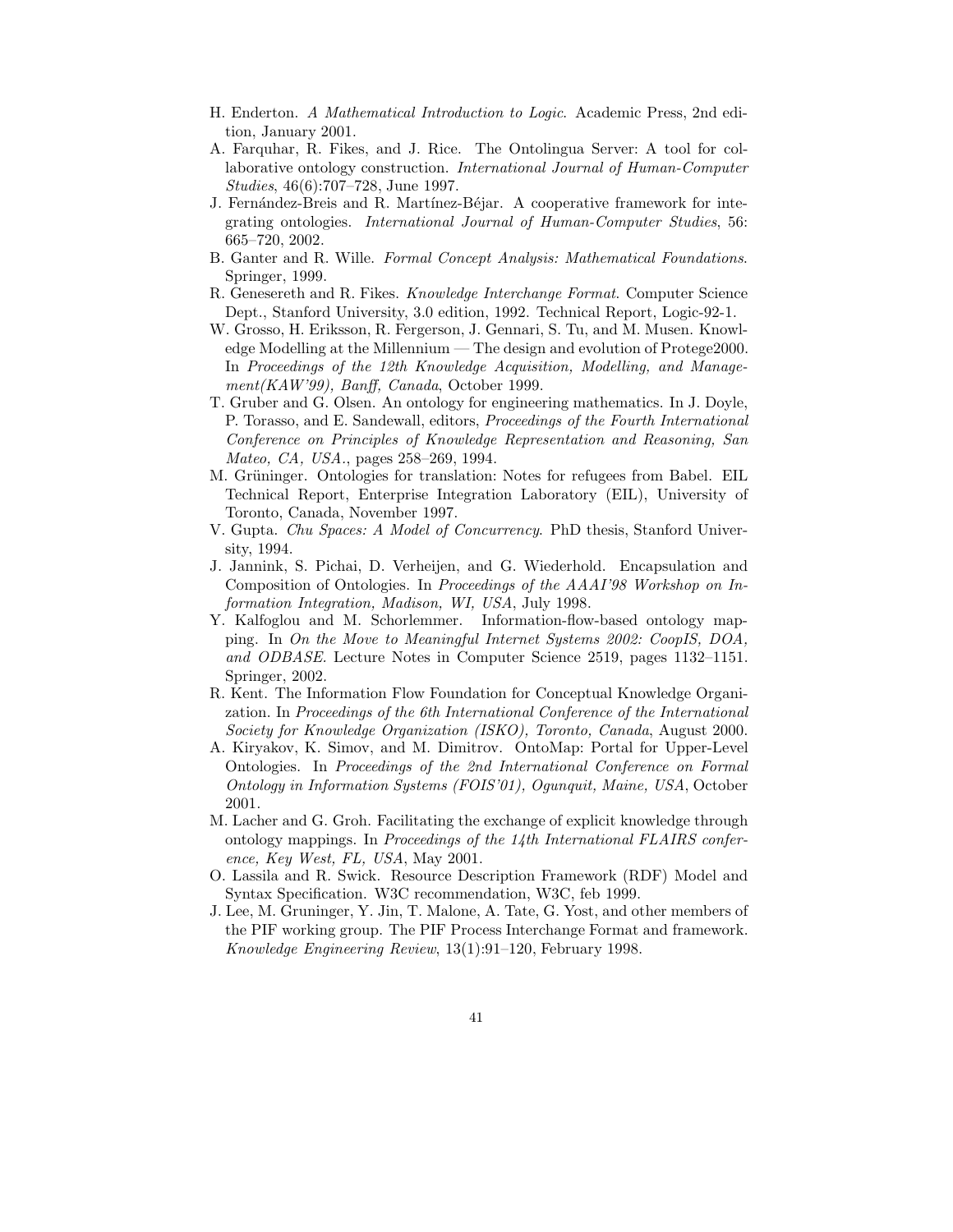- J. Madhavan, P.A. Bernstein, P. Domingos, and A. Halevy. Representing and reasoning about mappings between domain models. In *Proceedings of the 18th* National Conference on Artificial Intelligence (AAAI'02), Edmonton, Alberta, Canada, August 2002.
- A. Maedche and S. Staab. Semi-automatic engineering of ontologies from texts. In Proceedings of the 12th International Conference on Software Engineering and Knowledge Engineering (SEKE 2000), Chicago, IL, USA, pages 231–239, July 2000.
- D. McGuinness, R. Fikes, J. Rice, and S. Wilder. An Environment for Merging and Testing Large Ontologies. In Proceedings of the 17th International Conference on Principles of Knowledge Representation and Reasoning (KR-2000), Colorado, USA, April 2000.
- E. Mena, V. Kashyap, A. Illarramendi, and A. Sheth. Domain Specific Ontologies for Semantic Information Brokering on the Global Information Infrastructure. In N. Guarino, editor, *Proceedings of the 1st International Conference on For*mal Ontology in Information Systems(FOIS'98), Trento, Italy, pages 269–283. IOS Press, June 1998.
- J. Meseguer. General logics. In Logic Colloquium '87, pages 275–329. North Holland, 1989.
- P. Mitra and G. Wiederhold. Resolving terminological heterogeneity in ontologies. In Proceedings of the ECAI'02 workshop on Ontologies and Semantic Interoperability, Lyon, France, July 2002.
- W.J. Moore. Software engineering standards: A user's road map. IEEE Computer Society, 1998.
- E. Motta. Reusable Components for Knowledge Models: Case Studies in Parametric Design Problem Solving, volume 53 of Frontiers in Artificial Intelligence and Applications. IOS Press, 1999.
- N.F. Noy and M. Klein. Ontology evolution: Not the same as schema evolution. Smi-2002-0926, University of Stanford, Stanford Medical Informatics, USA, 2002.
- N.F. Noy and M. Musen. SMART: Automated Support for Ontology Merging and Alignment. In Proceedings of the 12th Workshop on Knowledge Acquisition, Modelling and Management (KAW'99), Banff, Canada, October 1999.
- N.F. Noy and M. Musen. PROMPT: Algorithm and Tool for Automated Ontology Merging and Alignment. In Proceedings of the 17th National Conference on Artificial Intelligence (AAAI'00), Austin, TX, USA, July 2000.
- N.F. Noy and M. Musen. PROMPTDIFF: A Fixed-Point Algorithm for Comparing Ontology Versions. In Proceedings of the 18th National Conference on Artificial Intelligence (AAAI'02), Edmonton, Alberta, Canada, August 2002.
- OntoWeb. A survey on ontology tools. EU Thematic network, IST-2000- 29243 Deliverable 1.3, OntoWeb — Ontology-based information exchange for knowledge management and electronic commerce, May 2002. URL: www.ontoweb.org/deliverable.htm.
- S. Pinto, A. Gomez-Perez, and J. Martins. Some Issues on Ontology Integration. In Proceedings of the IJCAI-99 Workshop on Ontologies and Problem-Solving Methods(KRR5), Stockholm, Sweden, August 1999.